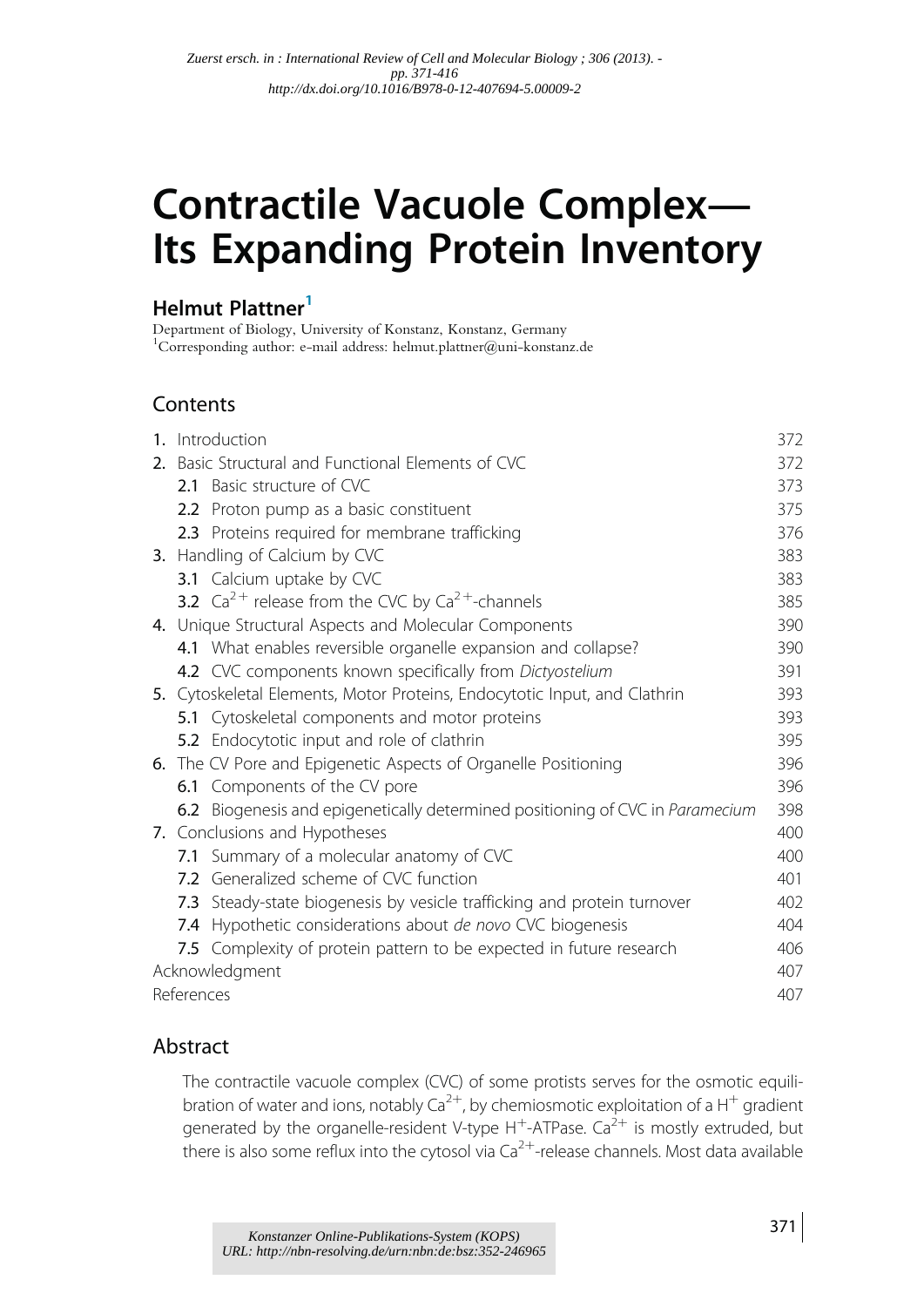are from Dictyostelium and Paramecium. In Paramecium, the major parts of CVC contain several v-/R-SNARE (synaptobrevins) and t-/Q-SNARE (syntaxins) proteins. This is complemented by Rab-type GTPases (shown in Tetrahymena) and exocyst components (Chlamydomonas). All this reflects a multitude of membrane interactions and fusion processes.  $Ca^{2+}/H^{+}$  and other exchangers are to be postulated, as are aquaporins and mechanosensitive  $Ca^{2+}$  channels. From the complexity of the organelle, many more proteins may be expected. For instance, the pore is endowed with its own set of proteins. We may now envisage the regulation of membrane dynamics (reversible tubulation) and the epigenetic control of organelle shape, size and positioning. New aspects about organelle function and biogenesis are sketched in Section 7. The manifold regulators currently known from CVC suggest the cooperation of widely different mechanisms to maintain its dynamic function and to drive its biogenesis.

#### ABBREVIATIONS

CRC  $Ca^{2+}$  release channel CVC contractile vacuole complex SNARE soluble NSF [N ethylmaleimide sensitive factor] attachment protein receptor

# 1. INTRODUCTION

Freshwater protists constantly have to cope with the permeation of water into the cell. They have developed a complex organelle, the contrac tile vacuole complex (CVC), for the extrusion of water and an excess of ions, notably  $Ca^{2+}$ . There are general principles in the design of CVC, though with considerable variation (Allen, 2000; De Chastellier et al., 1978; Frankel, 2000; Hausmann and Patterson, 1984; Patterson, 1980; Schneider, 1960). One of the most important feature is the endowment with a V type  $H^+$  ATPase as a primary active transporter (Fok et al., 1993; Heuser et al., 1993; Nolta et al., 1993). It forms a proton gradient  $(\Delta H^+)$ which chemiosmotically drives the transfer of water and ions into the con tractile vacuole (CV). The CV expels its contents by exocytosis at preformed sites, the "pore" (Allen, 2000; Allen and Naitoh, 2002; Frankel, 2000; McKanna, 1973, 1976).

# 2. BASIC STRUCTURAL AND FUNCTIONAL ELEMENTS OF CVC

The CVCs of different organisms share some important structural and molecular elements. Although some CVC proteins are known only from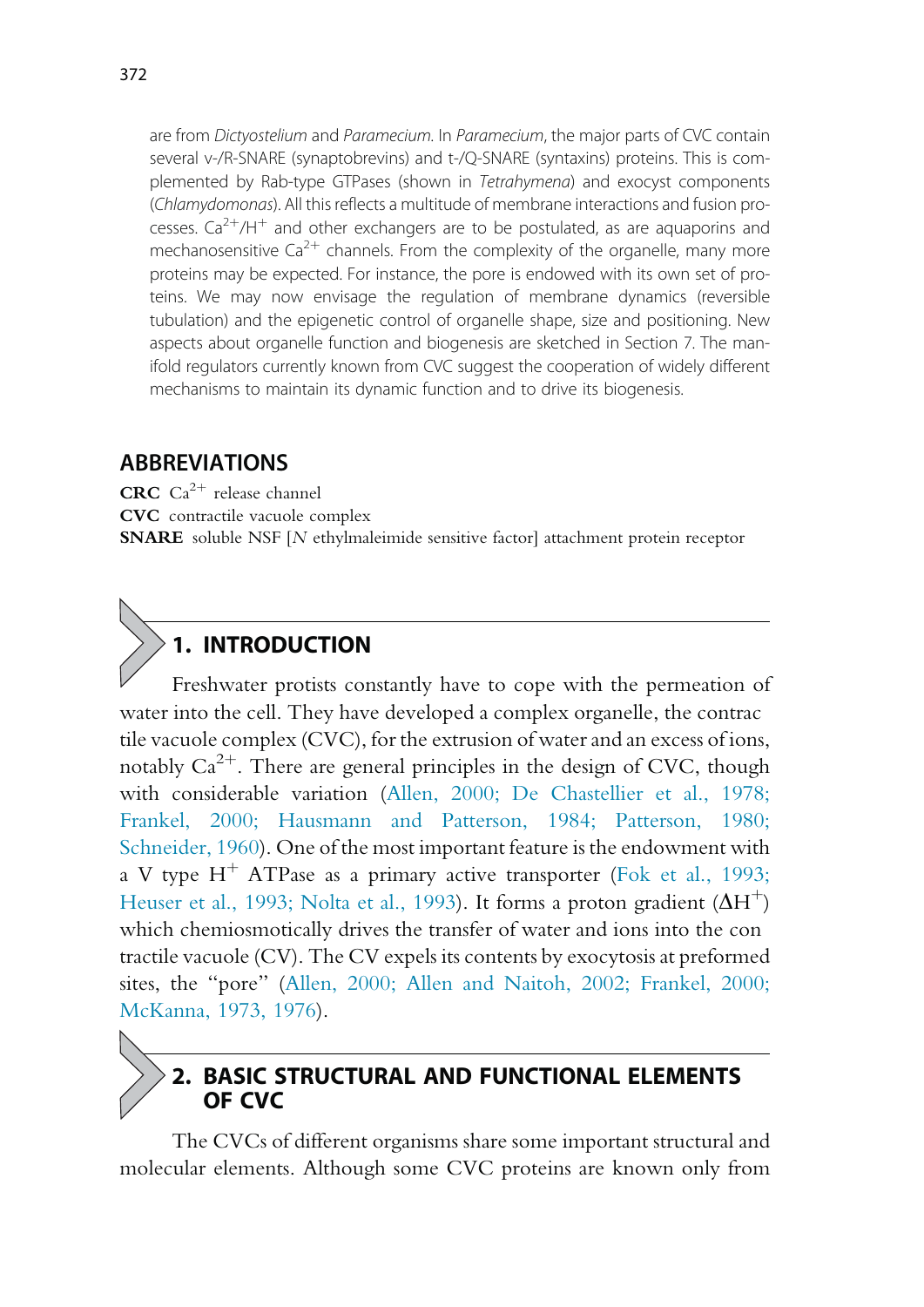one cell type, in most cases, this is evidently due to stochastic data collection, rather than to systematic differences.

# 2.1. Basic structure of CVC

Although the CVC is basically constructed according to the same principles in different phyla, one can also recognize some differences. In its typical form, for example, in ciliates, CV is connected via ampullae to several radial arms (collecting canals) during diastole; they are transiently disconnected during systole (Tominaga and Allen, 1998). Each of the radial arms is in open connection with a branched tubular network (spongiome) whose proximal part appears smooth in the electron microscope (EM). Branching is best vis ible in the EM image collection by R. D. Allen, accessible at http://www5. pbrc.hawaii.edu/allen/. This smooth spongiome is connected to the deco rated spongiome whose tubules are studded with pegs, first discussed as potential  $H^+$  ATPase molecules (McKanna, 1976). Subsequently, they have been identified as the catalytic V1 head parts of the  $H^+$  ATPase in Dictyostelium (Fok et al., 1993; Heuser et al., 1993; Nolta et al., 1993) and in Paramecium (Fok et al., 1995; Wassmer et al., 2005, 2006). The smooth spongiome expands upon systole to accommodate the excess of membrane area from collapsing radial arms (Section 4.1). Thus, the smooth spongiome is a flexible membrane reservoir allowing for swelling during diastole in ciliates (Allen, 2000; Frankel, 2000) and in Dictyostelium (Gerisch et al., 2002).

In Dictyostelium (De Chastellier et al., 1978; Heuser et al., 1993; Zanchi et al., 2010) and in the flagellate green algae Chlamydomonas (Luykx et al., 1997), smaller vacuoles are seen to emerge, to swell, and finally to fuse to a large CV whose contents are discharged at the cell membrane. These vac uoles are also surrounded by a spongiome, an anastomosing tubular net work. The rather distinct structure of the CVC in Paramecium observed at the light (Fig. 9.1) and EM level (Fig. 9.2) can be largely attributed to its support by regularly arranged microtubules extending from the pore out to the tips of radial arms (Schneider, 1960). No such lining is reported from Dictyostelium, neither from ultrastructural analysis (De Chastellier et al., 1978) nor from antibody labeling (Gräf, 2009) or expression of GFP (green fluorescent protein) tagged tubulin (Samereier et al., 2011). Never theless, there may be some association of the Dictyostelium CVC with micro tubules because of the disorganizing effect of nocodazole treatment (Jung et al., 2009).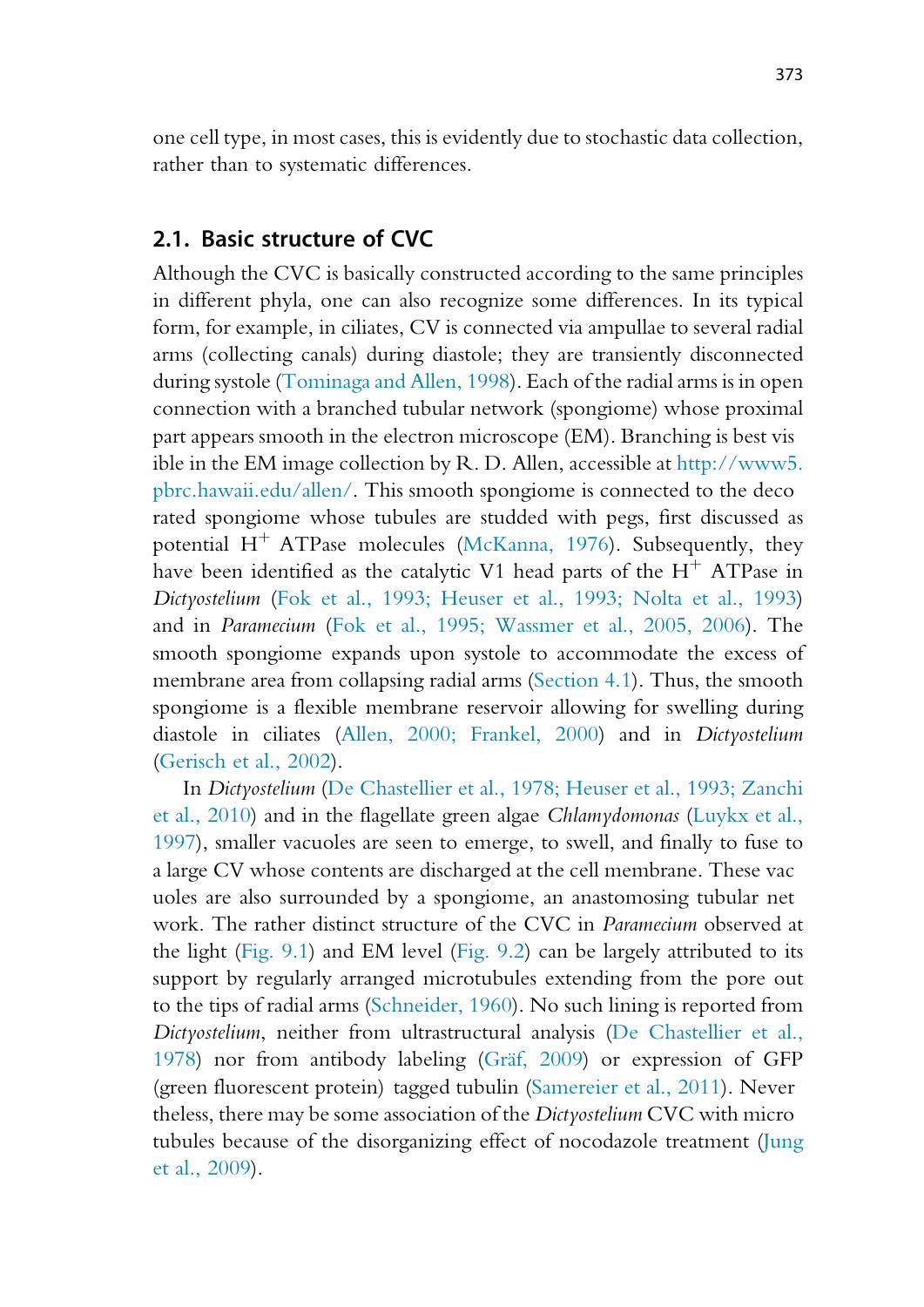

Figure 9.1 Examples of several CVC components of P. tetraurelia visualized by fluorescence microscopy. (A) Syb2-GFP stains the CV and radial arms with adjacent smooth spongiome (confirmed by high-resolution immuno-EM). (B) NSF localized by anti-NSF antibodies under precautions allowing for the retention of the antigen at the sites of NSF activity. Note staining of CV and radial arms with adjacent smooth spongiome (evident from comparison with (A)) and hot spots at the CV/radial arms junctions (arrowheads). (C)  $H^+$ -ATPase visualized by the F-subunit (of the catalytic V1 part) as a GFP-fusion protein reveals its localization to the decorated spongiome (confirmed by immuno-EM). cv, contractile vacuole; ds, decorated spongiome; ra, radial arm (with decorated spongiome attached). Bars = 10  $\mu$ m. (A) From Schilde et al. (2006), (B) from Kissmehl et al. (2002), and (C) from Wassmer et al. (2005).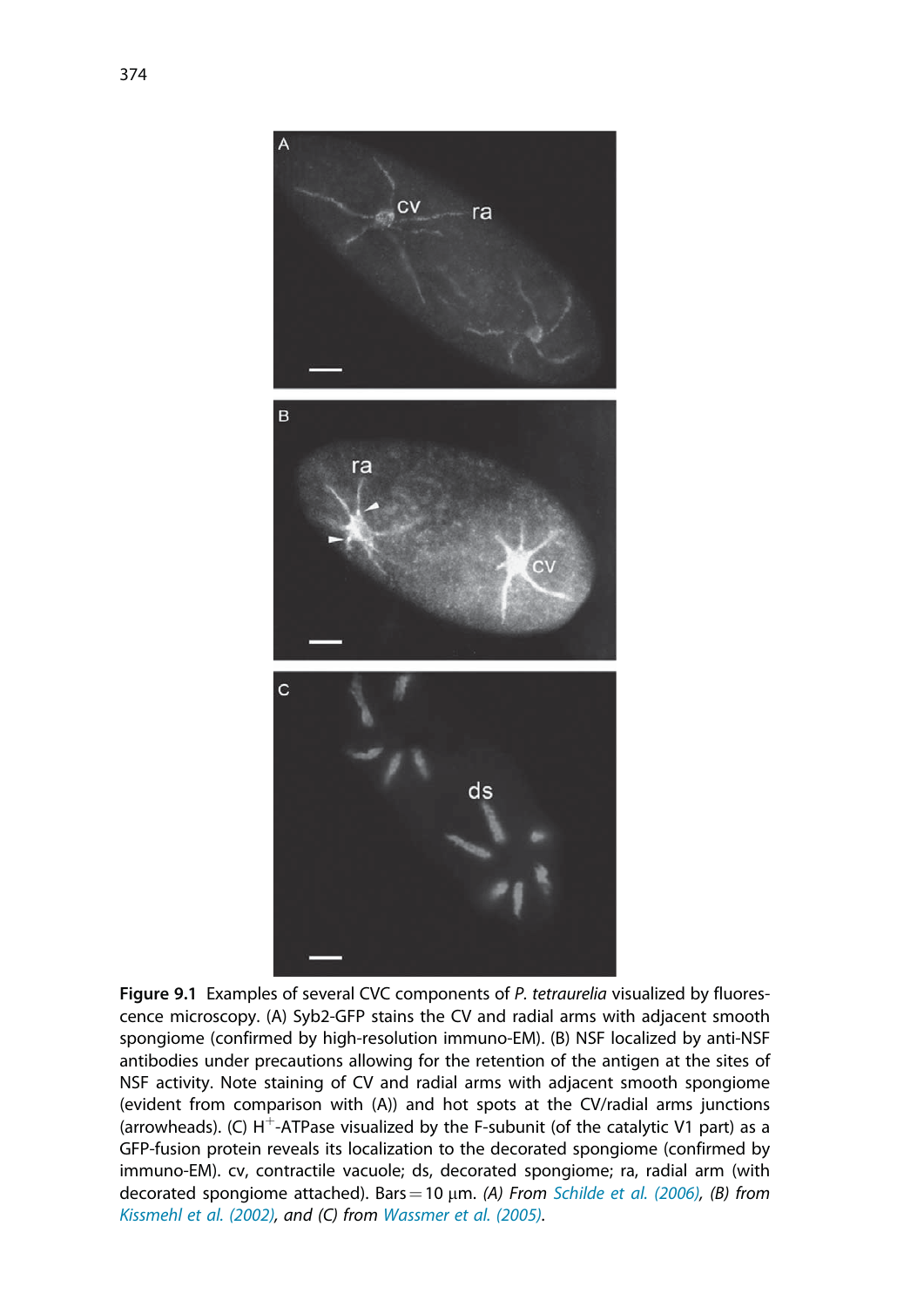

Figure 9.2 Normal EM appearance of the P. tetraurelia CVC. Centered around a radial arm (ra) is the labyrinth of the smooth spongiome (ss) which is flanked by tubules of the decorated spongiome (ds) and occasionally by a cisterna or the rough ER (rer) with only few ribosomes attached. Unpublished micrograph. Bar =  $0.1 \mu m$ .

# 2.2. Proton pump as a basic constituent

The V type  $H^+$  ATPase consists of two multimeric protein complexes, the transmembrane V0 base piece and the catalytic V1 headpiece which can be reversibly detached and reattached (Hinton et al., 2009). The  $H^+$  ATPase is electrogenic and thus of central importance for CVC function. In Paramecium (Grønlien et al., 2002), it has been shown to energize CVC membranes for the—still hypothetic—secondary active transport of water and ions. First discovered in Dictyostelium (Fok et al., 1993; Heuser et al., 1993; Nolta et al., 1993), its subunits have been identified successively in Paramecium (Fok et al., 1995; Wassmer et al., 2005, 2006). Here, the number of 17 a subunits (SU) is excessive when compared with the four isoforms occurring in the mouse (Wassmer et al., 2005). This SU spans the holoenzyme and thus forms a con necting piece (stalk) between the V0 and the V1 part (Wassmer et al., 2005), as it does in all cells (Lafourcade et al., 2008). Its polymorphy may allow for the selective association of variable other SUs. Also, in Paramecium, one par ticular SU isoform, a2 1, is restricted to the CVC (Wassmer et al., 2009). This selectivity may reflect either a selective membrane delivery process in which other CVC components may participate and/or requirement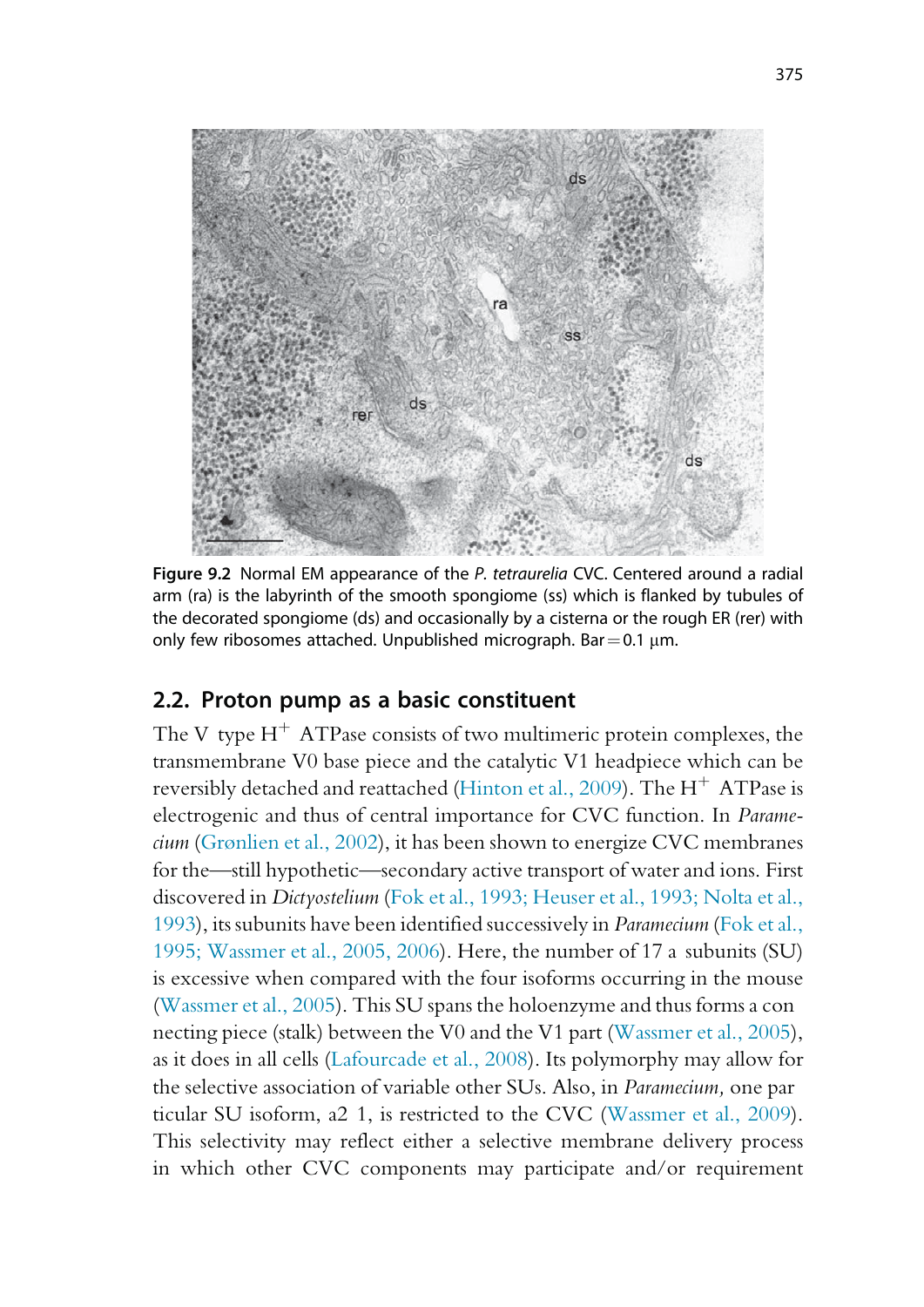for pumping kinetics, but neither aspect has been ascertained. The mergence of multiple isoforms of many proteins in Paramecium is explained by several rounds of whole genome duplications (Aury et al., 2006).

# 2.3. Proteins required for membrane trafficking

Tables 9.1 and 9.2 summarize the protein inventory of the CVC in different systems. Evidently current knowledge about molecular components of the CVC is a patchwork, with information about widely different aspects from the different cell types analyzed. Their comparison may promote future analyses.

#### 2.3.1 SNARE proteins

Alone, the reversible fusion/fission processes at the pore and at the CV/ radial arms connection call for SNARE proteins (soluble NSF (N ethylmaleimide sensitive factor) attachment protein receptors) and the SNARE specific chaperone, NSF. Surprisingly, only cursory information exists apart from Paramecium. SNARE proteins are generally known to mediate docking of a vesicle to a target membrane by formation of a trans complex and finally fusion (Jahn and Fasshauer, 2012; Jahn and Scheller, 2006). Depending on whether located at the vesicle or at the target side, one differentiates between v /R SNAREs and t /Q SNAREs; R and Q indicate the central amino acid in the  $\alpha$  helical SNARE domain. In *Paramecium*, several t /Q SNAREs and v /R SNAREs as well as NSF are localized to the CVC. These CVC resident SNAREs in P. tetraurelia (PtSNAREs) encompass the t SNAREs Syntaxin2 (Syx), Syx14, and Syx15 (Kissmehl et al., 2007; Schönemann et al., 2013) and the broadly dis tributed t /Qab SNARE type SNAP25 like protein (LP) (Schilde et al., 2008) as well as the v /R SNAREs Synaptobrevin2 (Syb), Syb6, and Syb9 (Schilde et al., 2006, 2010; Schönemann et al., 2013). In Paramecium, synaptobrevins are actually longins, just as in plants (Plattner, 2010a,b).

Whole cell surface capacitance measurements have documented the reversible detachment/reattachment of radial arms (with their ampullae) during each pumping cycle of the CVC in Paramecium multimicronucleatum (Grønlien et al., 2002; Tominaga and Allen, 1998). Here, NSF has been localized in gently saponin permeabilized, surviving P. tetraurelia cells by adding antibodies against species specific NSF in presence of the inhibitor, N ethylmaleimide, and nonhydrolyzable ATP  $\gamma$  S (Kissmehl et al., 2002).

The occurrence of NSF and SNAREs over large parts of the CVC, par ticularly in the smooth spongiome, suggests the occurrence of many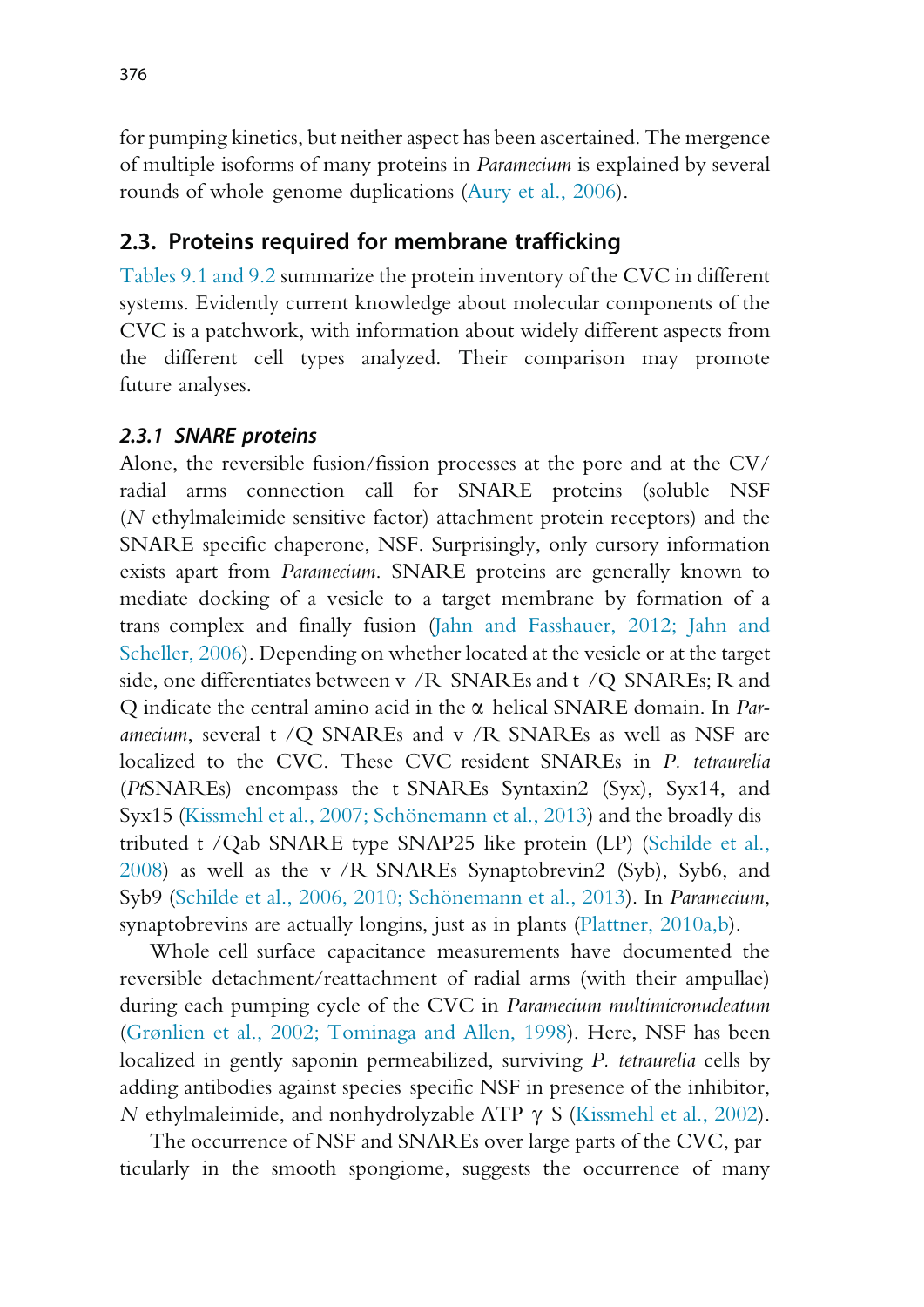| <b>Components</b>               | <b>Method</b>  | Reference                                   |
|---------------------------------|----------------|---------------------------------------------|
| <b>SNARE-specific chaperone</b> |                |                                             |
| <b>NSF</b>                      | Immuno LM      | Kissmehl et al. (2002)                      |
| <b>SNAREs</b>                   |                |                                             |
| Syb2                            | GFP, immuno LM | Schilde et al. (2006)                       |
|                                 | GFP/immuno EM  |                                             |
| Syb <sub>6</sub>                | Immuno LM/ EM  | Schönemann et al. (2013)                    |
| Syb9                            | Immuno LM/EM   | Schönemann et al. (2013)                    |
| $S$ yb $10$                     | Immuno LM      | Schilde et al. $(2010)^b$                   |
| Syx2                            | <b>GFP</b>     | Kissmehl et al. (2007)                      |
| Syx14                           | <b>GFP</b>     | Kissmehl et al. (2007)                      |
|                                 | Immuno LM/EM   | Schönemann et al. (2013)                    |
| Syx15                           | <b>GFP</b>     | Kissmehl et al. (2007)                      |
| SNAP 25 LP                      | GFP, immuno LM | Schilde et al. (2008)                       |
| $H^+$ -ATPase                   |                |                                             |
| c1, c4, c5 SUs                  | <b>GFP</b>     | Wassmer et al. (2005, 2006, 2009)           |
| F <sub>2</sub>                  | <b>GFP</b>     | Wassmer et al. (2005, 2006, 2009)           |
| a2                              | Immuno LM      | Fok et al. (1995)                           |
|                                 | <b>GFP</b>     | Wassmer et al. (2006)                       |
| $\gamma$ -Tubulin               | Immuno LM      | Klotz et al. $(2003)$                       |
| <b>Acetylated tubulin</b>       | Immuno LM      | Callen et al. (1994)                        |
| Calmodulin                      | Immuno LM/EM   | Momayezi et al. (1986)<br>Fok et al. (2008) |
| $Ca2+$ -release channels        |                |                                             |
| $IP_3R$                         | Immuno LM      | Ladenburger et al. (2006)                   |
| <b>Scaffolding proteins</b>     |                |                                             |
| Stomatin1                       | Immuno LM      | Reuter et al. (2013)                        |
| Stomatin4                       | Immuno LM      | Reuter et al. (2013)                        |

Table 9.1 Components of contractile vacuole complex localized to the CVC of Paramecium<sup>a</sup>

<sup>a</sup>For subcellular localization, see text.<br><sup>b</sup>Only weak labeling.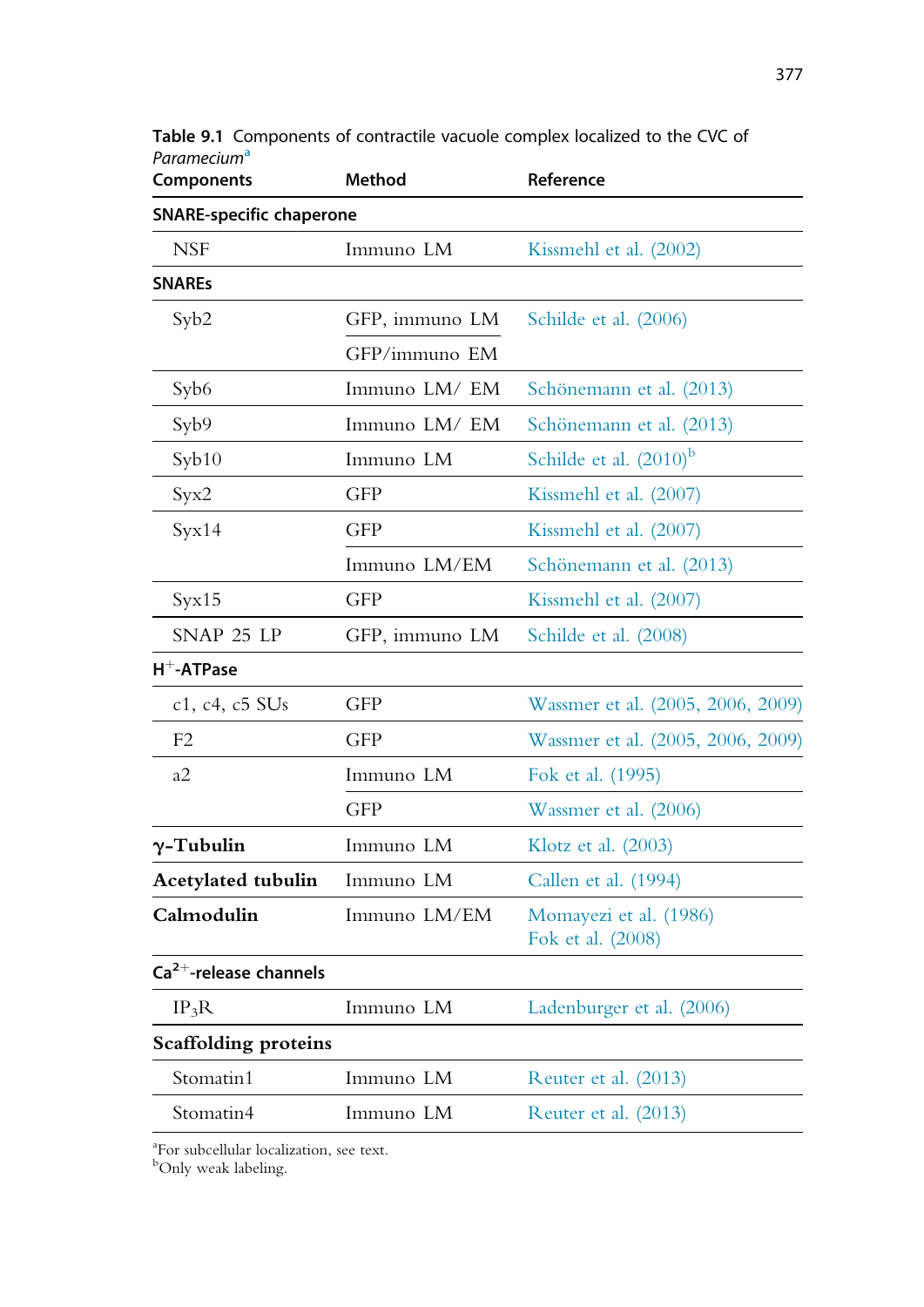| Tetrahymena                 | $AP 2a$ paralog                  | GFP (pore)                      | Elde et al. (2005)                |
|-----------------------------|----------------------------------|---------------------------------|-----------------------------------|
|                             | RabD <sub>2</sub>                | <b>GFP</b>                      | Bright et al. (2010)              |
|                             | RabD10                           | <b>GFP</b>                      | Bright et al. (2010)              |
|                             | RabD14                           | <b>GFP</b>                      | Bright et al. (2010)              |
|                             | Calmodulin                       | $p\text{ABs}^b$ (incl.<br>pore) | Suzuki et al. (1982)              |
|                             |                                  | pABs (incl.<br>pore)            | Numata and Gonda<br>(2001)        |
|                             | Centrin4                         | GFP (pore)                      | Stemm Wolf et al.<br>(2005)       |
|                             | Acetylated $\alpha$ tubulin      | $mABs^c$                        | Gaertig et al. (1995)             |
|                             | Glutamylated tubulin             | mABs                            | W $\log a$ et al. (2008)          |
|                             | $\gamma$ Tubulin                 | $HA$ tag <sup>d</sup><br>(pore) | Shang et al. $(2002)$             |
|                             | NIMA related kinase <sup>e</sup> | <b>GFP</b>                      | Wloga et al. (2006)               |
| Chlamydomonas $H^+$ ATPase  |                                  | pABs                            | Ruiz et al. (2001)                |
|                             | $H^+$ PPase<br>(pyrophosphatase) | pABs                            | Ruiz et al. (2001)                |
|                             | TRP5 channels                    |                                 | Immuno LM Fujiu et al. (2011)     |
|                             | Exocyst components               | <b>GFP</b>                      | Komsic Buchmann<br>et al. (2012)  |
| Amoeba proteus $H^+$ ATPase |                                  |                                 | Immuno LM Nishihara et al. (2008) |
|                             | ApAQP (aquaporin)                |                                 | Immuno LM Nishihara et al. (2008) |
| Dictyostelium <sup>t</sup>  | PAT1 (a PMCA)                    |                                 | Immuno LM Moniakis et al. (1995)  |
|                             | Calmodulin                       |                                 | Immuno EM Zhu et al. (1993)       |
|                             | Copine A                         | <b>GFP</b>                      | Damer et al. (2005)               |
|                             | Rh50                             |                                 | Immuno LM Mercanti et al. (2006)  |
|                             | P2X cation channels              |                                 | Immuno LM Fountain et al. (2007)  |
|                             | Nramp/Slc11                      | <b>GFP</b>                      | Peracino et al. (2013)            |
|                             | LvsA                             | Functional<br>effects           | Harris et al. $(2002)$            |

Table 9.2 Components of contractile vacuole complex reported from other protists<br>Organisms Component Method Reference Organisms Component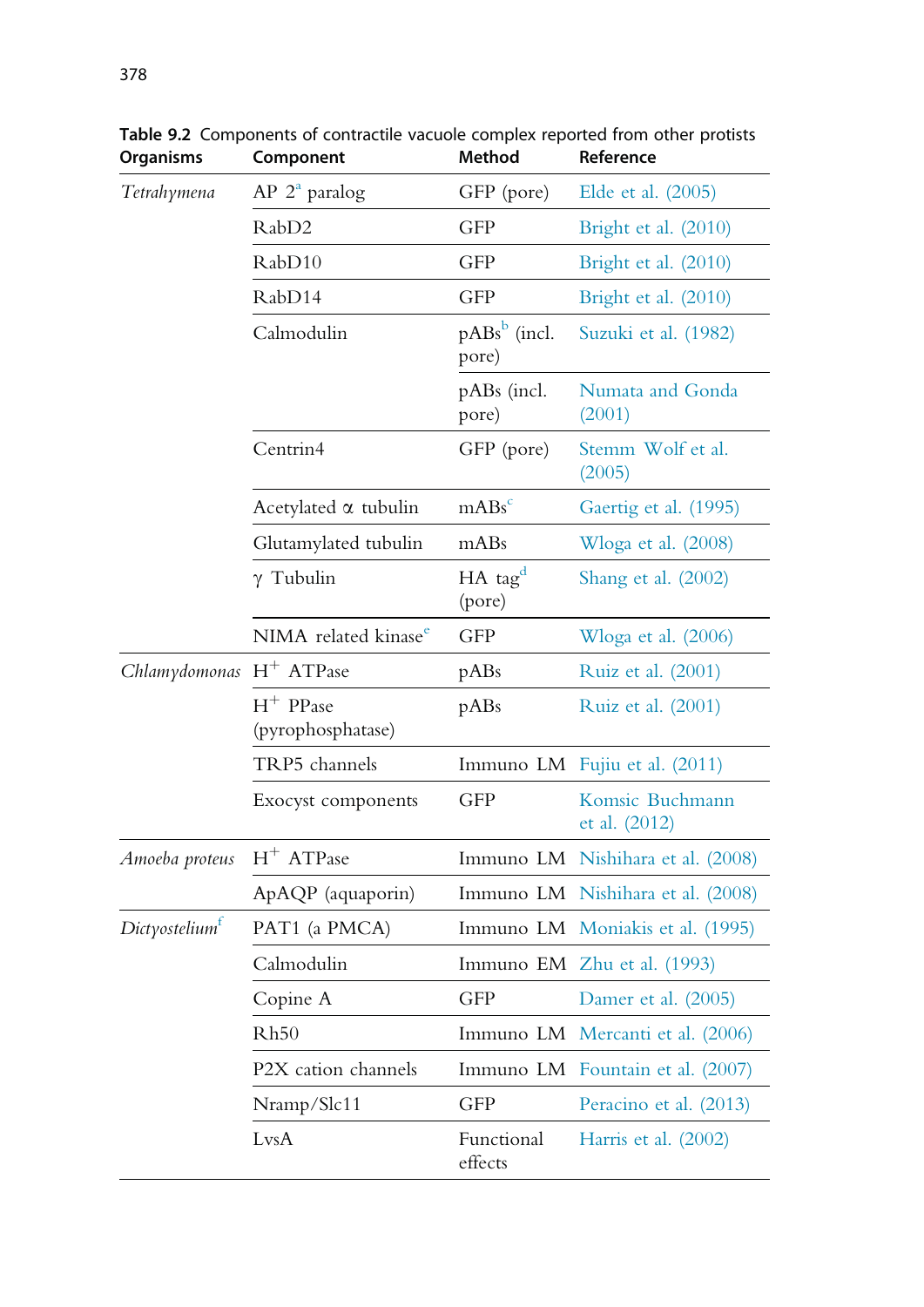| <b>Organisms</b> | Component                                  | <b>Method</b>    | Reference                                                                                |  |
|------------------|--------------------------------------------|------------------|------------------------------------------------------------------------------------------|--|
|                  | $H^+$ ATPase, various<br>SU <sub>s</sub>   | Immuno<br>LM/EM  | Fok et al. (1993)<br>Heuser et al. (1993)<br>Nolta et al. (1993)<br>Clarke et al. (2002) |  |
|                  | DAD 1 (cell adhesion<br>molecule)          | <b>GFP</b>       | Sriskanthadevan et al.<br>(2009)                                                         |  |
|                  | SecA (Munc18)                              | Functional       | Zanchi et al. (2010)                                                                     |  |
|                  | Exocyst                                    | <b>GFP</b>       | Essid et al. $(2012)$                                                                    |  |
|                  | Clathrin and adaptor<br>proteins           |                  | See text                                                                                 |  |
|                  | F BAR                                      | <b>GFP</b>       | Heath and Insall (2008)                                                                  |  |
|                  | RabD                                       | <b>GFP</b>       | Harris and Cardelli<br>(2002)                                                            |  |
|                  |                                            | pAB              | Knetsch et al. (2001)                                                                    |  |
|                  | Rab4                                       | Immuno<br>LM/EM  | Bush et al. (1994)                                                                       |  |
|                  | Rab <sub>8</sub>                           | <b>GFP</b>       | Essid et al. $(2012)$                                                                    |  |
|                  | Disgorgin<br>(Rab8a GAP)                   | <b>GFP</b>       | Du et al. (2008)                                                                         |  |
|                  | Rab11                                      | <b>GFP</b>       | Harris et al. $(2001)$                                                                   |  |
|                  | Rab14                                      | Genomics         | Bright et al. $(2010)$                                                                   |  |
|                  | Drainin<br>Rab11 effector                  | <b>GFP</b>       | Becker et al. (1999)<br>Essid et al. (2012)                                              |  |
|                  | MEGAP (GAP)                                | <b>GFP</b>       | Heath and Insall (2008)                                                                  |  |
|                  | Rho GTPase<br>modulator<br>DdRacGap1 (DRG) | pAB              | Knetsch et al. (2001)                                                                    |  |
|                  | Dajumin                                    | RFP <sup>g</sup> | Gabriel et al. (1999)                                                                    |  |
|                  |                                            | RFP <sup>g</sup> | Du et al. (2008)                                                                         |  |
|                  |                                            | <b>GFP</b>       | Jung et al. (2009)                                                                       |  |
|                  | Tubulin                                    |                  | Immuno LM Jung et al. (2009)                                                             |  |
|                  | MyoJ (myoV type)                           |                  | Immuno LM Jung et al. (2009)                                                             |  |

Table 9.2 Components of contractile vacuole complex reported from other protists—cont'd<br>Organisms Com

379

Continued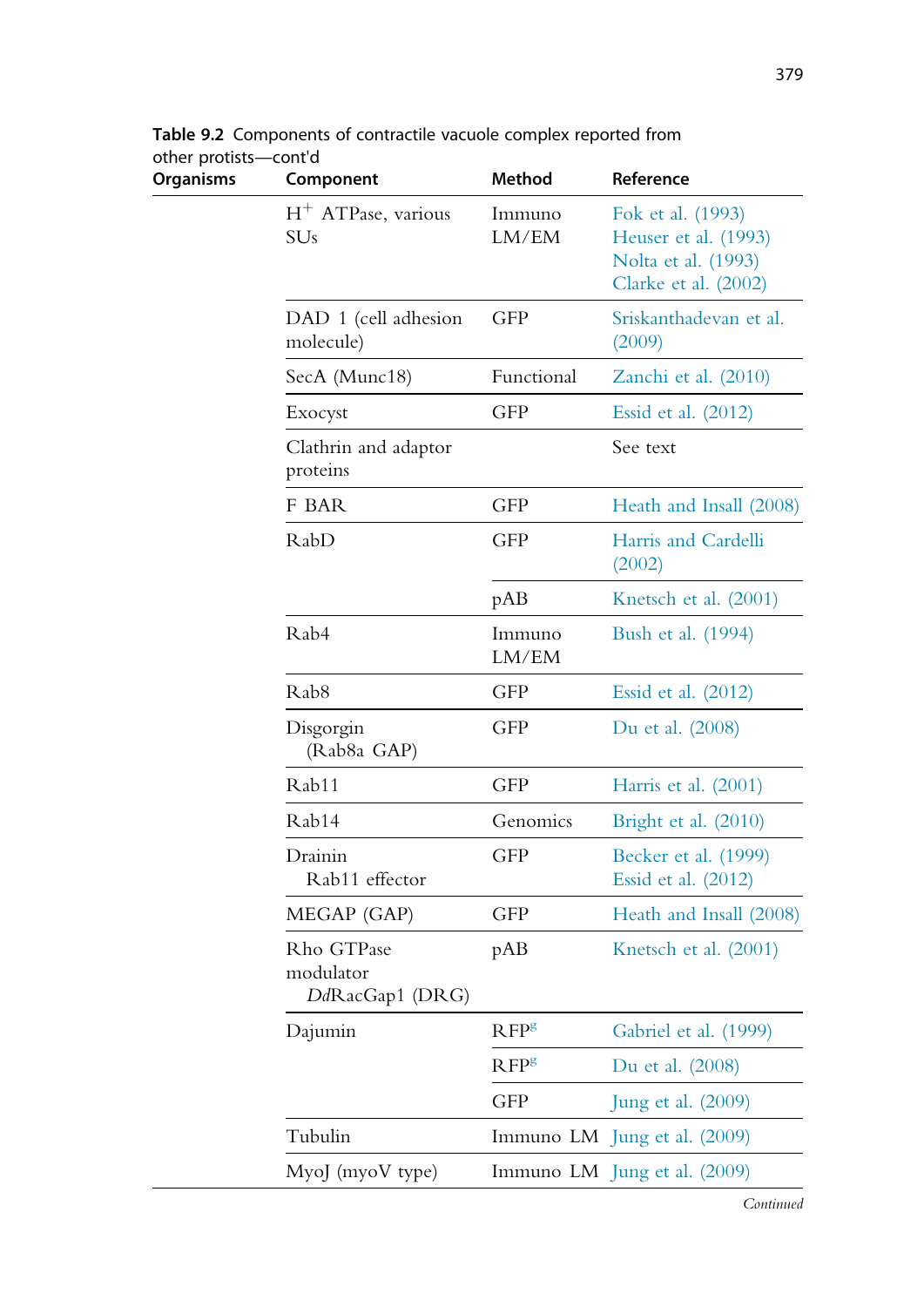| <b>Organisms</b> | Component                        | <b>Method</b> | Reference                 |
|------------------|----------------------------------|---------------|---------------------------|
| Trypanosoma      | $H^+$ PPase<br>(pyrophosphatase) |               | Montalvetti et al. (2004) |
|                  | $H^+$ ATPase SU B                | Proteomicsh   | Ulrich et al. $(2011)$    |
|                  | Calmodulin                       | Proteomics    | Ulrich et al. $(2011)$    |
|                  | TcAQP (aquaporin)                | Genomics      | Montalvetti et al. (2004) |
|                  | Rab11                            | Proteomics    | Ulrich et al. $(2011)$    |
|                  | Rab <sub>32</sub>                | Proteomics    | Ulrich et al. $(2011)$    |
|                  | AP 180                           | Proteomics    | Ulrich et al. $(2011)$    |
|                  | VAMP1 (v SNARE)                  | Proteomics    | Ulrich et al. $(2011)$    |
|                  | TcSNARE2.1                       | Proteomics    | Ulrich et al. $(2011)$    |
|                  | TcSNARE2.2                       | Proteomics    | Ulrich et al. $(2011)$    |
|                  | Disgorgin                        | Proteomics    | Ulrich et al. $(2011)$    |
|                  | Myosin                           | Proteomics    | Ulrich et al. $(2011)$    |
|                  | Clathrin heavy chain             | Proteomics    | Ulrich et al. $(2011)$    |
|                  | $InsP_3R/RyR$ related<br>protein | Proteomics    | Ulrich et al. $(2011)$    |

Table 9.2 Components of contractile vacuole complex reported from other protists—cont'd

<sup>a</sup>AP-2, adaptor protein 2 (for clathrin coat assembly).

b pABs, polyclonal antibodies.

<sup>c</sup>mABs, monoclonal antibodies.

<sup>d</sup>HA, hemagglutinin.

e NIMA-related kinases are Ser/Thr kinases implicated in cell-cycle control.

fSome of the components listed have been shown to associate with the CVC of Dictyostelium only transiently, notably Disgorgin, LvsA, Rab8A, and Drainin (Du et al., 2008).

<sup>g</sup>Red fluorescent protein.

hAssignment to the CVC based on enriched fractions.

membrane to membrane interactions also outside the pore and the CV/ ampullae connections. Their occurrence reflects the fusion capacity in vitro of vesicles derived from the Paramecium CVC (Sugino et al., 2005). In vivofusion may serve for permanently ongoing biosynthesis by ves icle delivery. This also makes CVC resident PtSNAREs relevant for maintaining  $Ca^{2+}$  homeostasis (Schönemann et al., 2013). Moreover, they may account for reversible fusion/fission processes within the spongiome for regulating membrane area during swelling and collapse of the CV and the radial arms during diastole/systole cycles (Schönemann et al., 2013). In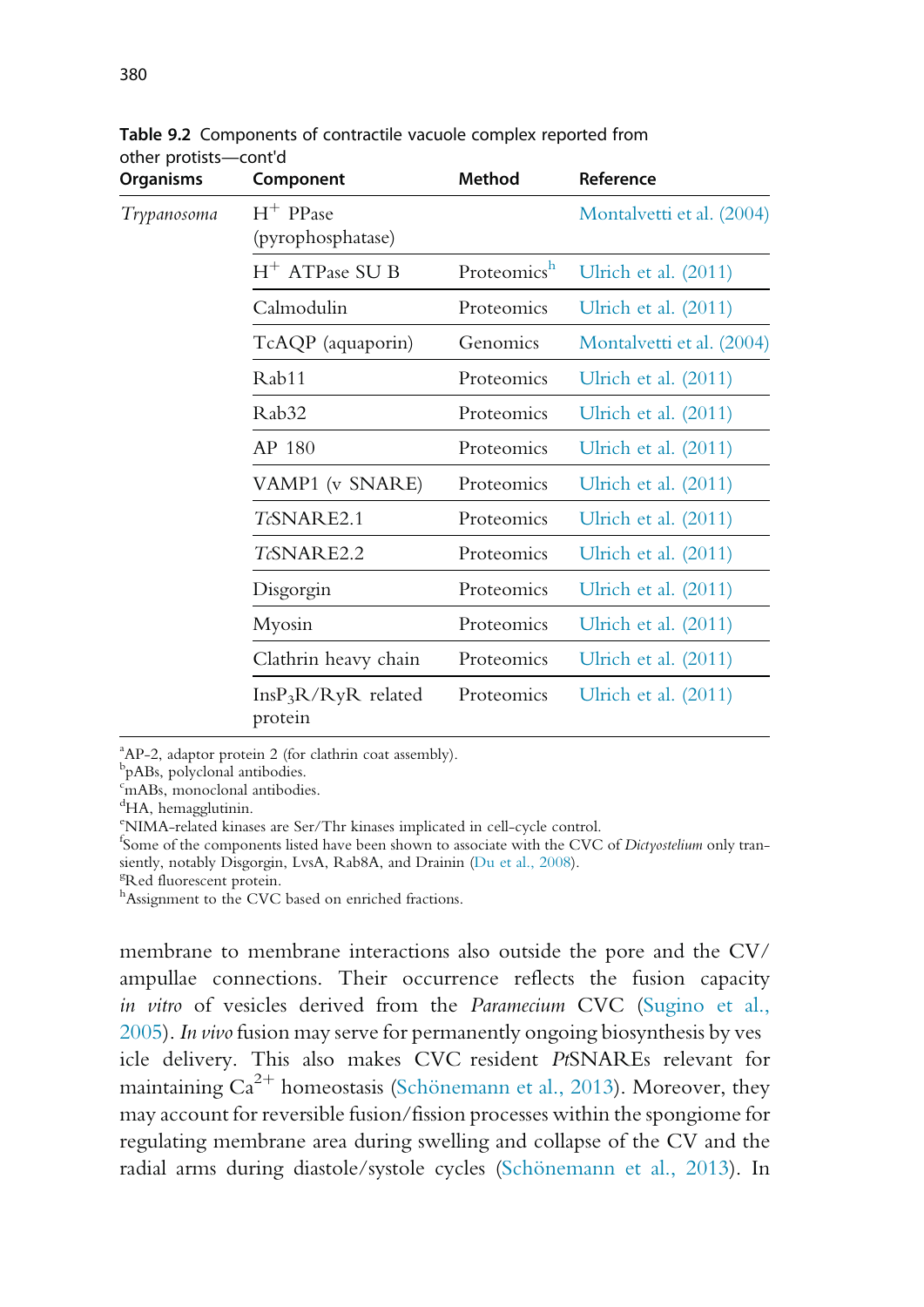Dictyostelium, CVC resident SNAREs await characterization, but the SNARE associated protein SecA  $(=Munc18)$  has been found (Essid et al., 2012; Sriskanthadevan et al., 2009) to be mandatory for CV contents release (Zanchi et al., 2010). Three SNAREs—still to be characterized have been assigned to the CVC in *Trypanosoma cruzi* (Ulrich et al., 2011), as specified in Table 9.2.

#### 2.3.2 Exocyst, Rab-type GTPases, and additional regulators of vesicle trafficking

The multimeric exocyst tethers donor and acceptor membranes to each other (Guo et al., 2000; Heider and Munson, 2012). Next to join the intermembrane link, in concert with SNAREs, are Rab type monomeric GTP binding proteins (small G proteins or GTPases). Together with their regulators, such as GAP (GTPase activating proteins), GEF (guanine nucle otide exchange factor), and GDI (guanosine nucleotide dissociation inhib itor), they serve for improvement and acceleration of membrane specific interactions (Bustelo et al., 2007; Zerial and McBride, 2001). Several types have been found in the CVC of different protists, for example, Tetrahymena (Bright et al., 2010). In summary, the succession of steps are as follows: Mul timeric protein complexes, called the exocyst, tether vesicles to a target membrane, followed by interaction with Rab GTPases and formation of a t  $(Q)$ /v  $(R)$  SNARE trans complex which mediates vesicle docking for subsequent fusion (Jahn and Fasshauer, 2012). The latter generally requires a very local  $Ca^{2+}$  signal (Neher, 2012).

Generally, the different Rab type small GTPases can be attributed to dif ferent sites and stages of intracellular membrane transport (Galvez et al., 2012; Stenmark, 2009; Zerial and McBride, 2001). Among the small GTPases found experimentally in the CVC of Dictyostelium are RabD (Harris and Cardelli, 2002; Knetsch et al., 2001), Rab4 (Bush et al., 1994, 1996), Rab8 (Essid et al., 2012), and Rab11 (Harris et al., 2001). (DdRabD previously been considered identical with Rab4 is now consid ered rather close to Rab 14; see below.) RabD clearly regulates CV activity in Dictyostelium, in conjunction with DdRacGap1, a protein containing both, Rho GEF and Rho GAP domains, similar to mammalian Bcr/Abr (Knetsch et al., 2001). Also in Dictyostelium, the RhoGDI homolog GD11 appears to be relevant for CV function (Rivero et al., 2002). The lat ter two proteins aim at Rho and Rac type GTPases, basically discussed in the context of actin organization; this is remarkable since no actin is known from the CVC (Section 5.1).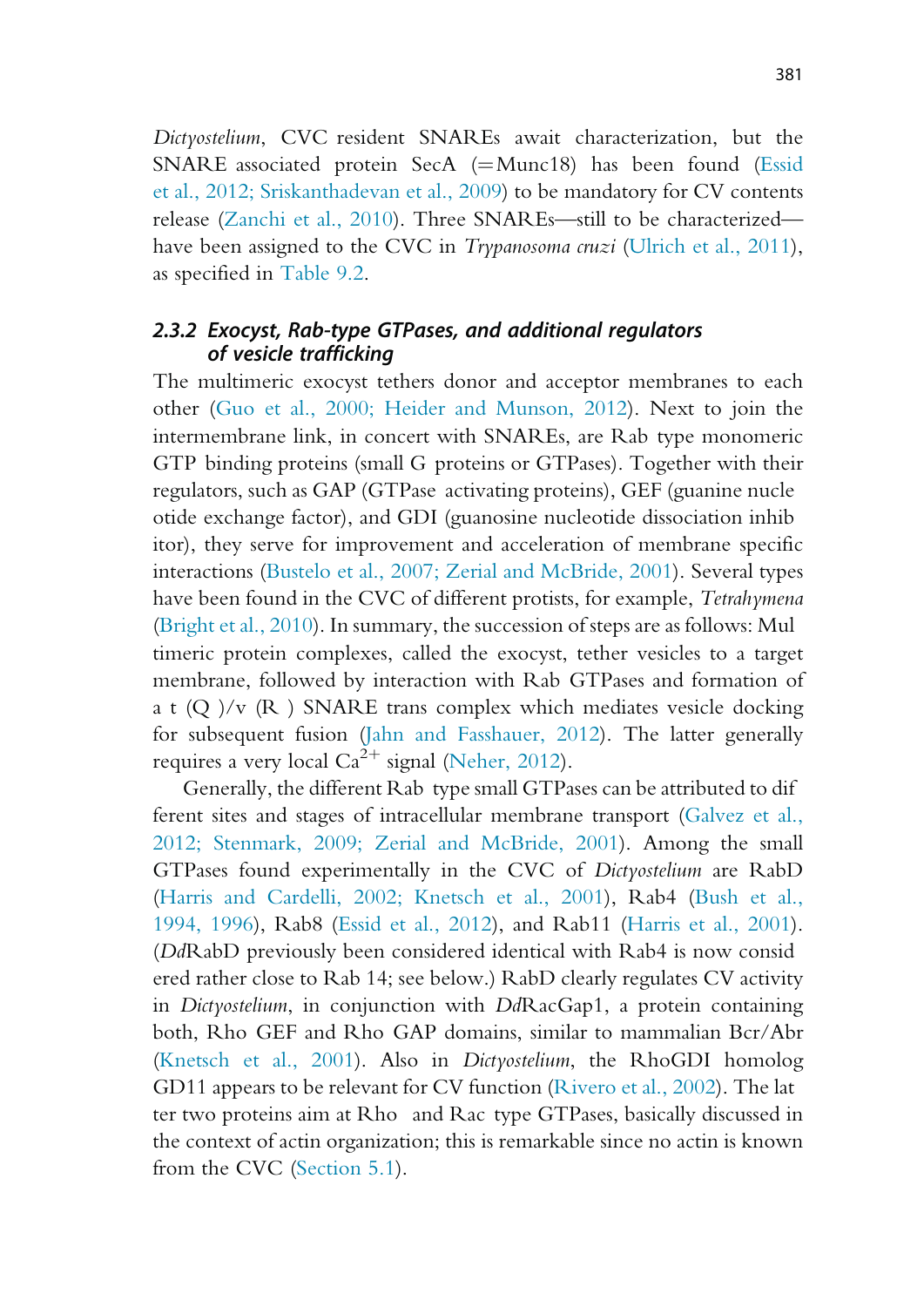The near Golgi Rab11 is indicative of involvement of an endosomal recycling compartment in mammalian cells (Galvez et al., 2012; Takahashi et al., 2012). Its occurrence in the CVC of some species may sup port an emerging concept inferring the contribution of recycling processes although no further details are known. In T. cruzi, GTPases attributed to the CVC encompass not only Rab11 but also Rab32 (Ulrich et al., 2011). In T. thermophila, RabD2, RabD10, and RabD14 are restricted to the CVC (Bright et al., 2010). These TtRab proteins are lineage specific and thus dif ferent from Rab14 described for the CVC of Dictyostelium and from several related, but not yet localized Rabs in Paramecium (Pt31649, Pt47027, Pt53159, and PtRabC49) (Bright et al., 2010). In Dictyostelium, some Rab effector and regulator proteins are also known from the CVC, that is, the Rab11 effector Drainin (Becker et al., 1999) and the Rab8a GAP Disgorgin (Du et al., 2008; see Section 4.2).

The occurrence of these Rab proteins in the CVC of different species underscores the importance of membrane trafficking in the CVC. Previ ously, this has been concluded from the occurrence of NSF (Kissmehl et al., 2002) and of SNAREs in the Paramecium CVC (Plattner, 2010a,b). Organelle specificity of both, Rabs and SNAREs supports evolution sepa rately from other vesicular pathways, making the CVC an organelle newly "invented" during evolution.

#### 2.3.3 Possible involvement of Golgi apparatus in CVC biogenesis

In Dictyostelium, RabD is now considered related to Rab14 (rather than to Rab4 as in earlier claims; Bush et al., 1996; Knetsch et al., 2001; Rivero et al., 2002) which in mammalian cells serves for Golgi $\rightarrow$ endosome trans port (Junutula et al., 2004). This would go along with the importance of the clathrin adaptor protein, AP 1, a vesicle budding mediator operating in mammalian cells in the Golgi, for the biogenesis of the CVC in Dictyostelium (Essid et al., 2012; Lefkir et al., 2003). In Tetrahymena, the CVC harbors RabD subtypes D2 (around CV), D10 (on tubular extensions), and D14 (CVC associated large vesicles), whereas Rab4 is associated with the phagosomal system (Bright et al., 2010), thus supporting the lack of identity of Rab4 with RabD type GTPases.

The V0 part of the  $H^+$  ATPase requires a glycoprotein, Voa1p in yeast, which drives its assembly (Ryan et al., 2008), before this complex dissociates for further transport to the Golgi apparatus. For the CVC, the pathway(s) of delivery is unknown. In the EM, with Paramecium, one can see a close asso ciation of the decorated spongiome with cisternae of the rough ER; besides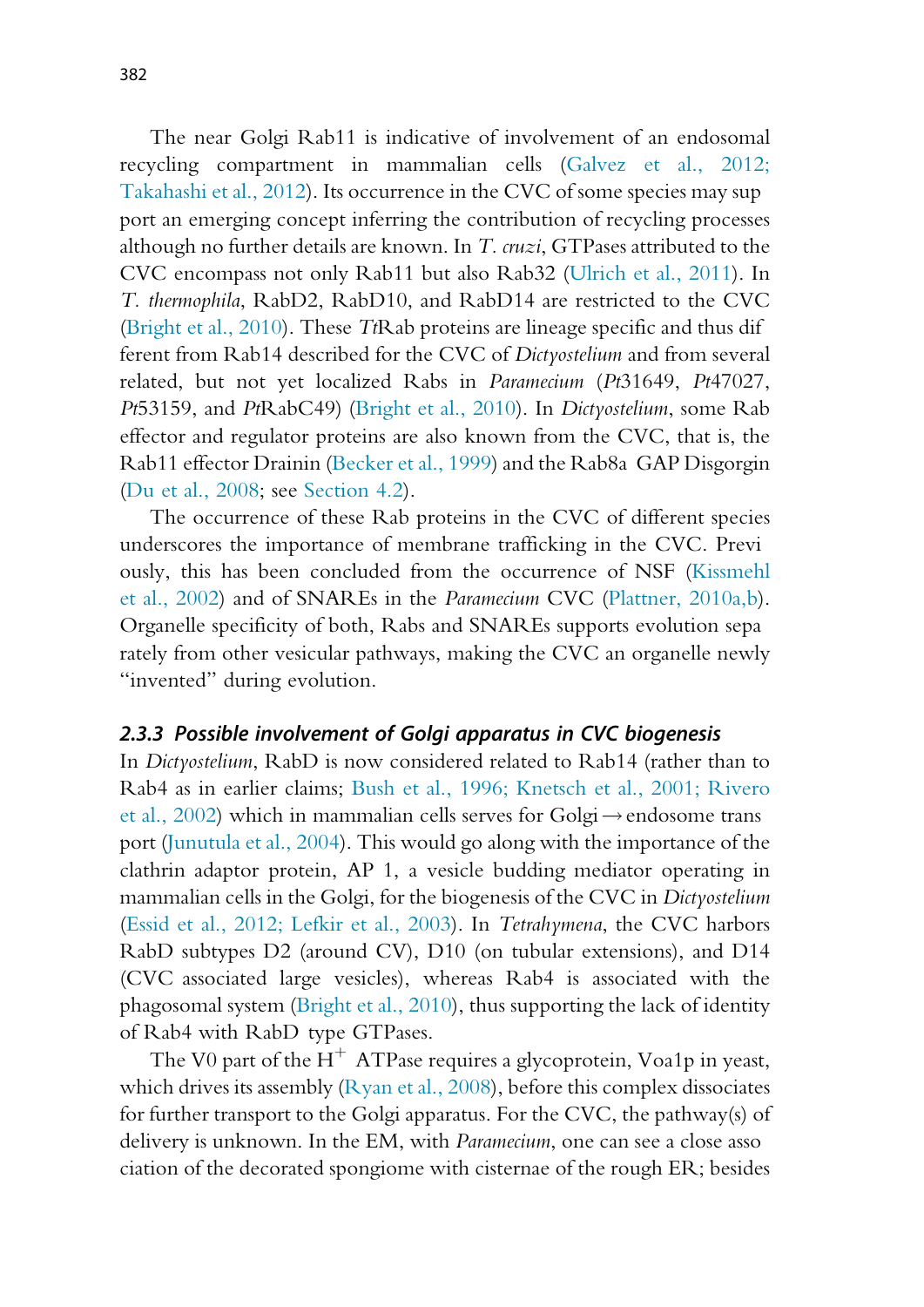ribosomes, occasionally pegs (possibly  $H^+/V1$  pegs) are recognized on the same ER cisternae (unpublished observation). Theoretically, a third path way for targeted delivery of  $H^+$  ATPase SUs to the CVC could be via endo cytosis (Brown et al., 2009). In fact, the 100 kDa SU vatM in Dictyostelium is shared by both, the CVC and the endolysosomal membranes (Clarke et al., 2002). This pathway to the CVC is discussed in Section 5.2. Altogether, the pathway of  $H^+$  ATPase constituents to the CVC probably occurs either from the ER (directly or via the Golgi apparatus) or via endocytosis, or by both mechanisms. In summary, the involvement of the Golgi in CVC biogenesis is poorly understood.

# 3. HANDLING OF CALCIUM BY CVC

The CVC of Paramecium has been shown to sequester and extrude  $Ca<sup>2+</sup>$  and thus to contribute to intracellular calcium homeostasis. On the one hand, these cells are highly permeable to  $Ca^{2+}$ ; on the other hand, as in any cell, intracellular concentration of free (dissolved)  $Ca^{2+}$ ,  $[Ca^{2+}]$ ; has to be kept low for the following reasons. Not only is too high a  $\lceil Ca^{2+} \rceil$ <sub>i</sub> level toxic, but low basic levels are also required for the use of  $Ca^{2+}$  as a second messenger. Later on, reflux of  $Ca^{2+}$  into the cytosol has also been documented, but nothing is known about any messenger effect in the CVC.

# 3.1. Calcium uptake by CVC

CVCs dispose of a primary active  $Ca^{2+}$  uptake mechanism only exception ally, for example, in Dictyostelium. Only a secondary active process based on primary  $H^+$  uptake  $(H^+$  pump) is universally distributed (Section 3.1.2).

# 3.1.1 Ca<sup>2+</sup> sequestration by CVC

The CV of Paramecium releases substantial amounts of  $Ca^{2+}$  (Stock et al., 2002). This is based on chemiosmosis as it strictly depends on the  $\Delta H^+$  gen erated by the organellar  $H^+$  ATPase. This is derived from the fact that con canamycin B, an efficient  $H^+$  ATPase inhibitor in *Paramecium* (Grønlien et al., 2002), retards by about 10 fold the reestablishment of  ${[Ca}^{2+}]$ <sub>i</sub> homeo stasis after a significant  $Ca^{2+}$  load (Plattner et al., 2012).

No  $Ca^{2+}$  ATPase of the type sarcoplasmic/endoplasmic reticulum  $Ca<sup>2+</sup> ATPase$  has been detected in the CVC of Paramecium (Hauser et al., 1998, 2000) and the same is true for the PMCA (plasma membrane  $Ca^{2+}$  ATPase) (Elwess and Van Houten, 1997). This differs from Dictyostelium where PAT1, a PMCA type  $Ca^{2+}$  pump, occurs also in the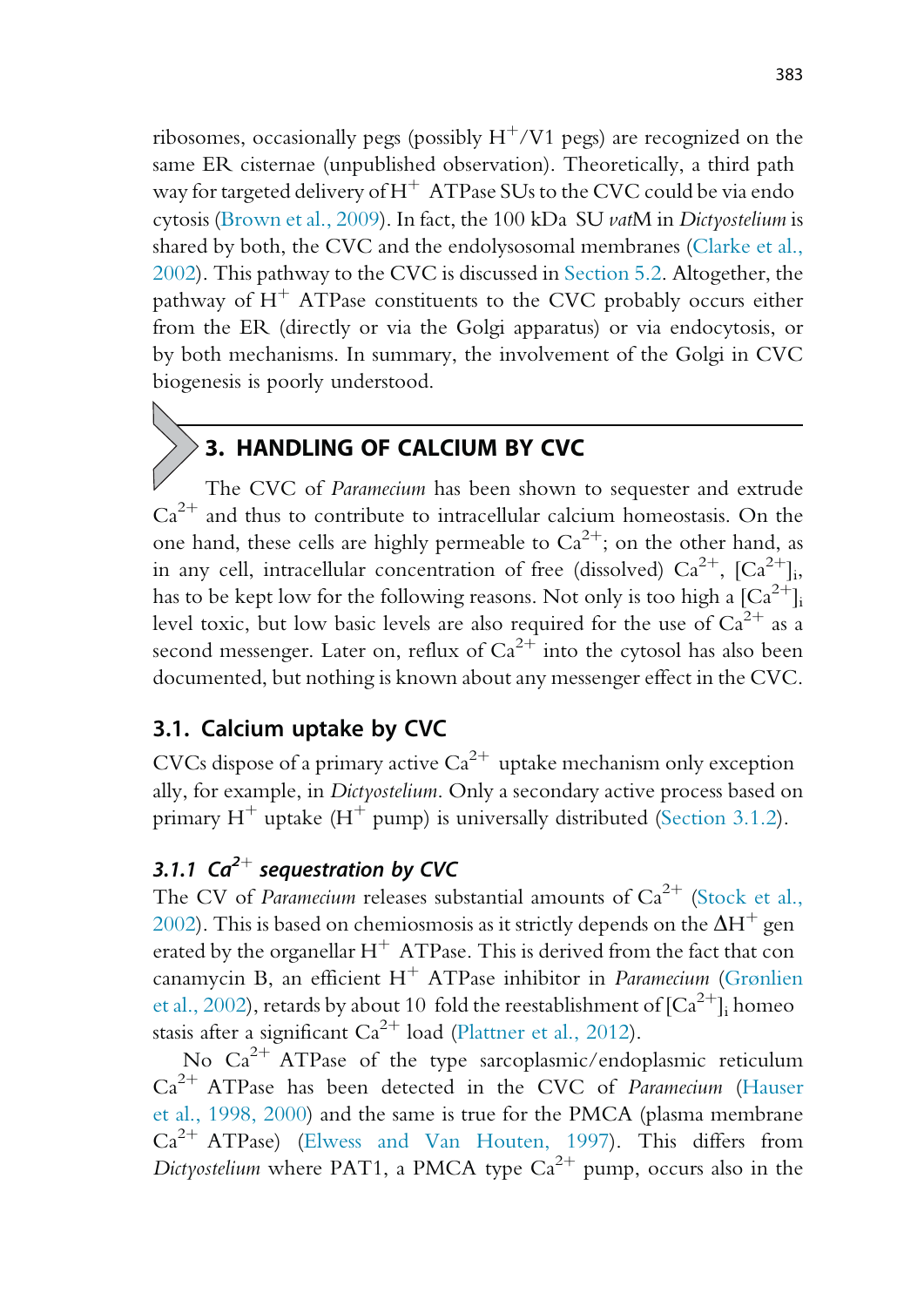CVC (Moniakis et al., 1995). However, PAT1 possesses no conserved auto inhibitory calmodulin binding domain (Pittman, 2011). Considering on the one hand that the potential calmodulin binding domain in the carboxy terminal part of orthodox PMCA molecules differs in Dictyostelium PAT1 (Moniakis et al., 1995) and on the other hand the wide variability of calmodulin binding sites, in general (Fraga et al., 2010), it remains open whether PAT1 has to be classified as a genuine or as an atypical PMCA. CaM binding studies could give the answer. See also Section 3.2.5 for the effect on anticalmodulin drugs on CV performance.

An alternative way of  $Ca^{2+}$  sequestration is reported from the CVC of *T. cruzi*, that is, a H<sup>+</sup> pyrophosphatase (H<sup>+</sup> PPase, Montalvetti et al., 2004). However, proteomics analysis of CVC enriched fractions also revealed  $H^+$  ATPase SU B (Ulrich et al., 2011). In this parasite, the situation may be different insofar as its CVC is assumed to receive membrane components by fusion with acidocalcisomes whose  $H^+$  PPase activity is well established (Docampo et al., 2005; Moreno and Docampo, 2009).

In summary, the  $H^+$  ATPase can be considered the only primary active transporter in the CVC of Paramecium. For the additional PMCA type pump in Dictyostelium, it has to be analyzed to what extent it might support the organelle resident  $H^+$  ATPase. The same is true of the  $H^+$  PPase in Trypanosoma.

#### 3.1.2 Calcium/proton exchangers and Aquaporin

In the absence of a  $Ca^{2+}$  pump in the CVC of ciliates, one must conclude that a secondary active  $Ca^{2+}$  transport is available, operating on the basis of the  $\Delta H^+$  generated by the H<sup>+</sup> ATPase. Though not yet identified in any CVC at a molecular level, such CAX (cation exchanger) molecules are found by genomics analysis in Dictyostelium, Paramecium, and Apicomplexa, the parasitic close relatives of ciliates (Shigaki et al., 2006). Functionally, such activity has been established, for example, in Dictyostelium, but assigned to acidic vesicles, addressed as "acidosomes" (Rooney and Gross, 1992). From experience with Chlamydomonas, this activity may be localized to acidocalcisome and/or to CV membranes, both endowed with  $H^+$  pumps and  $Ca^{2+}$  sequestration activity (Ruiz et al., 2001). Since the CV of *Para*mecium also secretes  $Na^+$ , in addition to  $Ca^{2+}$  and Cl (Stock et al., 2002), several such transporters should be expected. In fact, in some systems different antiporters and  $Ca^{2+}$  pumps can cooperate (Orlowski and Grinstein, 2007). Considering the very likely occurrence of CAX molecules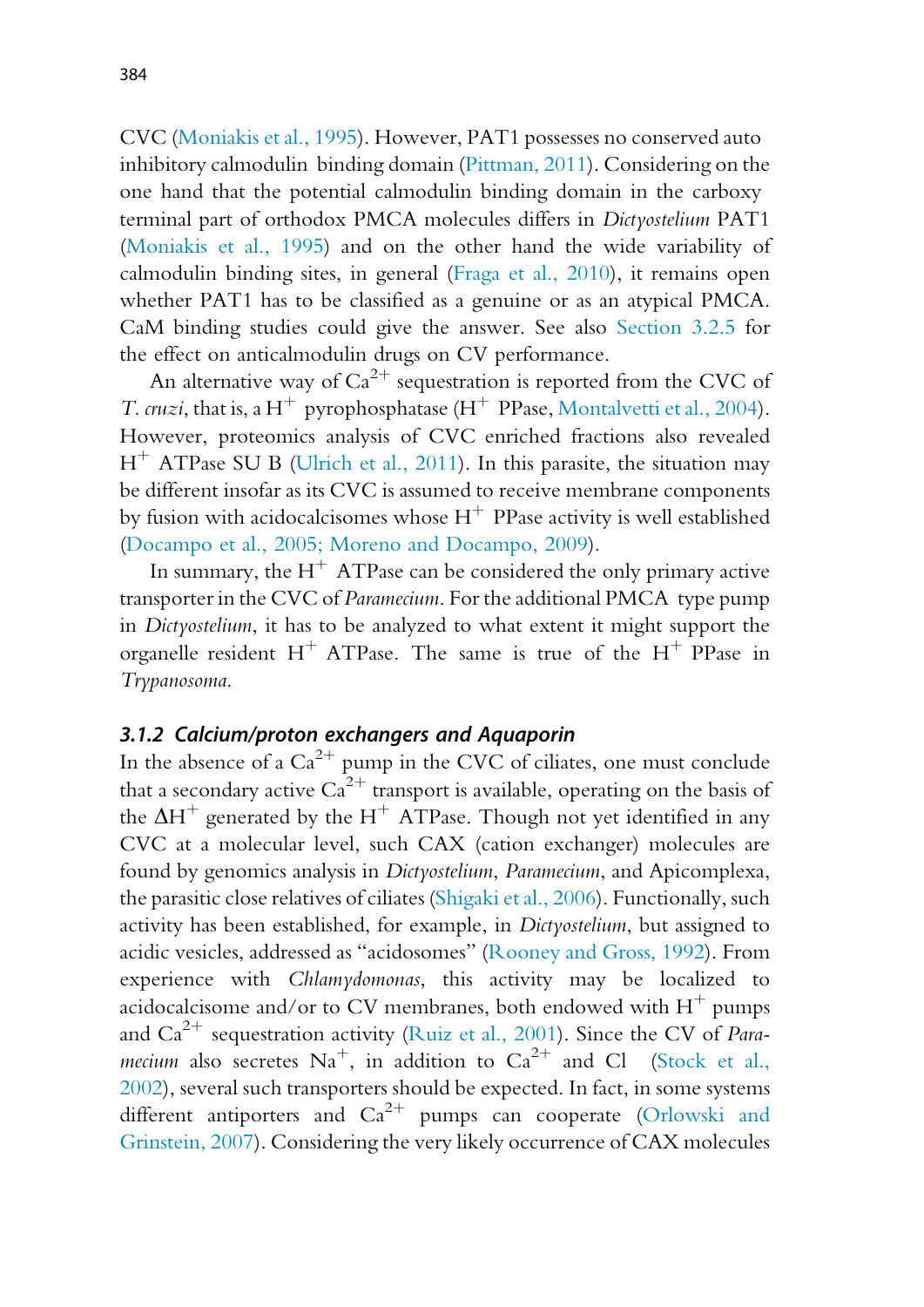also outside the CVC, structural localization is adviced. Aquaporin can also be assumed a general constituent of CVC membranes, although this postu late has been sufficiently verified only in Amoeba proteus (Nishihara et al., 2008) and the human pathogenic flagellate T. cruzi (Montalvetti et al., 2004).

# 3.2.  $Ca^{2+}$  release from the CVC by  $Ca^{2+}$ -channels

Several types of  $Ca^{2+}$  release channels (CRCs) are known from metazoan cells, but only quite recently the most important types have been identified in protozoa. Some of them are unambiguously, though unexpectedly, com ponents of the CVC.

3.2.1 CRCs type inositol 1,4,5-trisphosphate and Ryanodine receptors Sequestration of  $Ca^{2+}$  into the CVC makes the organelle also a pool of  $Ca^{2+}$ for backflow into the cytosol. In Paramecium, we registered spontaneous, transient, local  $Ca^{2+}$  signals (puffs) (Ladenburger et al., 2006). Concomi tantly, CRCs typical of P. tetraurelia (PtCRC) have been found in the CVC. One, designated PtCRC II 1, has been identified as a genuine ino sitol 1,4,5 trisphosphate  $(InsP_3)$  receptor  $(InsP_3R)$  (Ladenburger et al.,  $2006$ ). These InsP<sub>3</sub>Rs are distributed over the entire CVC except the dec orated spongiome. Reflux of  $Ca^{2+}$  from the CVC via this constitutively active  $InsP<sub>3</sub>Rs$  into the cytosol can serve for fine tuning of cytosolic  $Ca<sup>2+</sup>$  concentration. The CV also contains some additional CRCs (Ladenburger and Plattner, 2011). PtCRC V 4 contains a rather short domain homologous to an  $InsP<sub>3</sub>$  binding domain (though this has not been tested experimentally) and is also rather broadly distributed over other organelles. Two other, closely related CRCs, PtCRC VI 2 and PtCRC VI 3 are devoid of an InsP<sub>3</sub> binding domain and show up near the CV pore (Ladenburger and Plattner, 2011). The occurrence of different PtCRC para logs in the CVC suggests functions in addition to  ${[Ca}^{2+}]$ ; fine tuning, such as restructuring of the spongiome (see below).

# 3.2.2 Other types of  $Ca^{2+}$ -release channels

The Paramecium genomic database contains still other candidates for CRCs (Plattner et al., 2012). This includes two pore channels (TPC) and transient receptor potential channels. The activation of  $Ca^{2+}$  by microinjection of the two recently described channel activators (Lee, 2004),  $NAADP<sup>+</sup>$  (nicotinic acid adeninedinucleotide phosphate; Galione et al., 2010) and cADPR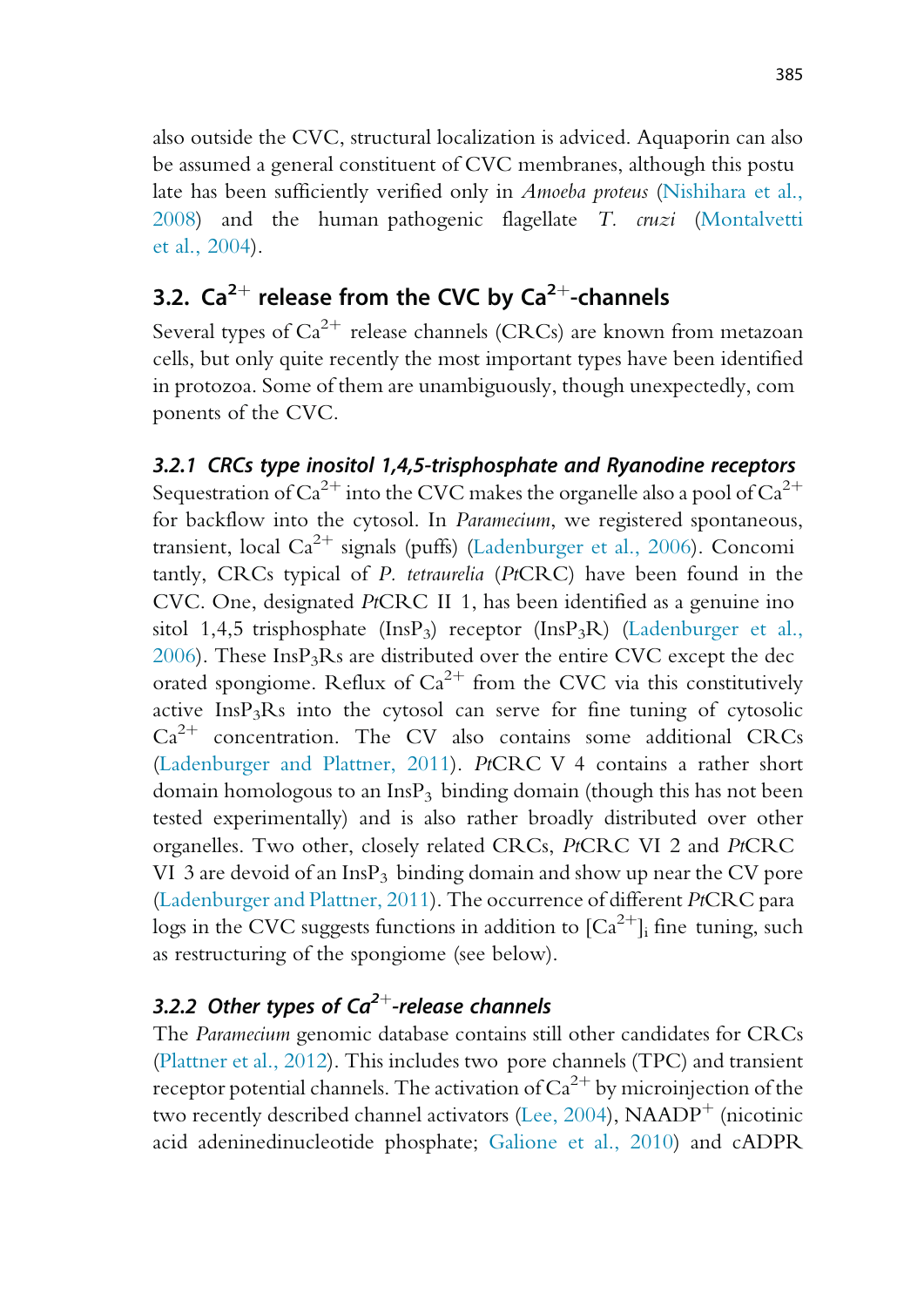(cyclic adenosine diphosphoribose, Zalk et al., 2007), affects the activity of the anterior CVC (Plattner et al., 2012). The CV reduces its pumping fre quency by approximately ninefold, in response to microinjected cADPR  $(\leq 500 \text{ nM})$  or NAADP ( $\leq 100 \text{ nM}$ ) (Plattner et al., 2012). In both cases, for unknown reasons the anterior CV reacts strongly, in contrast to the pos terior CV. This may be an indirect effect following the release of  $Ca^{2+}$  from other  $Ca^{2+}$  storage organelles. More work has to be done to clarify this intriguing aspect. Another uncertainty is the recent discovery that TPCs not always represent  $Ca^{2+}$  channels of acidic compartments (Patel et al., 2011), but that they may also be phosphoinositide activated  $Na<sup>+</sup>$  channels in some mammalian cells (Wang et al., 2012). In Chlamydomonas, TRP5 is a component of the CVC (Fujiu et al., 2011).

The CVC of Dictyostelium contains an ATP gated ion channel type P2X, that is, a purinergic receptor type channel that can conduct  $Ca^{2+}$  and reg ulate CV activity under hypotonic conditions (Fountain et al., 2007; Sivaramakrishnan and Fountain, 2013). (To activate P2X channels one has to assume that ATP diffuses into the CV lumen.) Since one may also expect CRC type channels of the kind reported from Paramecium (Ladenburger and Plattner, 2011) in the CVC of other cells, the general question arises which may be the differential functions of different channels.

# 3.2.3  $Ca^{2+}$ -release channels in CVC and local fusion processes

Any functional implications of the luxurious endowment of the Paramecium CVC with CRCs remain to be analyzed. Generally, a local  $\lbrack Ca^{2+}\rbrack _i$  increase is a requirement for local membrane fusion processes. For several reasons discussed elsewhere (Schönemann et al., 2013), such sites may abundantly occur within the CVC. Evidently, fusions occur not only between the CV and the cell membrane but also between the CV and the ampullae (Section 2.3.1). However, membrane fusions must also take place during ongoing vesicle delivery for biogenesis and probably also for permanently ongoing restructuring processes within the smooth spongiome. In fact, silencing of some of the CVC SNAREs considerably impairs organelle function. (See Table 9.3 for the effects of gene silencing in Paramecium.) As outlined above, the entire CVC—except the decorated spongiome is endowed with SNAREs. Regrettably, synaptotagmin, the  $Ca^{2+}$  sensor for fusion processes (Pang and Südhof, 2010), is not yet known from any of the protists; however, homologous molecules with a larger number of C2 domains do occur in Paramecium (Plattner et al., 2012).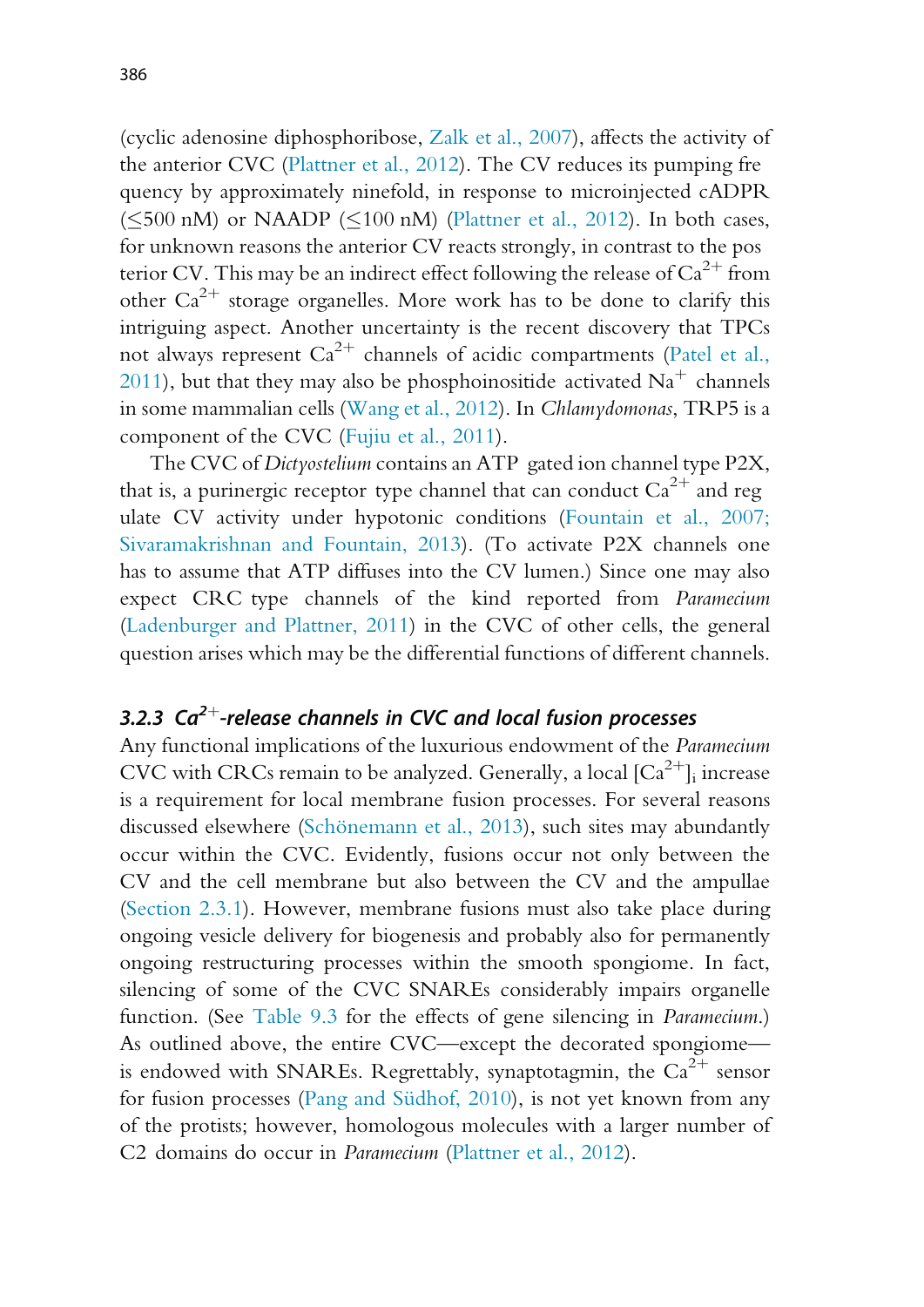| Component                       | Table 9.3 Effects of gene silencing on the CVC of Paramecium<br><b>Effect</b>                              | Reference                     |
|---------------------------------|------------------------------------------------------------------------------------------------------------|-------------------------------|
| <b>Actin</b>                    |                                                                                                            |                               |
| Actin 9                         | $\sim$ 10 times prolonged contraction<br>cycles                                                            | Sehring et al.<br>(2007a)     |
| Other actin isoforms No effect  |                                                                                                            | Sehring et al.<br>(2007a)     |
| <b>SNARE-specific chaperone</b> |                                                                                                            |                               |
| <b>NSF</b>                      | Reduced smooth and decorated<br>spongiome formation (EM), prolon<br>gated CVC cycles                       | Schönemann<br>et al. $(2013)$ |
| <b>SNARES</b>                   |                                                                                                            |                               |
| Syb2                            | Slowed pulsation of CV<br>CV swelling with high $\left[Ca^{2+}\right]_0$                                   | Schönemann<br>et al. $(2013)$ |
|                                 | Deformed cells with swelling of radial<br>canals and prolongated CVC cycles                                | Schilde et al.<br>(2006)      |
| Syb <sub>6</sub>                | CV swelling and reduced pulsation<br>activity<br>CV swelling with high $\left[Ca^{2+}\right]$ <sub>o</sub> | Schönemann<br>et al. $(2013)$ |
| Syx2                            | CV swelling and reduced pulsation<br>activity<br>CV swelling with high $\left[Ca^{2+}\right]_{0}$          | Schönemann<br>et al. $(2013)$ |
| Syx6                            | Aberrant form and position<br>of new CVCs                                                                  | Schönemann<br>et al. $(2013)$ |
| Syx14                           | No effect with high $\left[Ca^{2+}\right]$ <sub>o</sub> , yet<br>slowly <sup>a</sup> decreasing viability  | Schönemann<br>et al. (2013)   |
| Syx15                           | No effect with high $\left[Ca^{2+}\right]$ <sub>o</sub> , yet<br>immediate <sup>b</sup> loss of viability  | Schönemann<br>et al. $(2013)$ |
| SNAP 25 LP                      | No clear effect                                                                                            | Schilde et al.<br>(2008)      |
| $H^+$ -ATPase                   |                                                                                                            |                               |
| combinations of c SUs           | c2 or c4 or c6 SUs or $\sim$ 5–10 times prolonged contraction<br>cycles                                    | Wassmer<br>et al. $(2005)$    |

| Table 9.3 Effects of gene silencing on the CVC of Paramecium |  |               |  |  |
|--------------------------------------------------------------|--|---------------|--|--|
| Component                                                    |  | <b>Effect</b> |  |  |

Continued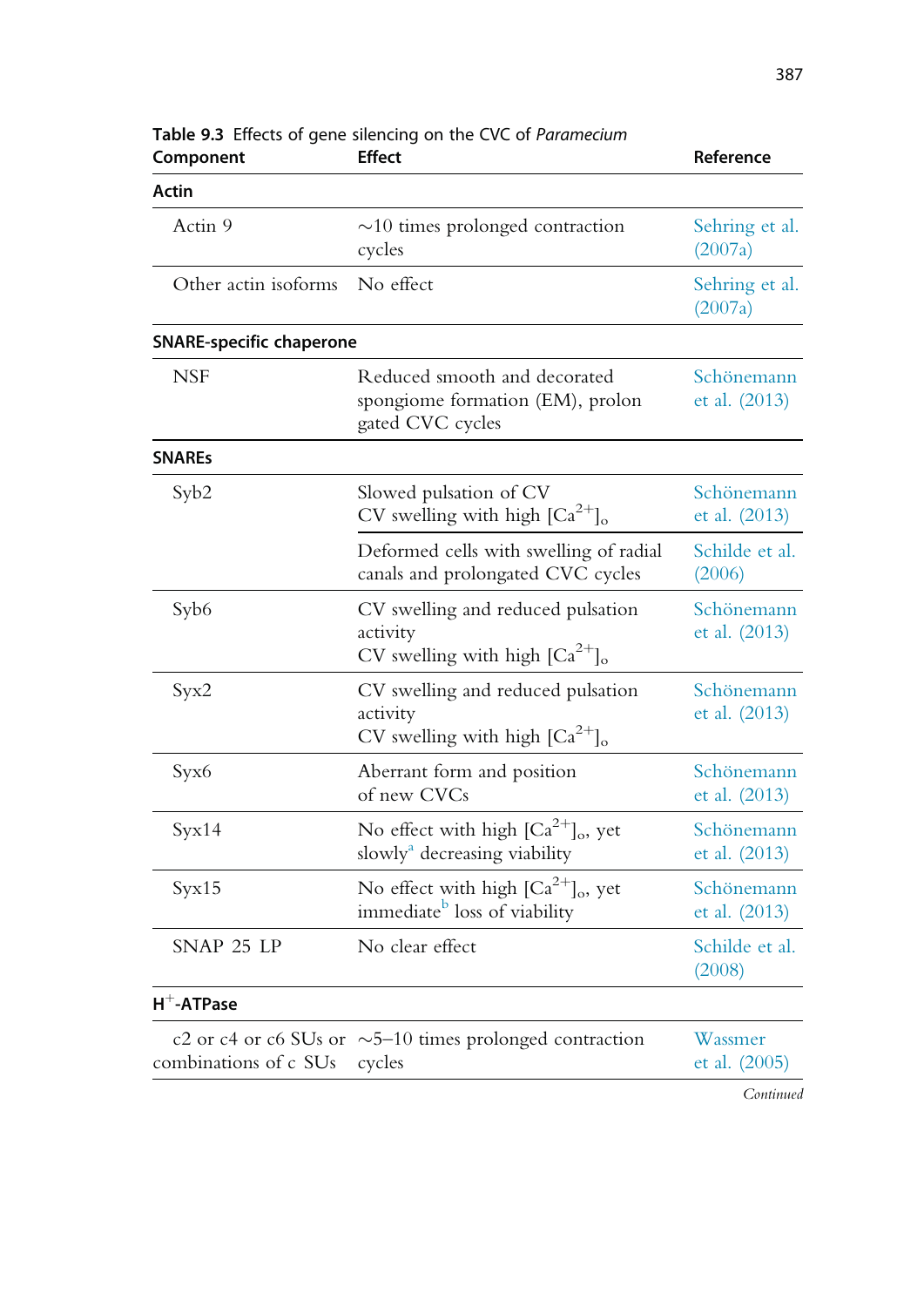| Component                      | <b>Effect</b>           | Reference                  |
|--------------------------------|-------------------------|----------------------------|
| F SU <sub>s</sub>              | Similar effect          | Wassmer<br>et al. $(2005)$ |
| a <sub>2</sub> SU <sub>s</sub> | CV swelling, cell death | Wassmer<br>et al. $(2006)$ |
| a3 SU <sub>s</sub>             | No effect               | Wassmer<br>et al. $(2006)$ |
| Stomatin4                      | Accelerated CV pumping  | Reuter et al.<br>(2013)    |

Table 9.3 Effects of gene silencing on the CVC of Paramecium—cont'd

<sup>a</sup>Restricted viability within 30 min exposure to increased  $[Ca^{2+}]_o$ , from 1 to 5 mM.<br><sup>b</sup>Immediate loss of viability within  $\leq$ 2 min exposure to increased  $[Ca^{2+}]_o$ , from 1 to 5 mM.

# 3.2.4 Stomatin and mechanosensitive C $a^{2+}$  channels

Among a plethora of mechanosensitive ion channels are transient receptor potential (TRP) and Piezo type proteins (Delmas et al., 2011; Xiao and Xu, 2010). The Paramecium DB does contain orthologs of Piezo, mechanosensitive channels in mammals (Coste et al., 2010), as well as TRP channels, as summarized by Plattner et al. (2012). As known from other cells, some of the latter are sensitive to membrane stretch (Kung et al., 2010) and may occur partly in the cell membrane and partly in some organelles (Patel and Docampo, 2010).

The tension measured on the Paramecium CV (Sugino et al., 2005) is compatible with that required for activation of such channels (Kung et al., 2010). Mechanosensitive channels are likely to occur in the Paramecium CVC for the following reasons, although this remains hypothetic for the time being. (i) We find the scaffolding protein, Stomatin, subfamily 4 associated with the CVC (Reuter et al., 2013). Stomatin homologs are found from bacteria (Hinderhofer et al., 2009) up to man (Lapatsina et al., 2012), and they are known to serve for the positioning of mechanosensitive  $Ca^{2+}$  channels in a variety of systems, including Med1 in C. elegans where it associates with the Stomatin homolog Mec 2 (Huang et al., 1995). (ii) The Paramecium database contains a mechanosensitive  $Ca^{2+}$  channel type Piezo (Coste et al., 2010), but its char acterization and localization are still open.  $Ca^{2+}$  released by these or any other CRCs could contribute, for instance, to the rhythmic fusion processes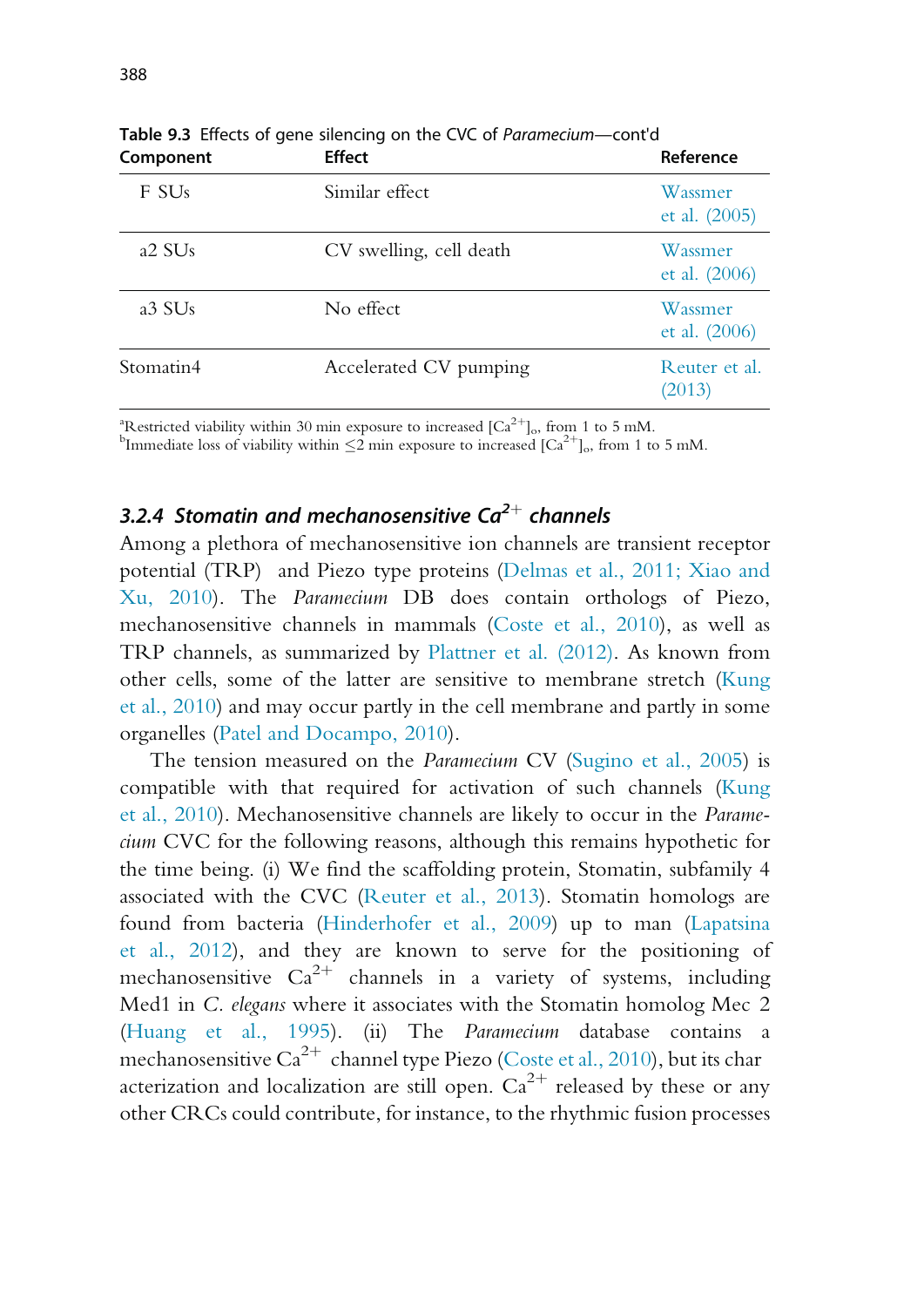between ampullae and the CV as well between the CV and the cell mem brane. (This would be different from the CRCs of the type  $InsP<sub>3</sub>R$  and  $RyR$ or mixed types thereof, as outlined above).

One of the basic aspects of Stomatin function in other systems is the implication of actin mediated effects on mechanosensitive ion channel activity, as derived from the coincidence of these components together with Mec 2 in C. elegans (Mannsfeldt et al., 1999). In the absence of any indica tion of CVC associated actin in Paramecium, it remains to be seen which mechanosensor occurs in this organelle. (However, see Section 5.1 for lim itations in actin visualization.) Also, remarkable is the accelerated pumping frequency after silencing of PtSto4 (Reuter et al., 2013). So far it was possible only in Chlamydomonas to show the association of mechanosensitive chan nels type TRP5 with the region containing the CV (Fujiu et al., 2011), whereas other types were detected in other cell regions. Aquaporin, another component of the CVC—found in A. proteus (Nishihara et al., 2008) and to be expected in other systems (Section 3.1)—is also known to associate with Stomatin in human erythrocytes (Rungaldier et al., 2013). Again internal pressure could modify its activity, since human AQP1is known to close in response to membrane tension increments (Ozu et al., 2013).

#### 3.2.5 Calmodulin

Calmodulin on the CV seems to be crucial for organelle function. The  $Ca^{2+}$ mobilizing effect of the anticalmodulin drug W7 on CV performance in Dictyostelium can be explained by its effect on LvsA binding to the CV (Malchow et al., 2006), a protein mandatory for CV function (Section 4.2). Similarly W7, calmidazolium, and trifluoperazine reduce the pulsation rate of the CV in Tetrahymena (Bergquist, 1989; Suzuki et al., 1982).

However, there is some discussion on the precise localization of calmod ulin to the CVC in different species. The CV membrane in Dictyostelium dis plays bound calmodulin (Moniakis et al., 1995), but in EM immunolocalization studies, calmodulin is absent from the cytosolic side of the CV membrane in Dictyostelium (Zhu et al., 1993), as it is in Paramecium (Momayezi et al., 1986). Rather, by immuno EM labeling, calmodulin has been localized to the lumenal side of the CV of Paramecium (Momayezi et al., 1986) and Dictyostelium (Zhu et al., 1993). This corresponds to an extra cellular localization. Whereas calmodulin is generally established as a cytosolic high affinity/low capacity  $Ca^{2+}$  binding protein (Cohen and Klee, 1988),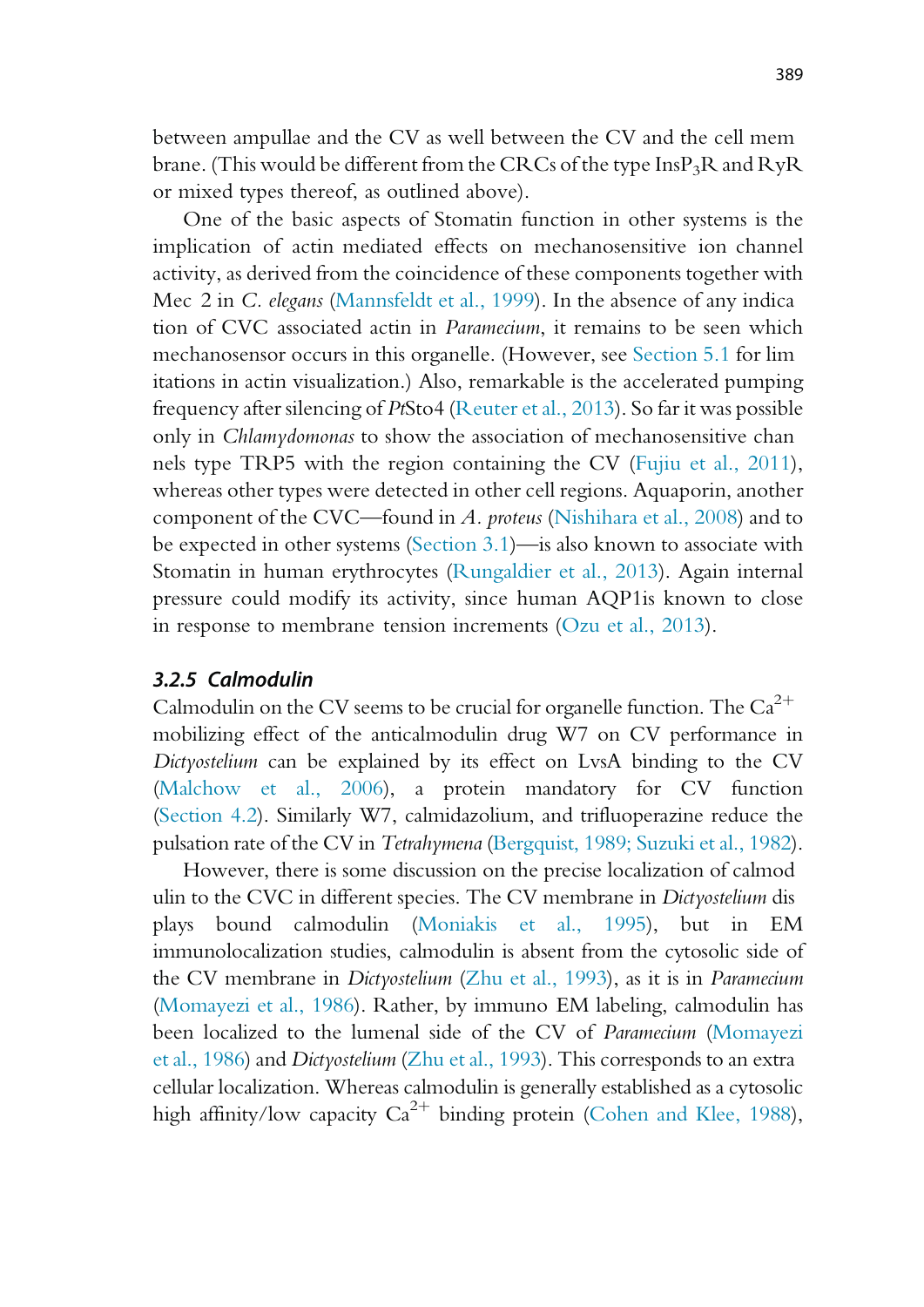extracellular calmodulin is the subject of ongoing debates. Nevertheless, its occurrence is difficult to negate as it is released by and exerts specific effects on plant (Chen et al., 2004; Cui et al., 2005) and mammalian cells (Crocker et al., 1988; Houston et al., 1997). Extracellular calmodulin is also a regulator of chemotaxis in Dictyostelium (O'Day et al., 2012).

In the CV lumen, calmodulin might provide some regulatory feedback to ion channels although this has not been ascertained as yet. More recent EM studies with Paramecium revealed calmodulin along the microtubular cytoskeleton of the CVC (Fok et al., 2008). In Tetrahymena, calmodulin has been found in association with CV pore by immunofluorescence (Numata and Gonda, 2001; Suzuki et al., 1982). In summary, several details concerning calmodulin in the CVC remain unsettled.

# 4. UNIQUE STRUCTURAL ASPECTS AND MOLECULAR COMPONENTS

A membrane bounded organelle that periodically swells in diastole and shrinks in systole is quite unusual, particularly since biomembranes are not expandable. And what does "shrink" mean in the present context? How are CVC membranes transformed? In this section, we can also have a glimpse on molecules whose presence in the CVC is poorly understood.

#### 4.1. What enables reversible organelle expansion and collapse?

In the LM, during diastole, the CV and the radial arm canals seem to reappear from nothing as they swell. However, these membranes cannot expand by stretching because, as a general rule, biomembranes cannot be subjected to expansion or compression by more than  $\sim$ 1% (Andersen and Koeppe, 2007; Mohandas and Evans, 1994). In reality, the swelling of CV and of radial arms (and ampullae, in Paramecium) during diastole takes place by reversing de tubularization of the membrane from a network into a smooth form (with some spongiome still remaining around the canals). This holds not only for Paramecium (Tominaga and Allen, 1998) but also for Dictyostelium (Heuser, 2006) and probably also for other species. This is an intriguing problem of membrane biology; particularly the revers ible branching of this membrane labyrinth is difficult to comprehend in terms of classical lipid bilayer structure. Alone tubularization requires special proteins (Shen et al., 2012). Only one candidate, F BAR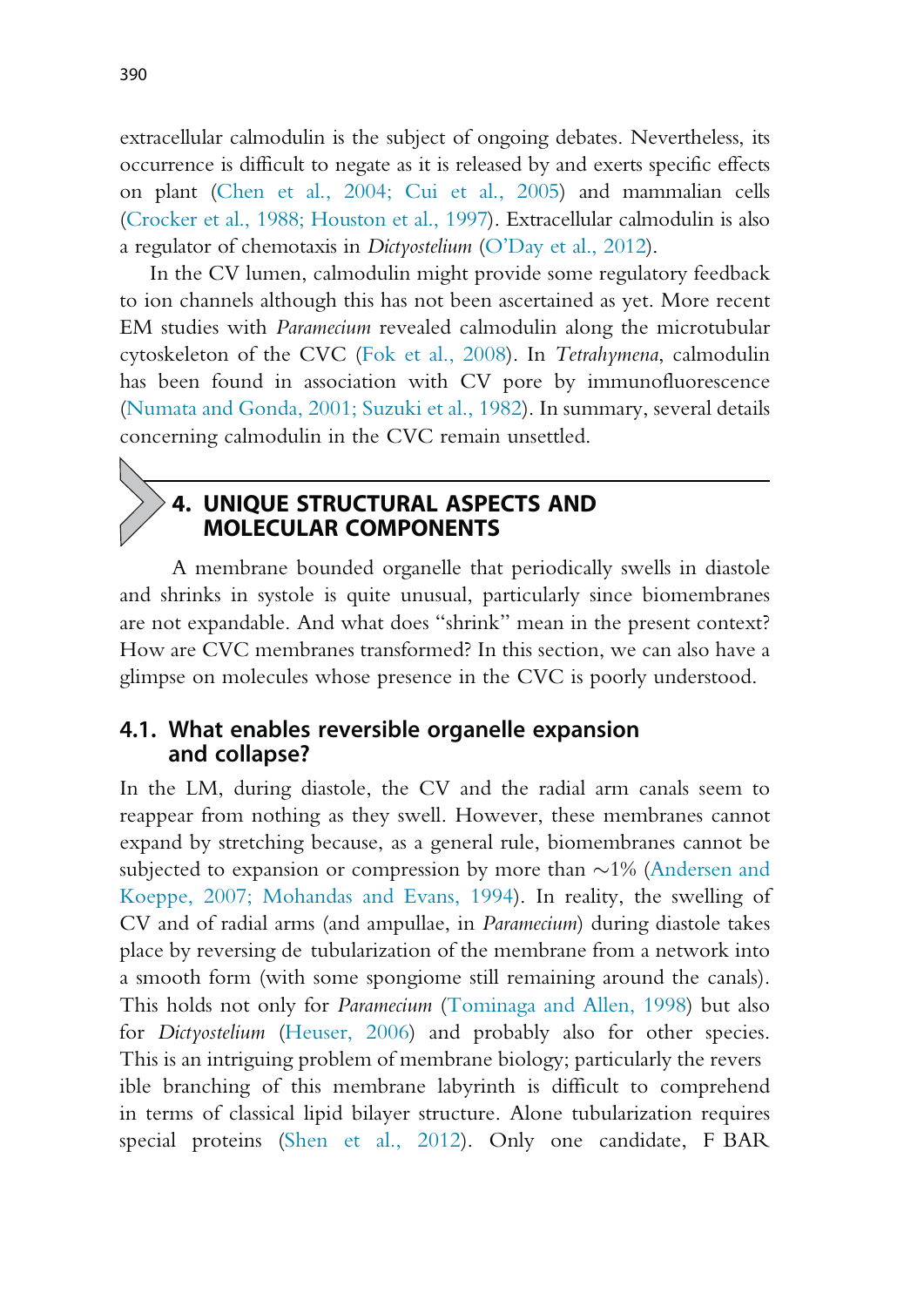(FCH Bin amphiphysin Rvs) protein, is known from the CVC of Dictyostelium (Heath and Insall, 2008; see Section 4.2). Generally, BAR pro teins serve for the formation of tubular extensions from planar membranes (Mim and Unger, 2012; Wu et al., 2010). Since these proteins are not known to cause tubule branching, as occurring in the CVC, possible mech anisms are discussed in Section 7. Prerequisite to all this transformation are mechanosensitive  $Ca^{2+}$  channels of the type described in Section 3.2, as they are required for sensing the pressure in the CV and for initiating contents release and organelle collapse. They may also generate a  $Ca^{2+}$  signal for membrane restructuring. All this remains to be analyzed in detail.

SNAREs may also be involved, for example, as trans complexes, in keeping spongiome tubules in dense packing independent of fusion pro cesses. They may also initiate reversible fusion processes within the spongiome as occurring between the smooth and the decorated spongiome under hyperosmotic conditions (Ishida et al., 1996). Thus, de / reconnection of parts of the spongiome might be a regulation principle in response to changing physiological requirements.

#### 4.2. CVC components known specifically from Dictyostelium

At this point, we recognize that many more molecular details are known from *Dictyostelium* (which is not true of all aspects).

#### 4.2.1 Dajumin and MEGAPs

Dajumin has been defined as a standard marker for the CV in Dictyostelium (Gabriel et al., 1999) as it does not dissociate from the CV membrane (Du et al., 2008), in contrast to some of the proteins listed in Table 9.2. Its function remains to be established, and it looks as if no similar protein has been reported from other systems. In Dictyostelium, proteins of the MEGAP (mental retardation GTPase activating protein) group, type F BAR, associate with the forming tubules of the CVC whose formation they drive (Heath and Insall, 2008). Their inactivation in Dictyostelium delays pumping activity of the CV. For more details, see Section 4.1.

#### 4.2.2 Cell adhesion molecule and Rh50 protein

The Dictyostelium CV is reported to contain a  $Ca^{2+}$  sensitive cell adhesion molelcule, DdDAD 1 (Sriskanthadevan et al., 2009). This molecule is syn thesized on free ribosomes and transported to the CV for insertion into the plasma membrane. There it may be transported by previous release in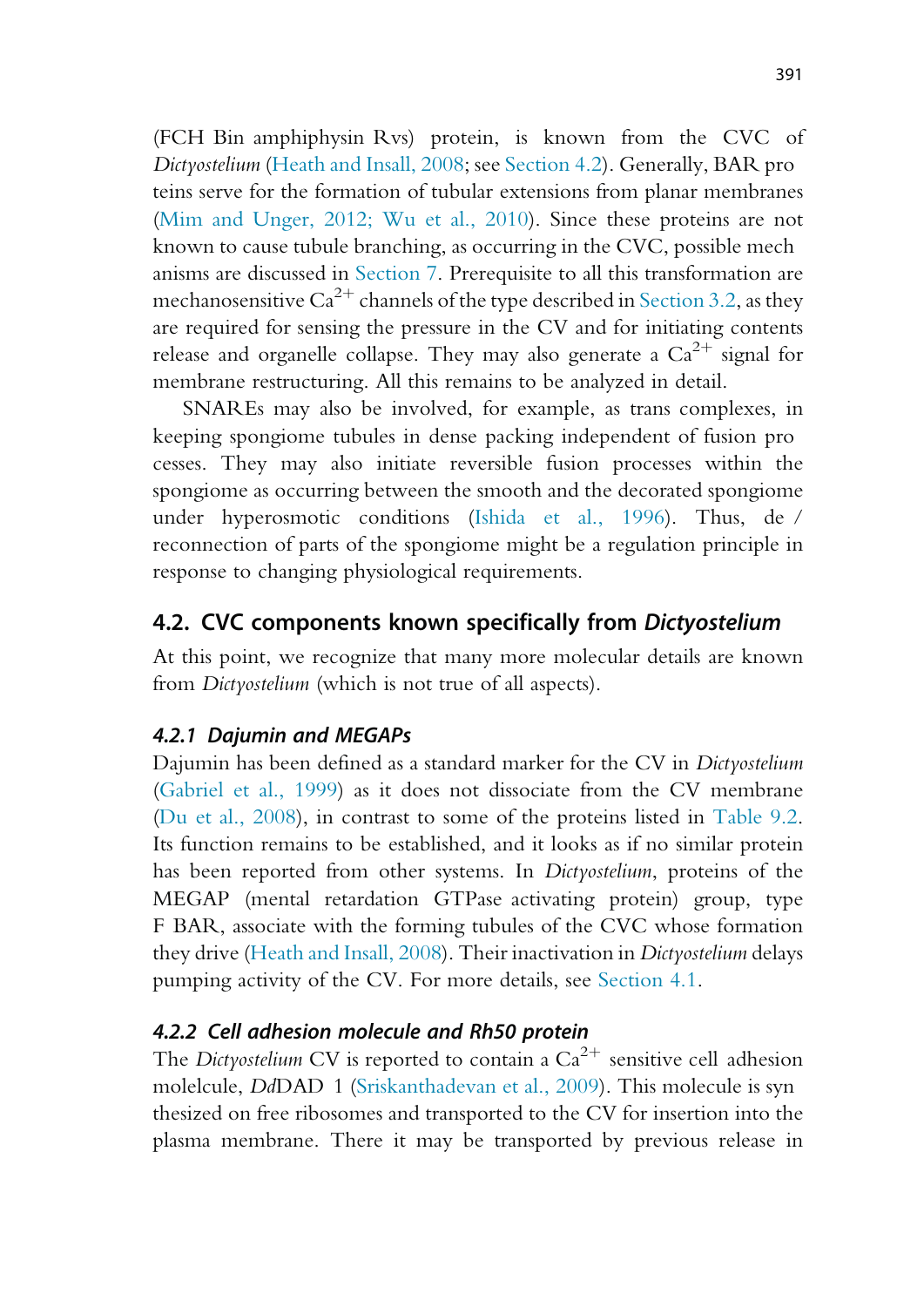vesicles inside the CV lumen. Accordingly, the CV of Dictyostelium would participate in an unconventional mode of secretion. In Dictyostelium, muta tional analysis of targeting of a membrane integrated CV specific protein, Rh50 (a homolog to the mammalian Rhesus protein), revealed the involve ment of a cluster of acidic amino acids as targeting motifs, and of clathrin and adaptor protein AP 1 (Mercanti et al., 2006).

#### 4.2.3 Lvs proteins and Nramp/Slc11 protein

Lvs (large volume sphere) proteins are related to lysosomal trafficking reg ulator proteins identified in Beige mice whose mast cells display excessively large secretory lysosomes due to abnormal fusion processes. Of the six Lvs genes occurring in D. discoideum, LvsA localizes to the CV and is required for osmoregulation (Gerald et al., 2002). LvsA binds in a calmodulin dependent fashion (Malchow et al., 2006) and null cells display abnormal CV membranes (Harris et al., 2002). This has been interpreted as an indi cation of the involvement of the CVC in Dictyostelium in a recycling/ phagosomal activity (Harris et al., 2002), particularly also because expression of a dominant negative RabD GTPase alters phagocytic activity and mor phology of the CV network (Harris and Cardelli, 2002). Yet, this is in con trast to data discussed in Section 5.2.

Nramp (natural resistance associated macrophage protein) proteins are orthologs to mammalian Slc11 (solute carrier) proteins which are proton coupled transporters of divalent cations (Nevo and Nelson, 2006). Nramp1 mediates resistance to infection by *Legionella pneumophila*. Nramp2 is exclu sively localized to the CVC in Dictyostelium where it regulates iron homeo stasis and may serve for the storage of cations (Peracino et al., 2013).

#### 4.2.4 Drainin and Disgorgin

Drainin, a peripheral membrane protein, is a homolog of proteins occurring from yeast to man. In Dictyostelium, where it has been discovered, it is essen tial for CV discharge by formation of the pore, probably by acting along a signaling cascade (Becker et al., 1999). Recent analyses identified Drainin as a Rab11a effector and indicate sequential recruitment of Drainin, Rab8a, and the exocyst (Essid et al., 2012). Drainin binding is paralleled by binding Disgorgin and followed by recruitment of LvsA (see above). Disgorgin, a GAP for Rab8a, is also required for CV content release by fusion with the cell membrane (Du et al., 2008). Disgorgin and LvsA, in concert with GTP hydrolysis by Rab8a, is also thought to initiate detachment of the empty CV after contents release (Essid et al., 2012).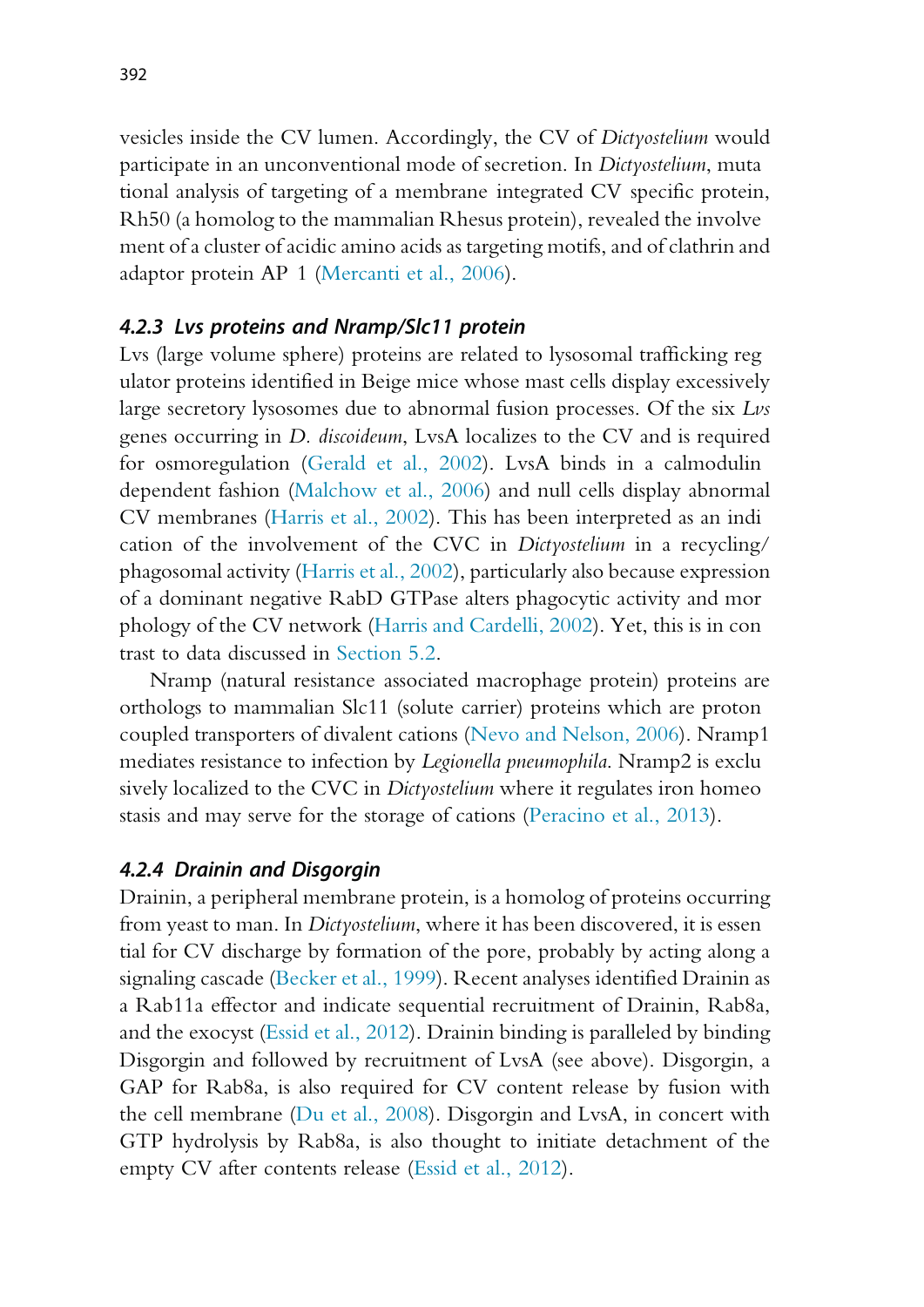#### 5. CYTOSKELETAL ELEMENTS, MOTOR PROTEINS, ENDOCYTOTIC INPUT, AND CLATHRIN

Microtubules are dominant components of the CVC, whereas the presence of actin is generally denied. This may be premature, as we shall dis cuss. Also under debate is the role of membrane input by endocytosis and participation of clathrin.

#### 5.1. Cytoskeletal components and motor proteins

Microtubules accompany the CVC from the pore to the end of radial canals in Paramecium (Allen, 2000; Schneider, 1960) as well as in Tetrahymena (Frankel, 2000). In ciliates, the microtubule cytoskeleton of the CVC shapes the organelle and its substructures. Their recognition by monoclonal anti bodies depends on the respective posttranslational modification (Adoutte et al., 1991) and only some of the commercial antibody types are successful (Wassmer et al., 2006). In Dictyostelium, CVC associated microtubules are much less evident. Here, no CVC staining is seen with antibodies recogniz ing the mitotic apparatus (Gabriel et al., 1999), but again a specific commer cial monoclonal antibody clearly reveals a microtubular system of the CVC (Jung et al., 2009).

At the pore,  $\gamma$  tubulin is found in *Tetrahymena* (Shang et al., 2002) and Paramecium (Klotz et al., 2003); it thus can serve for microtubule nucleation. More specifically, in Tetrahymena, the pore is also reported to contain glutamylated tubulin, that is, not only GLU  $\gamma$  tubulin (Shang et al., 2002) but also GLU  $\alpha$  tubulin (Wloga et al., 2008). The relevance of this modification for CVC biogenesis and function remains to be settled.

In Tetrahymena, tubulin along radial arms is acetylated (Gaertig et al., 1995) as it is in Paramecium (Callen et al., 1994). In Paramecium, microtubules accompanying the CVC in full length also contain glutamylated tubulin (Bré et al., 1994). This microtubular scaffold of the CVC mediates its char acteristic star like shape in ciliates. It is unsettled whether in Paramecium such modifications mediate insensitivity of the CVC to nocodazole (Tani et al., 2000), although this is a most efficient drug in these cells (Pape et al., 1991). The plus  $\rightarrow$  minus directed motor, dynein, is associated with the CVC microtubule system in Paramecium (Fok et al., 2008). There may be additional motor proteins at work to exert a pulling force to the radial arms also in opposite directions, as known from the endoplasmic reticulum.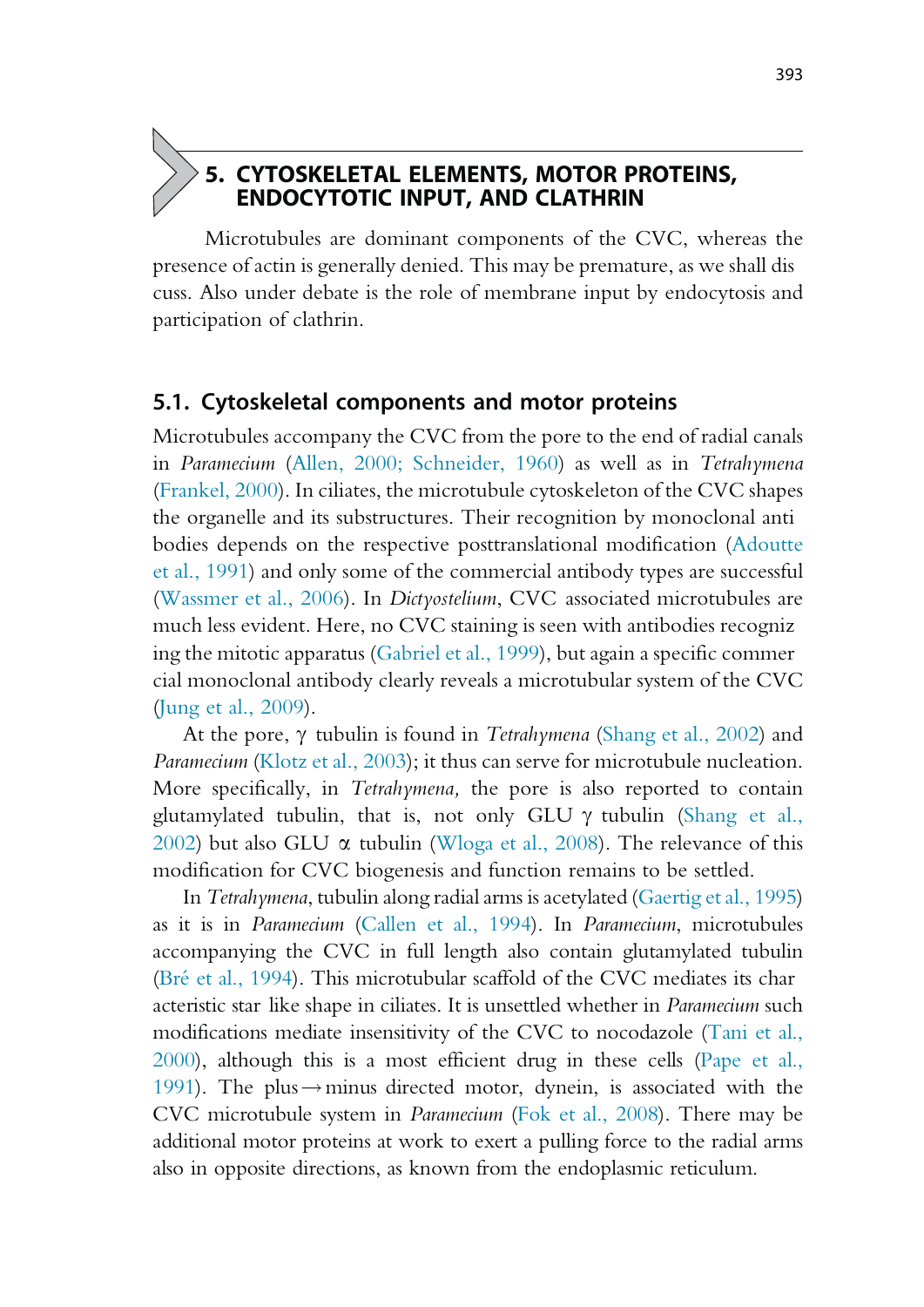No filamentous material, actin or centrin, is known to be associated with the CV of *Paramecium* (Allen, 2000) and F actin disrupting agents have no effect (Tani et al., 2000, 2002). Also for Dictyostelium, the absence of actin is reported (Heuser, 2006). Considering the failure to trace actin by affinity (Kersken et al., 1986) and immunolabeling in the CVC of Paramecium (Sehring et al., 2007a) and in Dictyostelium (Heuser, 2006), there is general agreement that the periodic contraction of the CV is not due to actin/myosin interaction (Allen, 2000; Heuser, 2006). May the CVC nev ertheless contain actin? Remarkably, proteins modulating Rac and Rho type GTPases are reported to be relevant for CV activity in Dictyostelium (Knetsch et al., 2001; Rivero et al., 2002). Both modulate actin dynamics, though this is not their exclusive function (Bustelo et al., 2007); for GTPase and modulators, see Section 2.3. Another intriguing detail is the finding of actin binding proteins in the CVC of Tetrahymena (Watanabe et al., 1998).

More stringent hints come from P. tetraurelia. Silencing of two, out of many isoforms of actin, had considerable effects. Silencing of PtAct4 caused formation of multiple CVCs (Sehring et al., 2010). Silencing of PtAct9 slowed down the CV pumping cycle (Sehring et al., 2007a) although in immunofluorescence this isoform was restricted to food vacuoles. In Paramecium, one might theoretically envisage very short polymers as they are found in the cortex of the related parasitic phylum, Apicomplexa (Gould et al., 2011). Also theoretically, such forms could escape detection and still participate in organelle specific functions. Remarkably, this actin isoform does not possess the typical binding sites for drugs causing polymer ization or depolymerization (Sehring et al., 2007b). Thus, they would nei ther bind standard affinity stains (phalloidin) nor react to filament degrading drugs (cytochalasins). As discussed in Section 7, the presence of actin, even in "cryptic" form, could be important for some specific functions. In fact, in Dictyostelium, where null mutants of the myosin V related MyoJ reveal its crucial role for CV docking, cytochalasin A produces phenocopies thereof (Jung et al., 2009).

Several myosin isoforms are associated with the CVC of Dictyostelium, notably myoV (Jung et al., 2009). Type V myosin, called MyoJ in Dictyostelium, is a bidirectional motor associated with the CVC microtubules in Dictyostelium (Jung et al., 2009). Therefore, microtubule associated motor proteins may serve for the maintenance of the extended shape of the CVC. Too little information is available from ciliates. Another aspect of myosin V in mammals is its binding to secretory organelles in coordination with Rab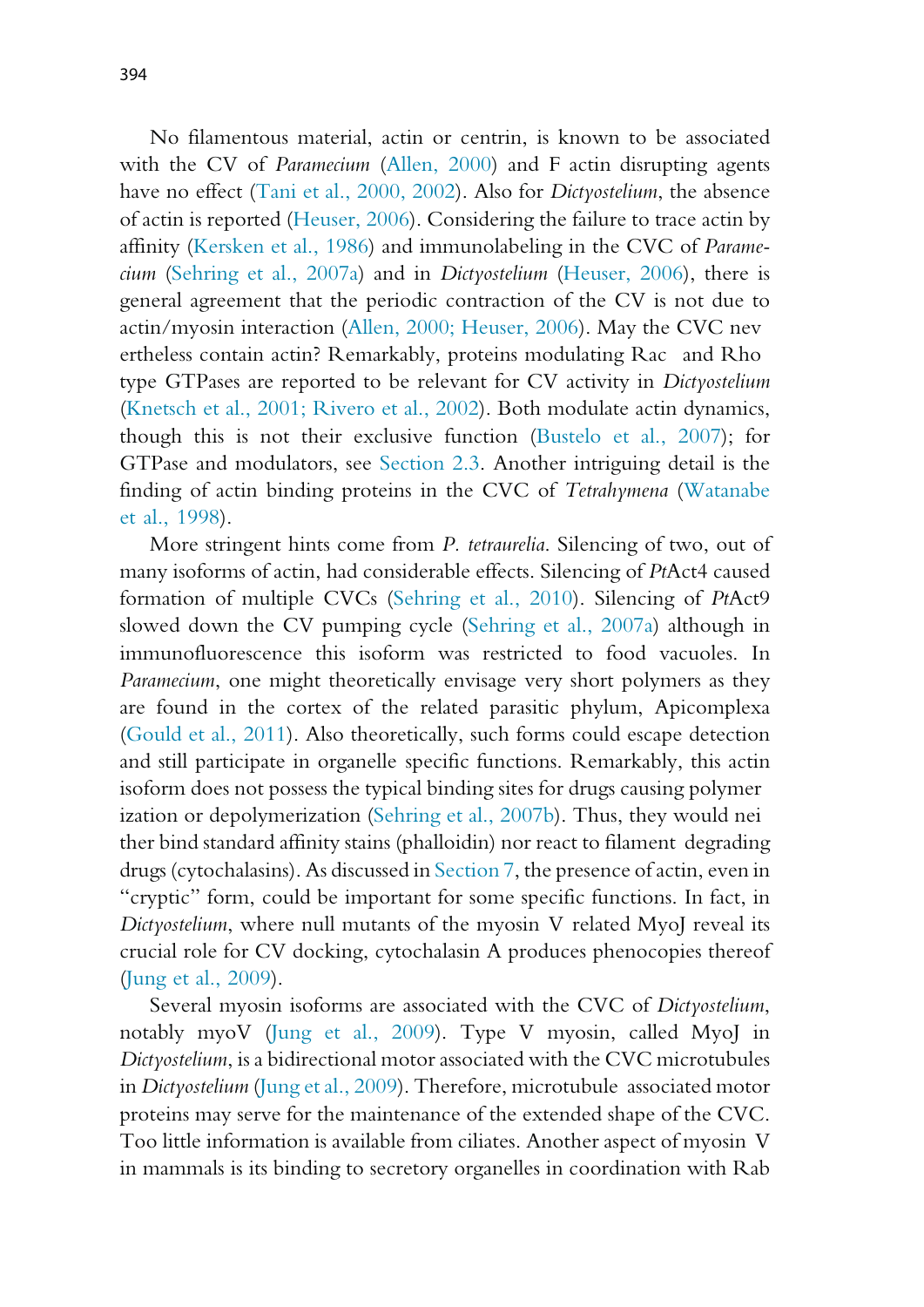and exocyst function, thus serving the secretory pathway (Donovan and Bretscher, 2012).

In summary, microtubules are important for organizing the CVC. The question of the presence and function of actin in the CVC is currently enig matic, though this is supported by indirect evidence. Several motor proteins have been described, particularly in Dictyostelium, but this may not yet be the full inventory. Together with microtubules, motor proteins may contribute the characteristic star shape of the organelle in ciliates.

#### 5.2. Endocytotic input and role of clathrin

No hints to endocytotic uptake of CV components after discharge have been found with fluorescent cell membrane dyes, neither with Cy3.5 in Dictyostelium (Gabriel et al., 1999) nor with the styrene stain FM1 43 in Paramecium (Klauke and Plattner, 2000). Can this be explained by the kiss and run type of fast fusion/fission coupling? Or by fluorescence quenching by luminal acidification? This should not play a role as the CV lumen is not remarkably acidic (Wassmer et al., 2009) because of permanent expenditure of  $H^+$  ions. Remarkably, these results are in contrast to surface labeling experiments with A. proteus showing label transfer to the CV (Nishihara et al., 2008).

One suggestive argument in Dictyostelium could be the shared  $H^+$ ATPase SUs in cell membrane and CV membrane (Clarke et al., 2002). In Paramecium, one could be tempted to speculate along two aspects. One is the simultaneous occurrence of PtCRC V 4 in parasomal sacs (clathrin coated endocytosis sites) and in the CV (Ladenburger and Plattner, 2011). The other suspicious fact is the presence of PtCRC VI 3 in terminal cisternae (early endosomes; Allen et al., 1992) and at the CV pore (Ladenburger and Plattner, 2011). In Tetrahymena, one may consider the occurrence of a paralog to adaptor protein AP 2 at the CV pore, as observed by expression as a GFP fusion protein (Elde et al., 2005), as a hint to an input by endocytosis. However, these colocalizations may be merely incidental particularly since most of these components, such as PtCRCs, also occur at other sites of the cell.

The following arguments concerning an endocytotic input into the CVC are much more stringent and they have all been elaborated with D. *discoideum*. The evidence is based on the transport of CVC specific cargo and on specific sorting proteins. Specific cargo proteins are Dajumin, LvsA, and RH50, which are characterized in the Section 4.2. Sorting proteins encompass clathrin for vesicle budding from the cell surface of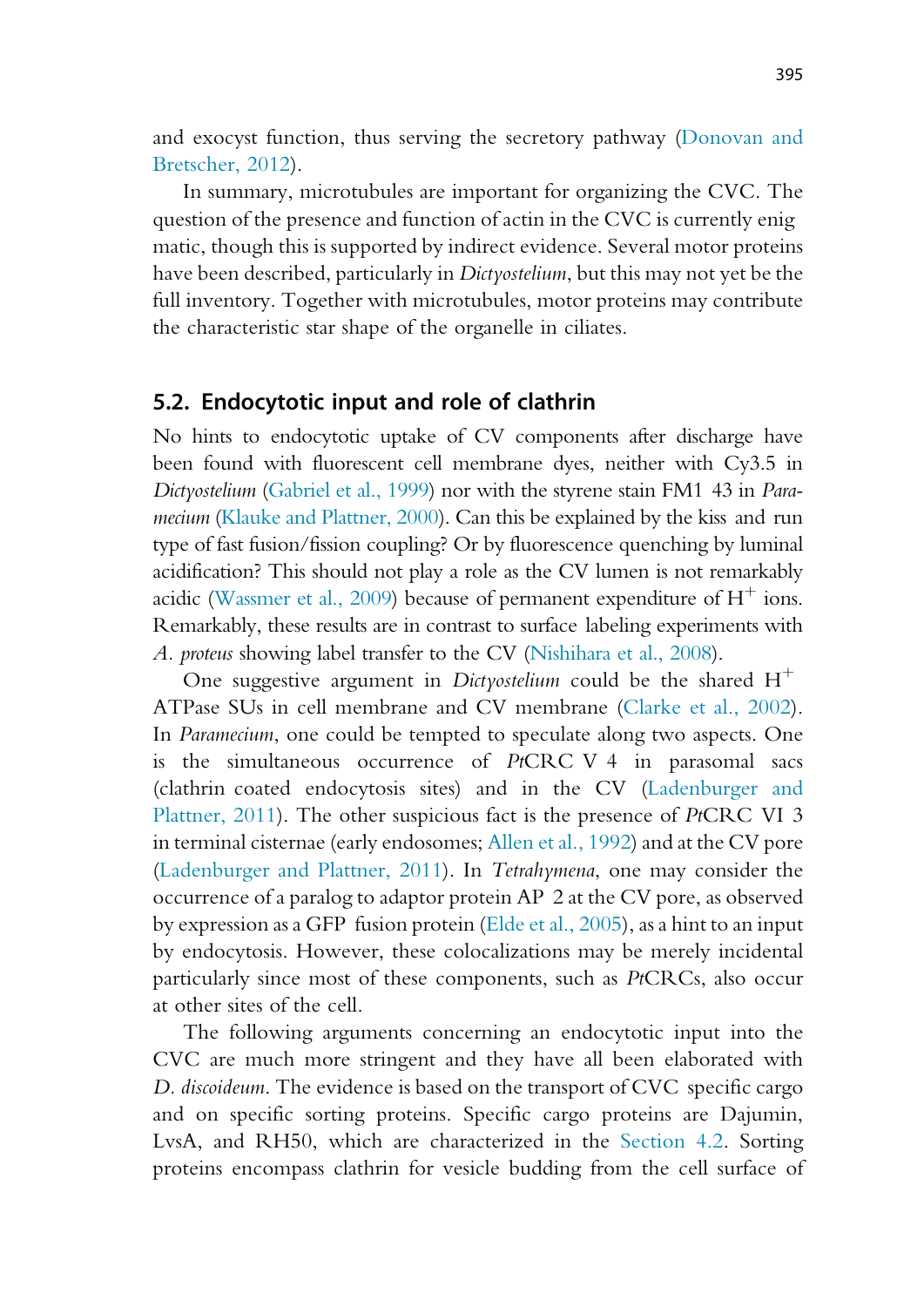Dictyostelium—remarkably independent of the adaptor protein AP 2 (Macro et al., 2012). (Note that in higher eukaryotes, AP 2 mediates the assembly of clathrin coated vesicles at the cell membrane in cooperation with several other proteins (Reider and Wendland, 2011).) This is in contrast to dis turbed osmoregulation after knockout of AP 2 SUs (Wen et al., 2009). In Dictyostelium, knockouts of clathrin heavy (O'Halloran and Anderson, 1992) or light chains (Wang et al., 2003), of the adaptor protein AP 1 (Lefkir et al., 2003) or AP 180 (Stavrou and O'Halloran, 2006) each result in disturbed osmoregulation. Therefore, in Dictyostelium, clathrin based vesicular transport, be it from the Golgi apparatus or from the cell mem brane, appears well documented.

The distribution of copine A (a C2 domain containing  $Ca^{2+}$  binding protein) in Dictyostelium over cell membrane, CV membrane as well as endosomal and phagosomal membranes (Damer et al., 2005) has also been considered as evidence of such input. Similarly seductive, but unreliable are some observations concerning an input by phagocytosis. As cited by Harris et al. (2002) "the CV network and phagocytosis have also been linked in Tetrahymena pyriformis. A 71 kDa protein, associated with the actin binding proteins, localized to both the CV and oral apparatus...suggesting that a connection may exist between the membranes involved for internalization and osmoregularity... (Watanabe et al., 1998)". However, the fact is that particles ingested by phagocytosis are never seen, for example, in the CV of Paramecium.

This can be summarized as follows. Whereas all this clearly documents the relevance of an endocytotic input into the CVC of Dictyostelium, no such data are available for ciliates. The same holds for the relevance of clathrin coated pits and vesicles. Never seen in the CVC, for example, of Paramecium, they show up nicely at the EM level in Dictyostelium (Heuser, 2006) where, by molecular tools, input via clathrin coated vesicles has been documented. Any possible input of membrane material into the CV by phagocytosis remains questionable.

# 6. THE CV PORE AND EPIGENETIC ASPECTS OF ORGANELLE POSITIONING

### 6.1. Components of the CV pore

The pore is the site where the CV fuses with the cell membrane in a kiss and run type exocytosis. In Paramecium, the site containing the pore is a  $\sim$ 1 µm wide depression where the CV membrane is intimately attached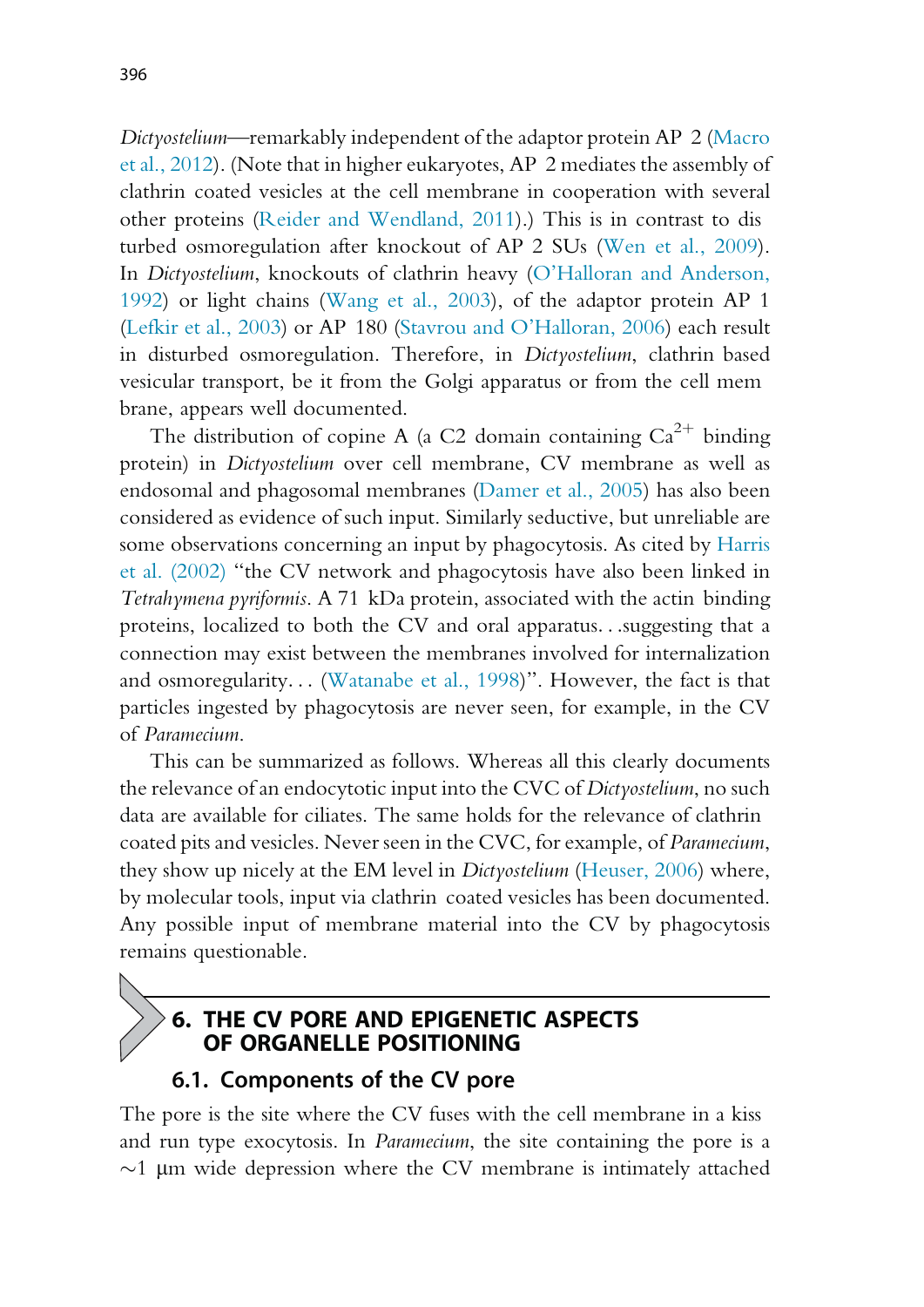to the cell membrane over a relatively large area, with a very narrow cyto plasmic seam in between (Allen, 2000). Some chemically still undefined material is seen in between (McKanna, 1973). As mentioned, microtubules emanate from the pore and extend to the tip of radial arms, whereas alveolar sacs are approaching only at a distance.

In Dictyostelium, the exocytotic process depends on Rab8 (Essid et al., 2012) and on DdsecA (Essid et al., 2012; Sriskanthadevan et al., 2009), a homolog of Munc18 which in mammalian cells interacts with SNAREs (Meijer et al., 2012; Zilly et al., 2006). By implication, SNAREs will par ticipate as will exocyst proteins—a postulate derived from work with Chlamydomonas (Komsic Buchmann et al., 2012). These components can be assumed to form part of the kiss and run fusion/fission machinery at the pore. From CV docking until discharge, a sequential attachment and detachment of a variety of additional proteins has been proposed, including Disgorgin, Drainin, and LvsA (Essid et al., 2012). MyoJ (a type V myosin) is also mandatory for CV docking in Dictyostelium (Jung et al., 2009).

In ciliates, a variety of components have been localized to the pore, yet all only at the LM level (Table 9.1). In Tetrahymena, these include adaptor pro tein AP 2 (Elde et al., 2005), calmodulin (Numata and Gonda, 2001; Suzuki et al., 1982), centrin4 (Stemm Wolf et al., 2005), a NIMA (never in mitosis A) kinase related protein kinase (Wloga et al., 2006),  $\gamma$  tubulin (Shang et al., 2002), and acetylated tubulin (Gaertig et al., 1995). Remarkably, in mam malian neurons, NIMA family kinases are relevant for microtubule organi zation (Chang et al., 2009).

In Paramecium, pore associated proteins include calmodulin (Fok et al., 2008), the SNARE chaperone NSF (Kissmehl et al., 2002), SNAREs type Syb2 (Schilde et al., 2006), Syx2 (Kissmehl et al., 2007), Syb9, and Syx15 (Schönemann et al., 2013); the latter two, however, also occur over the rest of the CVC (except the decorated spongiome; Schönemann et al., 2013). In addition, CRCs types PtCRC VI 2 and PtCRC VI 3 are observed here (Ladenburger and Plattner, 2011); however, PtCRC VI 2 is also present on ill defined cortical vesicles outside the CVC and PtCRC VI 3 at the terminal cisternae (considered as early endosomes; Allen et al., 1992). Stomatins of type 1 and 4 are also localized to the CVC pore in Paramecium (Reuter et al., 2013). This is interesting as Stomatin is the only member of the stomatin–prohibitin–flotillin/reggie–HflC/K family currently known from protozoa and since Stomatin is associated predominantly, if not exclu sively, with mechanosensitive  $Ca^{2+}$  influx channels (Lapatsina et al., 2012). Therefore, the pore may have a sensor for the filling state of the CV—a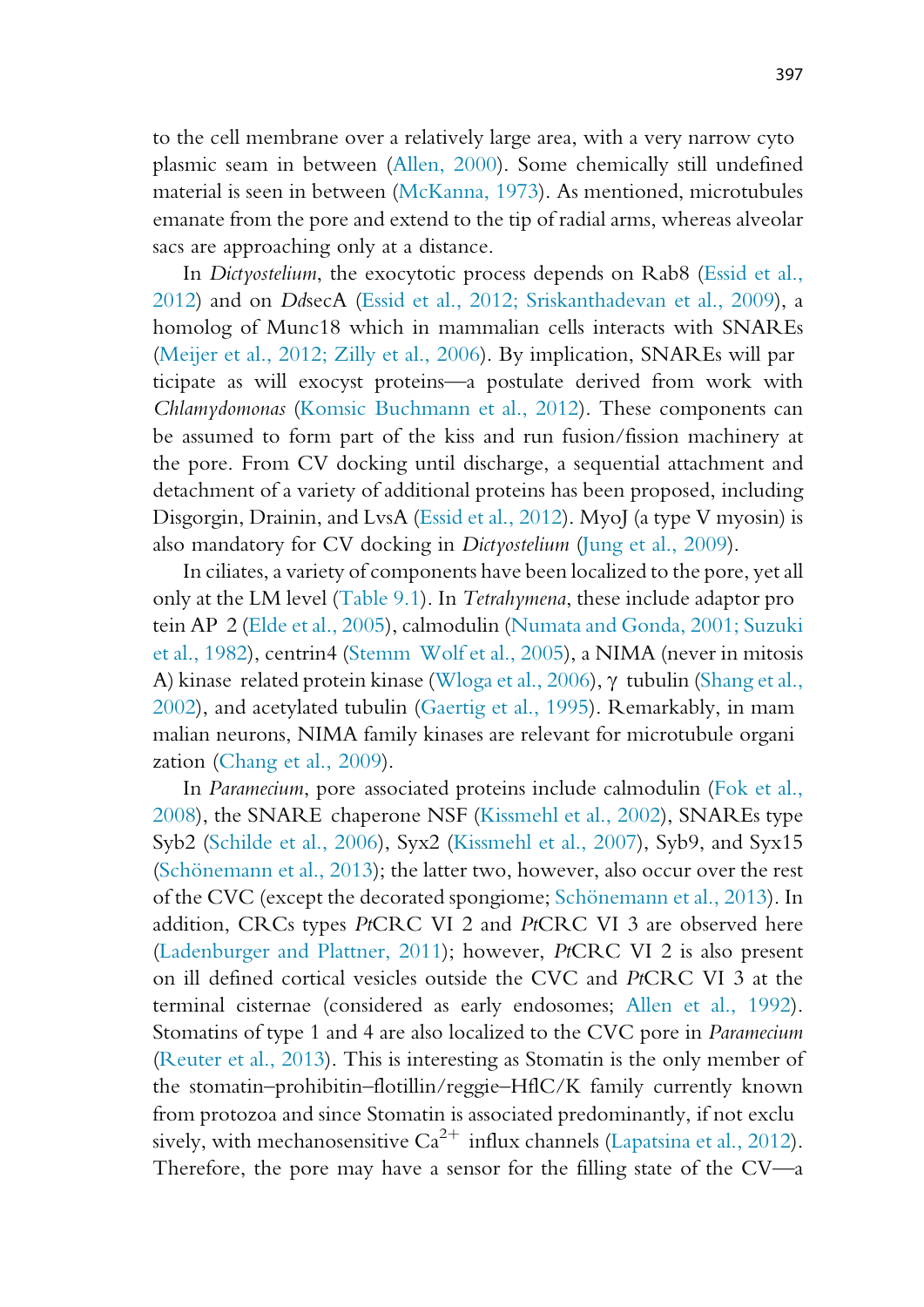hitherto hypothetical aspect to be scrutinized. As in other exocytotic pro cesses (Pang and Südhof, 2010), any of these channels may provide  $Ca^{2+}$ for the extrusion of vacuole contents at the pore.

The remarkable input of data from Tetrahymena is in part due to expres sion as GFP fusion proteins which otherwise would have remained undetected. Therefore, these components may be assumed to have a broader distribution among CVCs, also in other species. This may also be the case with SNAREs, CRCs, and Stomatins which so far have been identified and localized to the pore only in Paramecium.

### 6.2. Biogenesis and epigenetically determined positioning of CVC in Paramecium

New CVCs are formed anterior to each of the two CVC before cells undergo cytokinesis, their positioning being under epigenetic control in Tetrahymena (Frankel, 2000; Nanney, 1966) and Paramecium (Beisson, 2008; Klotz et al., 2003). It appeared to us most attractive to study the rel evance of specific CVC proteins for biogenesis by inducing de novo forma tion. We tried the method elaborated by Iwamoto et al. (2003) to induce formation of supernumerary CVCs in sterile P. multimicronucleatum by expo sure to a hypertonic medium with increased  $\left[Ca^{2+}\right]$ <sub>o</sub>. Unfortunately, this method—although well reproducible under the same culture conditions—proved unsuccessful with P. tetraurelia cultures which were raised for gene silencing by feeding with transformed bacteria. These con tained specific nucleotide sequences encoding SNAREs (Schönemann et al., 2013) and other CVC components to be silenced, with the aim to study the relevance of specific components for biogenesis. For these practical reasons, we have been restricted to register occasional effects on organelle biogenesis under asynchronous conditions (Table 9.3).

Silencing of different membrane components in Paramecium cultures rev ealed that the organelle resident v and t SNAREs are important to a dif ferent extent (Schönemann et al., 2013). Silencing of some of them makes the system particularly sensitive to increased  $[Ca^{2+}]$  in the medium. The organelle was also impaired after silencing the  $IP_3R$  or of some SUs of the organelle resident  $H^+$  ATPase (Schönemann et al., 2013). This might be due to a remote effect as silencing of the IP<sub>3</sub>R also affects other functions; this is concluded from the substantial reduction of the biogenesis of secretory organelles (trichocysts) (Ladenburger et al., 2006). For unknown reasons, expression of a a2a3 chimera of the  $H^+$  ATPase can cause swelling of the CVC or formation of supernumerary organelles (Wassmer et al., 2006).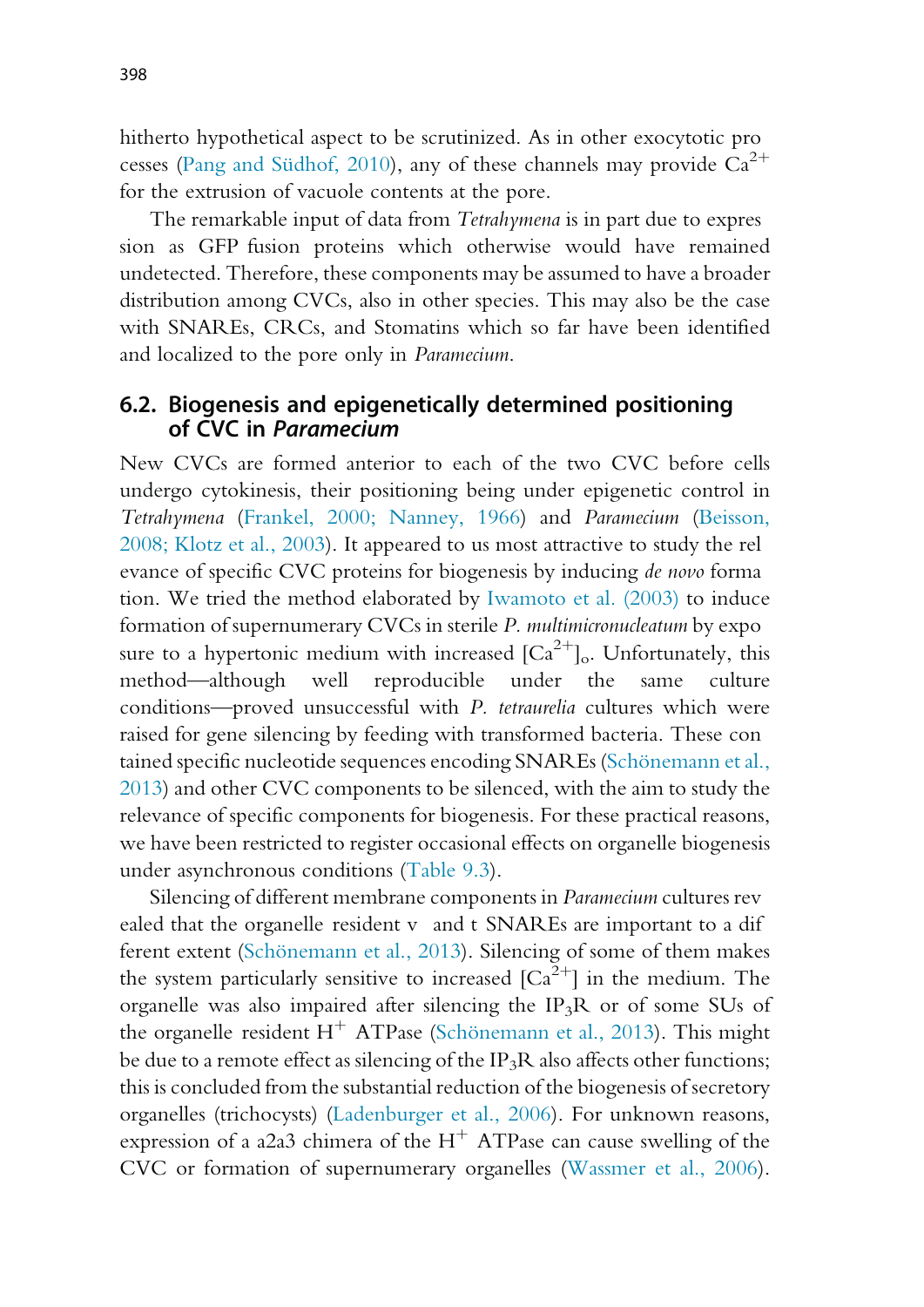Similarly, silencing of Syb2 1 or Syb2 2 isoforms causes formation of addi tional CVCs in some cells which also display a grossly deformed morphology (Schilde et al., 2006). Therefore, the overall cell surface pattern appears important. De novo formation of supernumerary CVCs, combined with malpositioning, has been most frequently observed after Syx6 silencing the SNARE with a most dramatic effect on organelle performance (Schönemann et al., 2013). All this suggests that the CVC is an intriguingly cooperative system, with multiple feedback phenomena and with multiple cues controlling epigenetic positioning of CVCs in Paramecium.

In Tetrahymena, a precise geometrical arrangement of extended cortical structures determines the actual position of the CVC (Nanney, 1966). The molecules or stimuli (or local inhibitors) enabling proper placement of de novo forming CVCs are not known. Also in Paramecium, CVC docking sites are stereotypically arranged, the microtubules of one of the radial arms being in contact with the analogous structure of the old organelle (Allen et al., 1990). Then, all arms reach about the same length. May the steady state equilibrium between ongoing polymerization at the new CVC, with  $\gamma$  tubulin as a crucial nucleator at the pore (Klotz et al., 2003; Shang et al., 2002), and depolymerization at the periphery of the old CVC play a role? If so, what regulates the positioning of  $\gamma$  tubulin?

Do phosphorylation/dephosphorylation processes contribute to proper positioning? The relevance of phosphorylation processes has been assumed for general surface pattern formation in Paramecium where distinct phospho proteins are localized to microtubule organizing centers (Sperling et al., 1991), centrin being a candidate (Klotz et al., 1997). After expression as a GFP fusion protein, centrin has been observed at the CVC pore in Tetrahymena (Stemm Wolf et al., 2005). Since calmodulin occurs at the pore (Numata and Gonda, 2001; Suzuki et al., 1982), calmodulin and calmodulin dependent enzymes may act as regulators (possibly also CDPK type kinases with integrated calmodulin motifs which may be rec ognized by anticalmodulin antibodies). Some additional questions arise, for example, whether the CRCs found at the CVC pore of Paramecium, PtCRCVI 2 and PtCRC VI 3 (Ladenburger and Plattner, 2011), may play any role in signaling for biogenesis. In summary, many details remain unexplained at this time.

Another line of search may be suggested in consequence of the finding of NIMA related kinases, after overexpression as a GFP fusion protein, at the pore of Tetrahymena (Wloga et al., 2006). These kinases associate with microtubule organizing centers not only of the mitotic spindle (O'Regan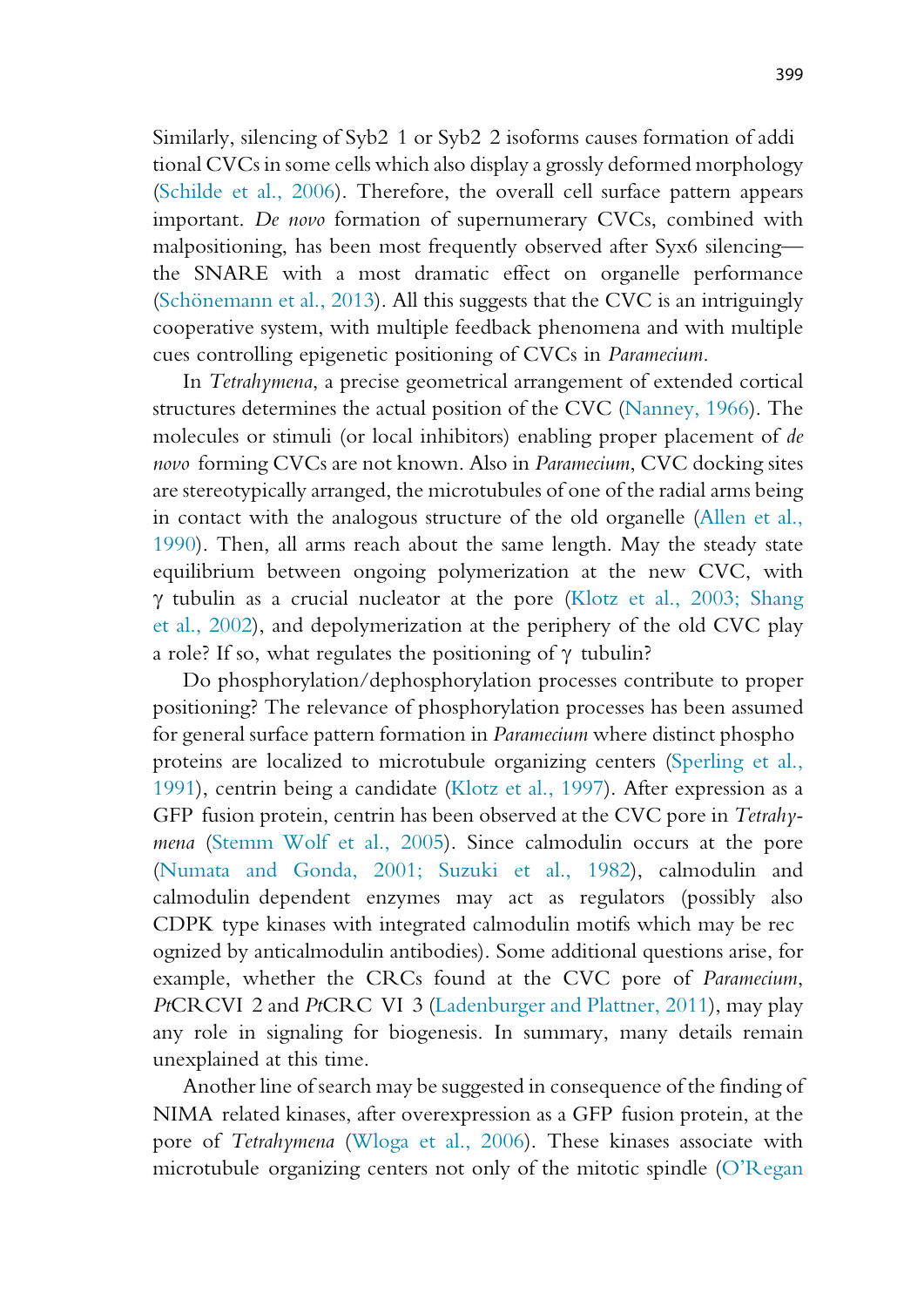et al., 2007). As shown with neurons, it also associates with cytoplasmic microtubules containing acetylated tubulin (Chang et al., 2009), as it occurs at the CVC pore (Gaertig et al., 1995). All these hypothetic considerations may be relevant for the epigenetically controlled positioning of the CVC.

# 7. CONCLUSIONS AND HYPOTHESES

Different types of CVC proteins have been analyzed in the different systems in widely different detail. This also encompasses proteins of vital importance for organelle function. Therefore, it appears justified in this final section to ask for likely general features and components. The aim is not only to establish a basic structural and functional feature of the organelle—even if hypothetic—but also to suggest an outline for further scrutiny in systems lagging behind.

#### 7.1. Summary of a molecular anatomy of CVC

The CVC shows a similar principle of construction and activity in different freshwater protists, but it displays a most regular form in ciliates. Typically, the CVC is made up of a CV to which, in ciliates, radial arms (collecting canals) are attached in a most regular form. From there a tubular network emerges (spongiome). The spongiome consists of the tubular network of the smooth spongiome which is in continuity with the more distal decorated spongiome that is studded with  $H^+$  ATPase molecules. For the decorated spongiome, Allen (1995) has proposed a tubulation effect of  $H^+$  ATPase/ pump molecules which are connected to each other by molecular links. From the smooth spongiome, the sequestered fluid reaches the radial arms (collecting canals), the ampullae, and the CV. Ampullae fuse and disconnect in each activity cycle, as does the CV with the cell membrane. Although there is some variation in the structure of the CVC in different species, they all share these essential features.

The H<sup>+</sup> ATPase generates a  $\Delta H^+$ , thus energizing the membranes for chemiosmotic activity linked to the uptake of water and ions, including  $Ca^{2+}$ . However, other H<sup>+</sup> pumps can also occur in some systems. Also, pri mary active  $Ca^{2+}$  transport is no general feature of CVCs.

A variety of proteins (SNAREs, Rab GTPases), serving for membrane to membrane interactions including fusion, are known predominantly from ciliates. In Paramecium, we currently know of seven types of CVC resident SNAREs, each three v /R and t /Q SNAREs and one Qab SNARE. SNAREs are complemented by exocyst components, though analyzed only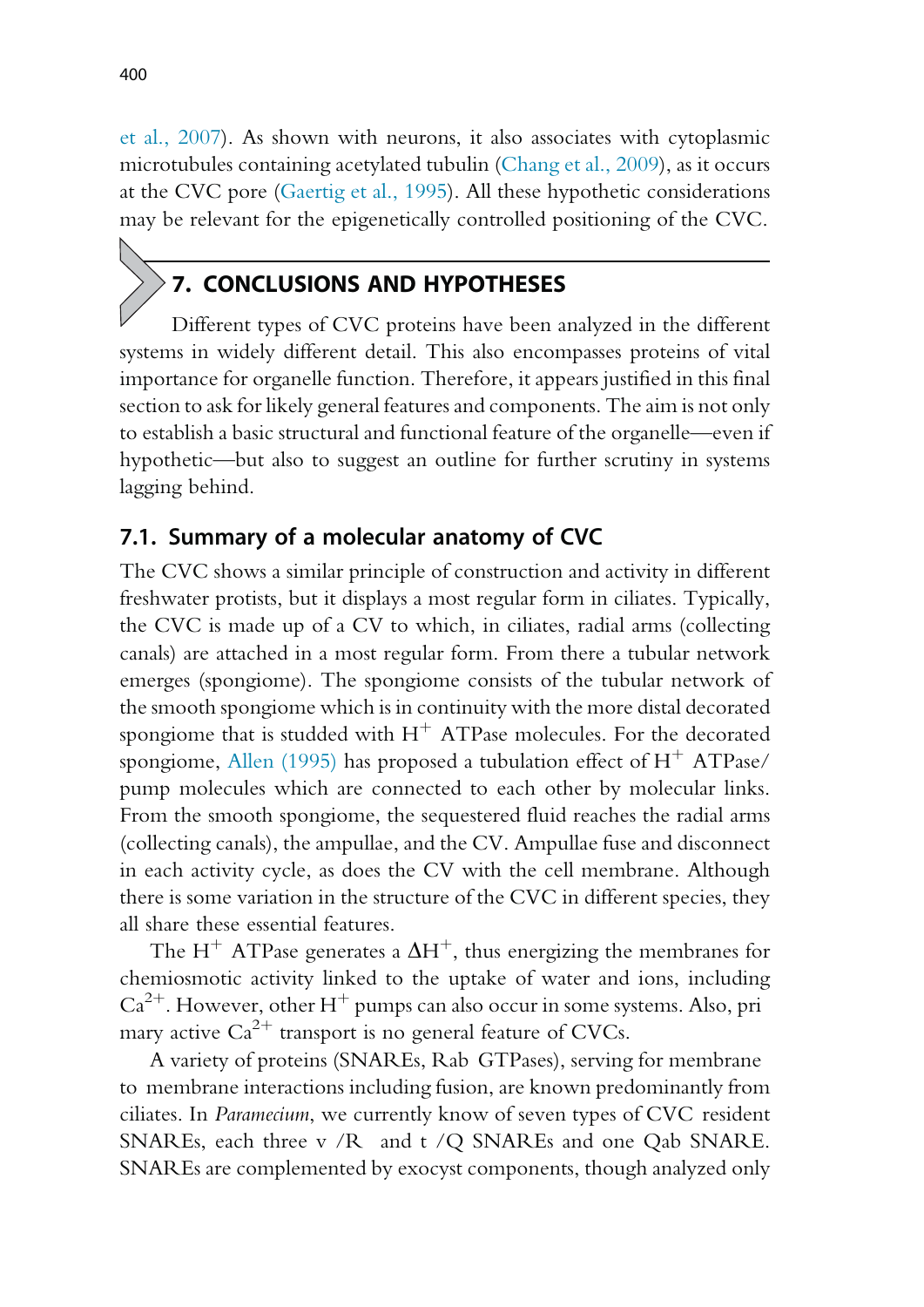partially in some species. In Paramecium, different CRCs of the type RyR and InsP<sub>3</sub>R are localized to the CVC, where they serve for partial  $Ca^{2+}$ reflux. No CRCs of comparable type are reported from other systems, but there is evidence of some other  $Ca^{2+}$  channels including TRP and P2X type channels. The occurrence of mechanosensitive  $Ca^{2+}$  channels is inferred from the presence of Stomatin in Paramecium and from the peri odic activity depending on internal pressure.  $Ca^{2+}/H^+$  and possibly other antiporters have to be postulated for organelle function. The same holds for aquaporins which have been ascertained only rarely for a CVC. Based on silencing experiments, the importance of a variety of components for CVC function in Paramecium is presented in Table 9.3.

In Dictyostelium, also one of the most intensely analyzed systems, a variety of unexpected membrane proteins were detected in the CVC (Section 4.2), such as MEGAP, Lvs, and PAT1, a PMCA type  $Ca^{2+}$  pump. Also in Dictyostelium, in agreement with vesicle trafficking, different Rab type pro teins and Rab effectors and modulators, such as Drainin and Disgorgin, have been found. Lineage specific Rabs are localized to the CVC in Tetrahymena and in Paramecium. In a proteomics analysis, evidence of SNAREs and Rabs has also been found in the CVC of T. cruzi.

A microtubule system containing posttranslationally modified tubulin maintains the shape of the CVC in amoebocytes and ciliates. Considerable molecular information about microtubules and components of the pore come from Tetrahymena. Different types of myosin, but no actin, have occa sionally been reported. How silencing of specific actin isoforms in Paramecium affects biogenesis (Ptact4) and function (Ptact9) remains unsettled. The bidirectionally active myosinJ in *Dictyostelium* (Jung et al., 2009) may serve for in situ expansion of the CVC arms along the supporting microtubules. In principle, this finding may be of relevance also for other systems where dynein has been found (Paramecium).

#### 7.2. Generalized scheme of CVC function

One may imagine the following scenario. The central role of a  $\Delta H^+$  is para lleled by water and ion extrusion, supported by aquaporin and cation antiporters. This leads to CV swelling which is sensed by mechanosensitive  $Ca^{2+}$  channels (though still hypothetic for any of the CVCs) positioned at strategic sites. By subsequent signaling steps, membrane fusion between the CV and the plasma membrane (in ciliates also between CV and radial arms) is induced. This scenario is supported by two observations in Paramecium.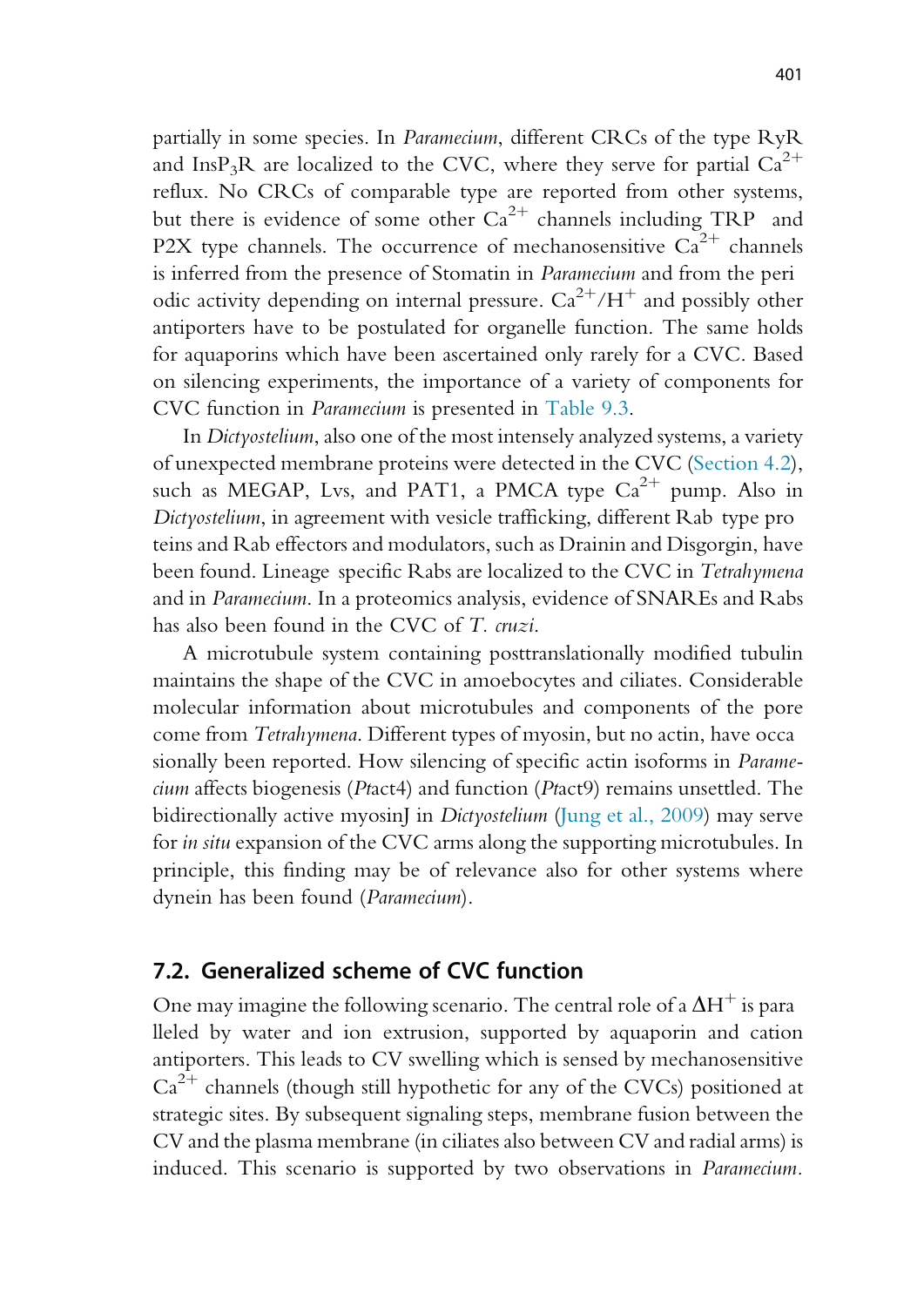(i) Stomatin proteins, potential scaffolds for positioning mechanosensitive channels, are found in the CVC. (ii) The extrusion site (pore) contains par ticular isoforms of SNAREs and CRCs.

Internal restructuring from a branched tubular to a planar configuration and reverse, as occurring during systole/diastole cycles, can be produced by F BAR proteins (known so far only from Dictyostelium). More difficult to understand is the mechanism of branching and debranching of spongiome tubules. The process of branching/debranching may adjust the spongiome membrane area for regulatory processes to the actual functional require ments. It will require an extra set of CVC resident proteins which may include SNAREs and CRCs for reversible fusion/fission processes. This hypothetic function would be beyond their indisputable role for the delivery of membrane proteins by vesicles. In fact, different SNAREs are all scattered over the entire smooth spongiome in Paramecium (Kissmehl et al., 2007; Schilde et al., 2006; Schönemann et al., 2013). Reversibly branched tubules may alternatively be formed by proteins similar to those known from the ER which also possesses a tubulovesiclular organization. Among them are, in the ER, members of the Reticulon superfamily (Friedman and Voeltz, 2011) in conjunction with a GTPase termed atlastin, as summarized by (Daumke and Praefcke, 2011). Atlastin proteins are related to large GTPases of the type dynamin (Byrnes et al., 2013) which in turn could cause fission—again hypothetically, if present. It has to be emphasized that, with the exception of SNAREs and CRCs, none of these proteins are established components of the smooth spongiome, but for F BAR proteins this is rather likely. Clearly, the reversible formation of branched tubules in the smooth spongiome is currently difficult to understand and requires analysis. The same holds for the possible stabilization of the densely packed tubule system by trans SNARE complexes.

#### 7.3. Steady-state biogenesis by vesicle trafficking and protein turnover

Steady state turnover of organelle components requires protein delivery by vesicle trafficking although no vesicle trafficking is directly seen in the EM. This cryptic biogenesis serves for replacement of molecular components for which SNAREs, exocyst complexes, and Rab proteins are required. For vesicle delivery, local  $[Ca^{2+}]$  provided by some of the organelle resident CRCs would play a role. Some components may be jointly delivered and some may reach the CVC after synthesis on free ribosomes. The involve ment of the Golgi apparatus is very likely, but not analyzed in detail. Many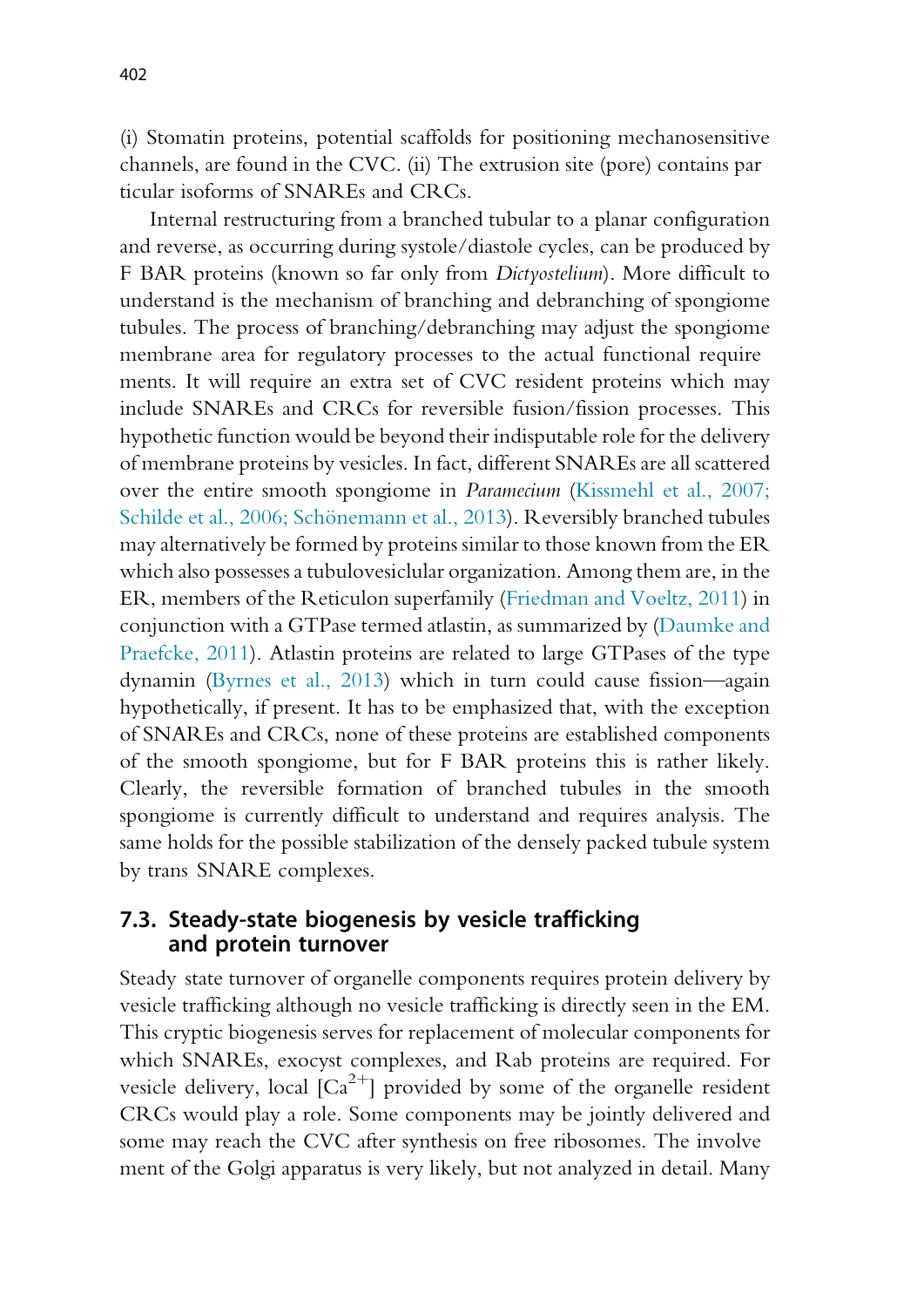details are not yet known, for example, the role of the different CRCs and which cargo proteins ride with one and the same vesicle, which ones are Golgi derived, and which membrane proteins are delivered by free ribo somes. Input by endocytotic components is well founded up to now mostly in Dictyostelium. Evidence comes from the presence of adaptor proteins and, also in Dictyostelium, smaller vesicles fusing to a big CV are considered of endocytotic origin (Macro et al., 2012; Zanchi et al., 2010). Differences in the endocytotic input may exist between the different systems.

Microtubule bundles associated with the fully developed CVC serve for reinforcement, rather than as trafficking rails since they are surrounded by the densely packed spongiome. These microtubules may require the post translational modifications reported (Section 5.1) to achieve stability and interaction with motor proteins. Among them are myosins and dyneins, but kinesins also have to be expected.

Not only silencing of SNAREs reduces the spongiome in the Paramecium CVC, as shown by Schönemann et al. (2013) for Syx2 and in Fig. 9.3 for Syb2, but also silencing of PtCRC II/InsP3R (Fig. 9.4). Also simultaneous silencing of  $H^+$  ATPase SUs c2, c4, and c6 (in experimental series described by Wassmer et al., 2006) results in similar changes in ultrastructure. This



Figure 9.3 Degradation of CVC ultrastructure in P. tetraurelia after silencing of Syb2. To be compared with the control presented in Fig. 9.2. The radial arm (ra) is collapsed and only vestigial remnants of the smooth and decorated spongiome are left (asterisks). Bar  $=$  0.1  $\mu$ m. Unpublished micrograph from experimental series described by Schilde et al. (2006).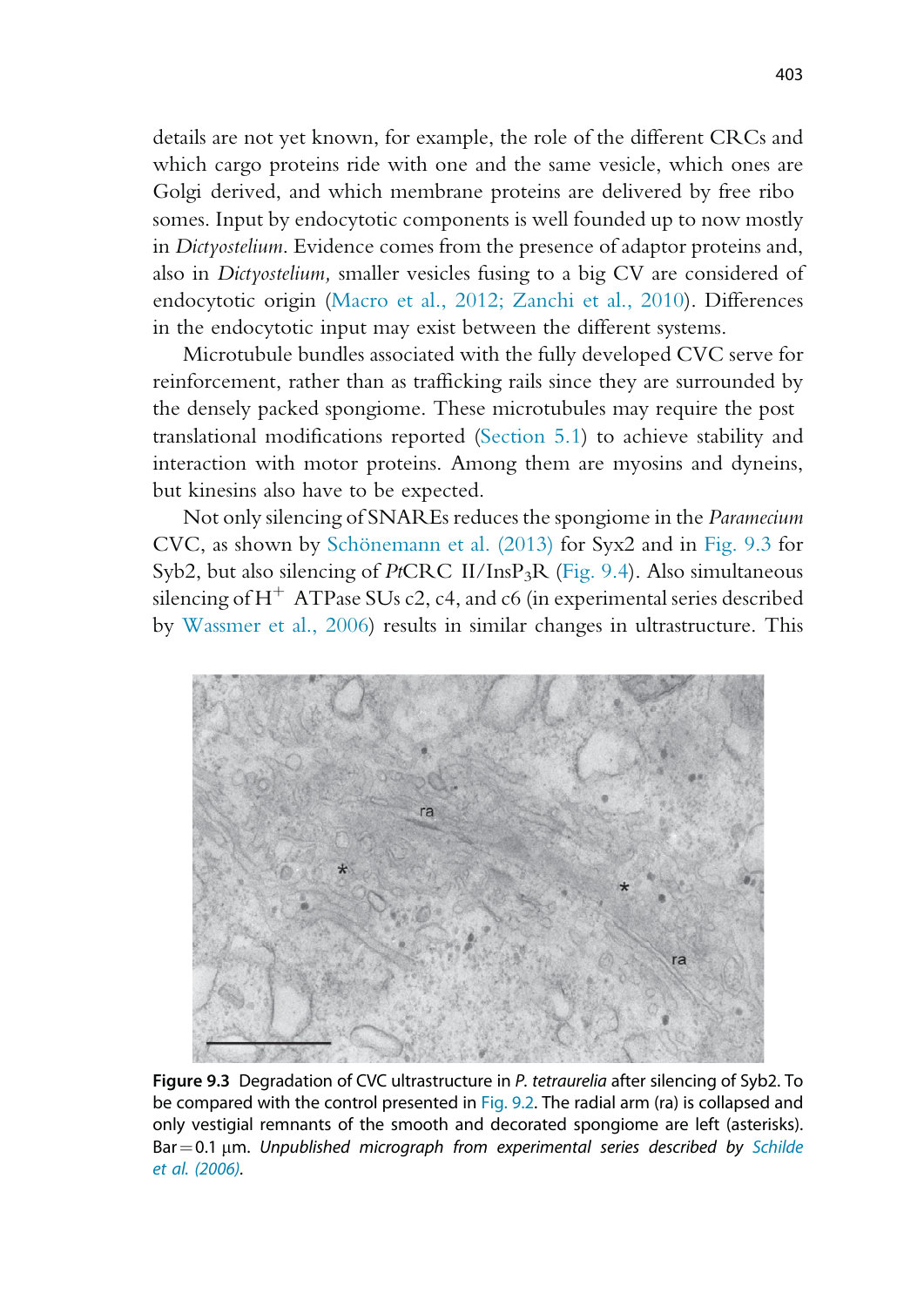

**Figure 9.4** Silencing of CRC-II/InsP<sub>3</sub>R in P. tetraurelia causes degradation of the CVC. Note the unusually loose packing of the smooth spongiome (ss) around a radial arm (ra). Remnants of the decorated spongiome (ds) are recognized only at a distance from the smooth spongiome. As in a normal cell (Fig. 9.2), some cisternae of the rough ER (rer), partially devoid of ribosomes, approach the CVC. Inset: Further degradation of the smooth spongiome around a radial arm which, on its lower part, is kept in shape by a microtubule support. Again cisternae of the rough ER approach the CVC. Bars  $=$  0.1  $\mu$ m. Unpublished micrographs from experimental series described by Ladenburger et al. (2006).

indicates mutual dependency of the delivery of CVC resident proteins—an interplay between fusion capacity,  $Ca^{2+}$  regulation, and H<sup>+</sup> sequestration as the basic primary function of the CVC.

# 7.4. Hypothetic considerations about de novo CVC biogenesis

During de novo biogenesis in ciliates, the CVC is placed at predictable sites, and several scenarios can be discussed. Since both of the new CVCs always assemble at defined sites of the cell surface and in strict relationship to the inherited organelles, this speaks for an epigenetic control by morphogenetic factors. Its formation/expression may depend on the context of the defined geometrical arrangement of the cortex at a certain distance in anterior direc tion from the old CVCs. In analogy to multicellular systems, control may follow the Gierer–Meinhardt model (Gierer and Meinhardt, 1972; Meinhardt, 2006)—hypothesis (i)—involving unknown soluble factors; these may operate by an antagonism of stimulatory and/or inhibitory effects.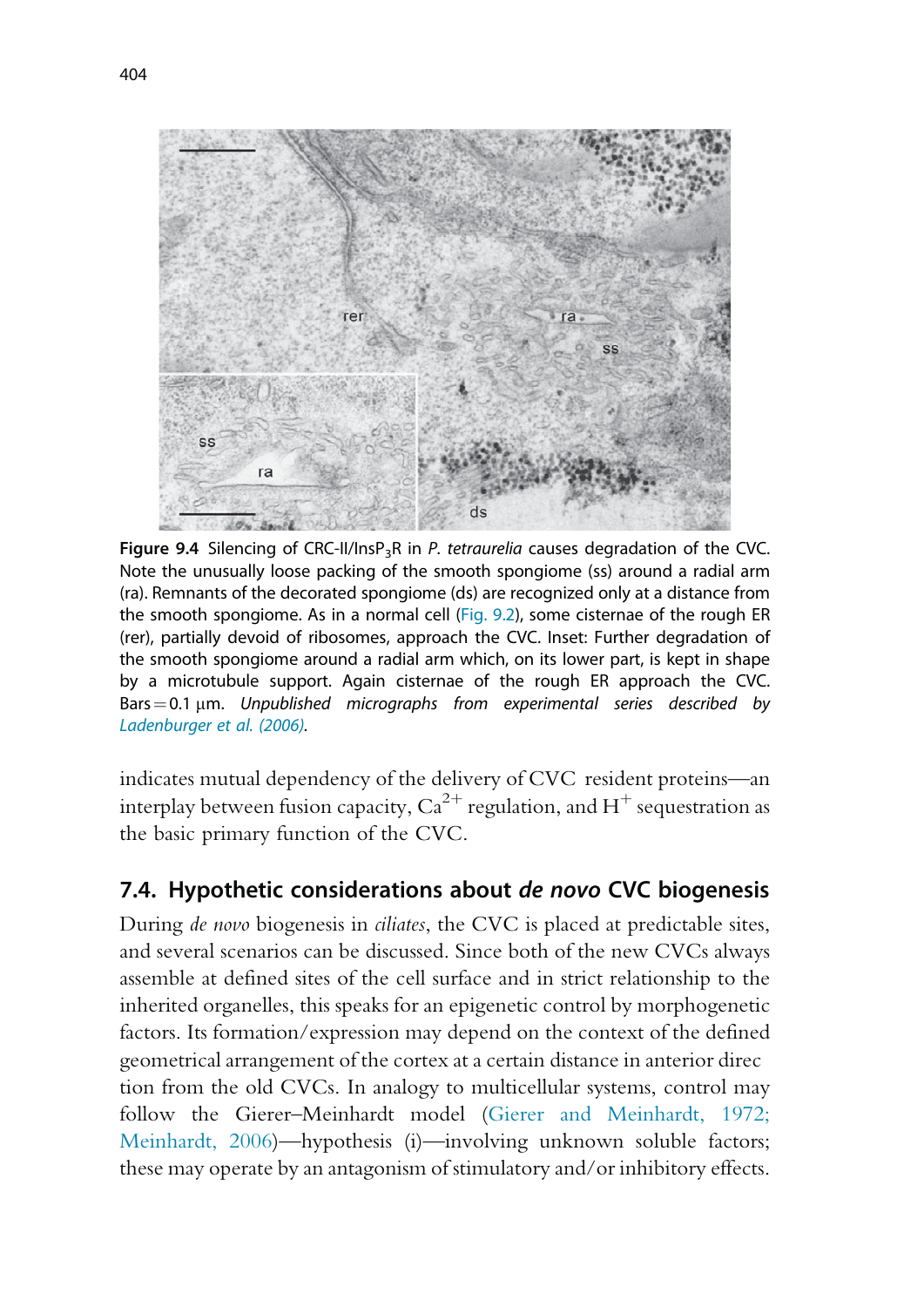Alternatively one may consider the relevance of firmly installed CVC protein components (hypothesis (ii)). One may assume such a role for pro teins occurring at the CV/plasma membrane interface, that is, the pore. In a first step, a new pore would have to be assembled in order to serve as a nucle ation site for a young CV. This hypothesis considers two facts, that is, (i) a new CVC forms around a small CV as a core part from which subsequently radial arms grow out. (ii) A new CVC forms in contact with the end of one of the radial arms of an old CVC (Allen et al., 1990). Again a dual question emerges: Are there special proteins at the pore and at the tip of a radial arm of a preexisting CVC, respectively? Remarkably, the radial canals of the old CVC shrink, while the new ones expand (Allen et al., 1990).

This suggests a steady state balancing, once the nucleation site for a new CVC has been established. The pore is known to contain  $\gamma$  tubulin, and pos sibly also centrin, as a nucleation center; see Section 5.1. Just like at other sites of the cell, such components of microtubule organizing centers can represent only one point in a chain of molecular components and their stepwise arrange ment and eventual modification. In Paramecium, dynamic cell surface structur ing depends on the phosphorylation state of different cortical proteins (Keryer et al., 1987; Sperling et al., 1991) including centrin (Klotz et al., 1997). In fact, centrin4 has been found at the pore of Tetrahymena by Stemm Wolf et al. (2005) (although in non dividing Tetrahymena centrin has not been found at the pore by Elde et al., 2005). Generally, centrin is associated with microtubule organizing centers (Levy et al., 1996) and is a target for reversible phosphorylation processes (Thissen et al., 2009). Yet, in the only study the effect of a general kinase inhibitor on the CVC in Paramecium has been clas sified as "partly normal" (Kaczanowska et al., 1996). More work is desirable.

As to regulation of microtubule length at their plus end, several proteins are to be envisaged. Considering that some kinesin superfamily members can exert dual functions, it appears rewarding to look for microtubule associated motor proteins. For instance, Kif18A restricts the length of kinetochore microtubules of the mammalian cytospindle (Mayr et al., 2007), and Kif19A regulates the length of cytoplasmic microtubules in mammalian cells (Niwa et al., 2012). If such a mechanism could be found with CVC associated microtubules, this would be relevant not only for defining the final size of CVC arms but also for formation of new ones adjacent to the end of an old radial arm. The protein kinase NIMA, known to regulate the length of axonemal microtubules and to occur at the pore of the Tetrahymena CV (Wloga et al., 2006), could also spring into action. Local posttranslational modifications of tubulin should also be envisaged.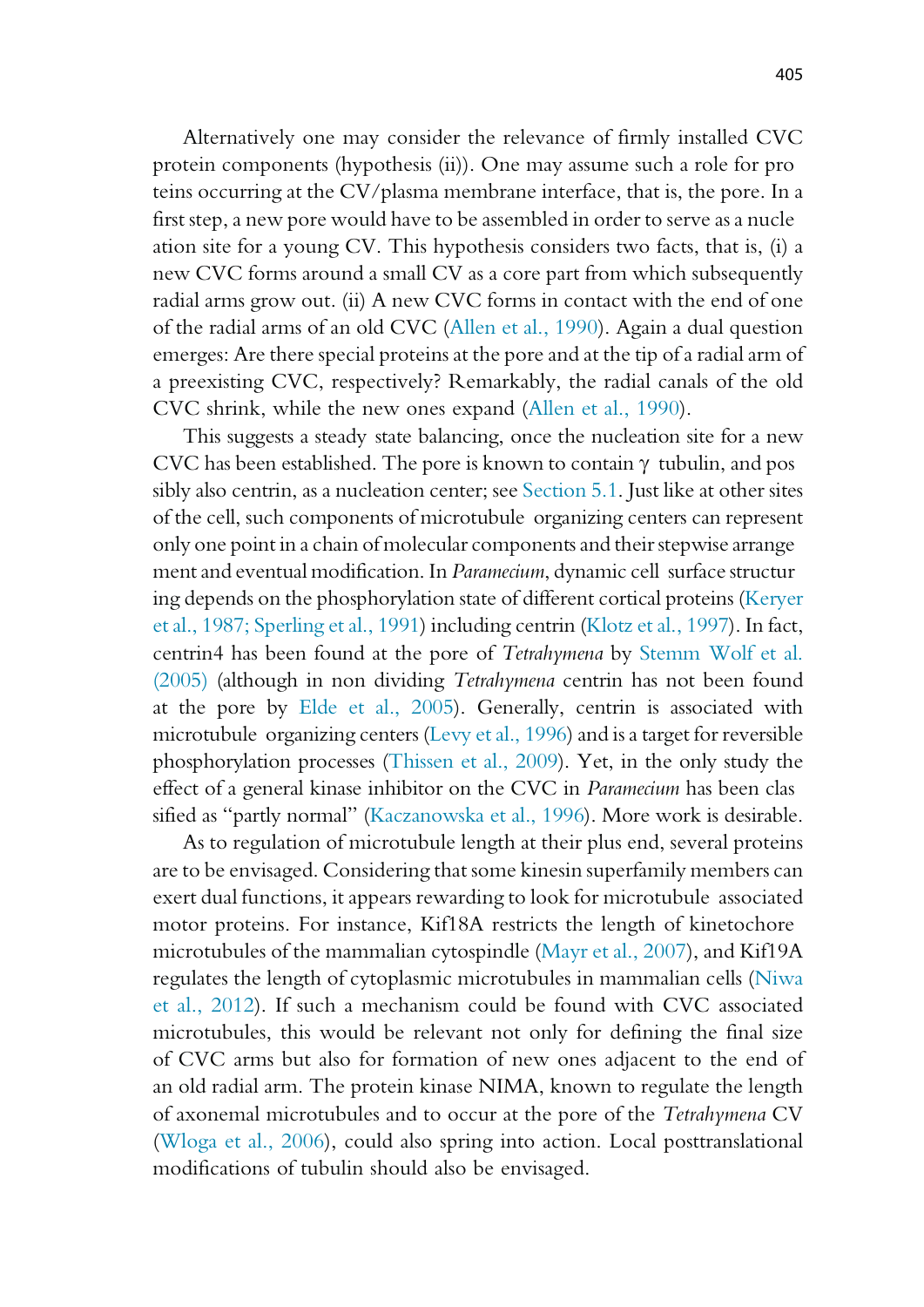From another point of view, it may be feasible to compare the *de novo* biogenesis of the CVC with that of cilia and flagella. Both organelles are separated by a membrane from the outside medium (considering that the lumen CVC periodically opens to the outside), the outside/luminal medium is rich in  $Ca^{2+}$  (CV; Stock et al., 2002) and not remarkably acidic (CV according to stains undergoing protonation; Wassmer et al., 2009), and both organelles are supported by microtubules with antero and retrograde motor proteins attached (for cilia and flagella, see Ishikawa and Marshall, 2011). This suggests the potential relevance of similar factors for the regulation of organelle biogenesis. Considering that de novo genesis of the CVC starts before cell replication, phosphorylation processes may be crucial, just as in cilia. Thereby, cyclin dependent kinases (Tam et al., 2007) and MAP (mitogen activated protein) kinase (Berman et al., 2003) act as regulators, as do other phosphorylation processes and kinases (Besschetnova et al., 2010). Probably, the level of local  $\lbrack Ca^{2+} \rbrack$  also plays a role in the biogenesis of cilia and flagella (Besschetnova et al., 2010; Wemmer and Marshall, 2007). The latter may be controlled by any of the CVC resident CRCs (beyond the fine tuning effect described for  $PtCRC$  II/InsP<sub>3</sub>R in Section 3.2.1). Depending on local  $\left[Ca^{2+}\right]$ , the insertion of new membrane could thus be regulated. Cytosolic levels of soluble tubulin are also a factor regulating ciliary length (Sharma et al., 2011). At this point, a depolymerizing Kif18 activity may act as a switch between the old and the new CVC during de novo formation.

The expansion of scaffolding microtubules from the nucleation site of a newly forming CVC would be paralleled by formation of radial canals and of the spongiome by vesicle delivery. EM images obtained after silencing dif ferent CVC membrane proteins show unilateral association of membranes (Fig. 9.4, inset), thus suggesting this sequence for de novo biogenesis.

In summary, both soluble factors and/or insoluble structural components may be relevant for the regulation of de novo CVC biogenesis. One can now consider several lines of thoughts that are all amenable to experimental analysis.

#### 7.5. Complexity of protein pattern to be expected in future research

Together, from all systems analyzed, one may currently sum up the number of proteins identified in the CVC to nearly about 100, some in multimeric complexes. Considering the complexity of the organelle several times, more proteins may reasonably be expected.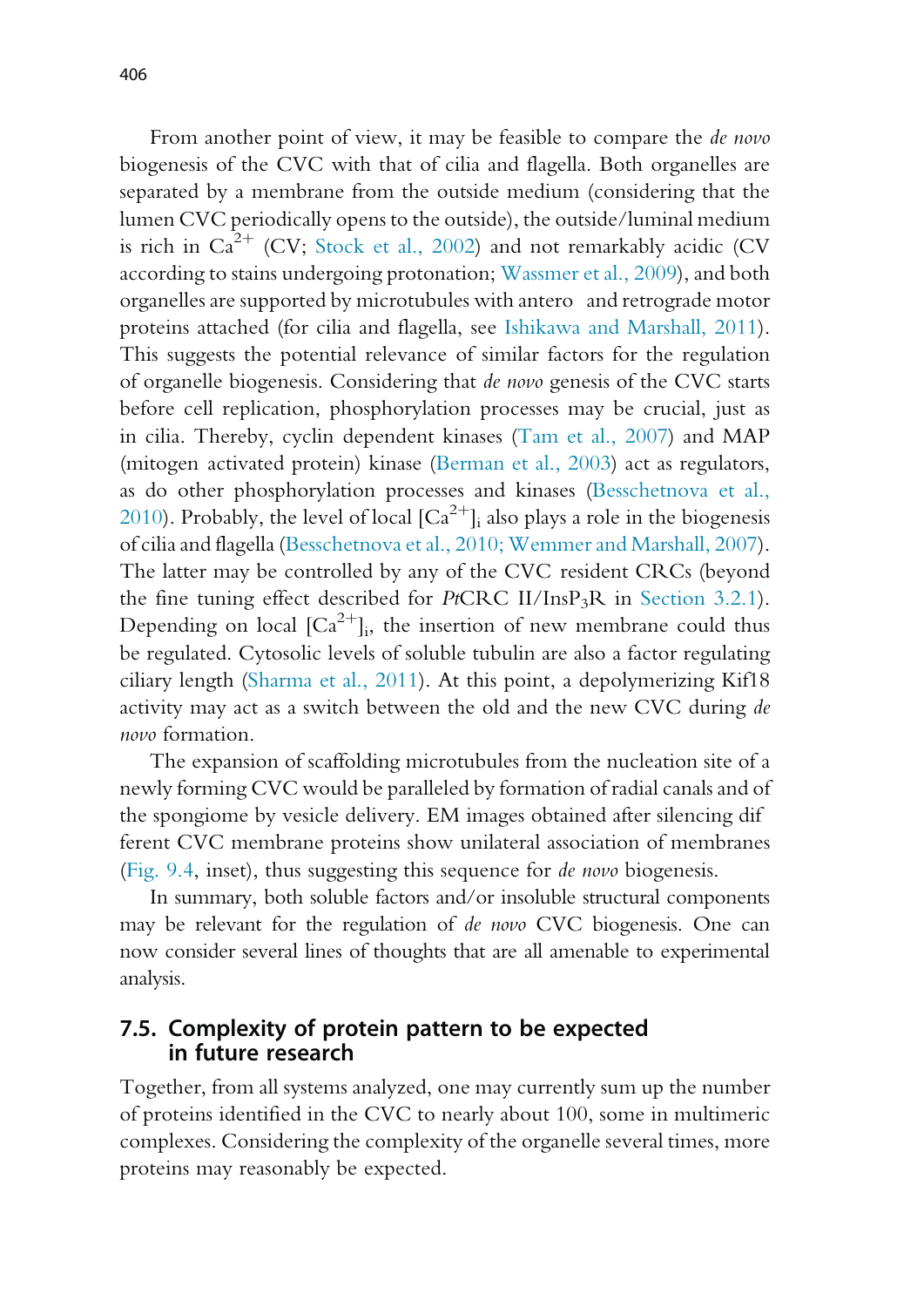#### ACKNOWLEDGMENT

The author's work cited herein has been supported over the years by the German Research Council.

#### REFERENCES

- Adoutte, A., Delgado, P., Fleury, A., Levilliers, N., Lainé, M.C., Marty, M.C., Boisvieux Ulrich, E., Sandoz, D., 1991. Microtubule diversity in ciliated cells: evidence for its generation by post translational modification in the axonemes of Paramecium and quail oviduct cells. Biol. Cell 71, 227 245.
- Allen, R.D., 1995. Membrane tubulation and proton pumps. Protoplasma 189, 1 8.
- Allen, R.D., 2000. The contractile vacuole and its membrane dynamics. Bioessays 22, 1035 1042.
- Allen, R.D., Naitoh, Y., 2002. Osmoregulation and contractile vacuoles in protozoa. Int. Rev. Cytol. 215, 351 394.
- Allen, R.D., Ueno, M.S., Pollard, L.W., Fok, A.K., 1990. Monoclonal antibody study of the decorated spongiome of contractile vacuole complexes of Paramecium. J. Cell Sci. 96, 469 475.
- Allen, R.D., Schroeder, C.C., Fok, A.K., 1992. Endosomal system of Paramecium: coated pits to early endosomes. J. Cell Sci. 101, 449 461.
- Andersen, O.S., Koeppe, R.E., 2007. Bilayer thickness and membrane protein function: an energetic perspective. Annu. Rev. Biophys. Biomol. Struct. 36, 107 130.
- Aury, J.M., Jaillon, O., Duret, L., Noel, B., Jubin, C., Porcel, B.M., Segurens, B., Daubin, V., Anthouard, V., Aiach, N., Arnaiz, O., Billaut, A., Beisson, J., Blanc, I., Bouhouche, K., Camara, F., Duharcourt, S., Guigo, R., Gogendeau, D., Katinka, M., Keller, A.M., Kissmehl, R., Klotz, C., Koll, F., Le Mouel, A., Lepere, G., Malinsky, S., Nowacki, M., Nowak, J.K., Plattner, H., Poulain, J., Ruiz, F., Serrano, V., Zagulski, M., Dessen, P., Betermier, M., Weissenbach, J., Scarpelli, C., Schachter, V., Sperling, L., Meyer, E., Cohen, J., Wincker, P., 2006. Global trends of whole genome duplications revealed by the ciliate Paramecium tetraurelia. Nature 444, 171 178.
- Becker, M., Matzner, M., Gerisch, G., 1999. Drainin required for membrane fusion of the contractile vacuole in Dictyostelium is the prototype of a protein family also represented in man. EMBO J. 18, 3305 3316.
- Beisson, J., 2008. Preformed cell structure and cell heredity. Prion 2, 1 8.
- Bergquist, B.L., 1989. Modification of contractile vacuole activity by calmodulin inhibitors. Trans. Am. Microsc. Soc. 108, 369 379.
- Berman, S.A., Wilson, N.F., Haas, N.A., Lefebvre, P.A., 2003. A novel MAP kinase regu lates flagellar length in Chlamydomonas. Curr. Biol. 13, 1145 1149.
- Besschetnova, T.Y., Kolpakova Hart, E., Guan, Y., Zhou, J., Olsen, B.R., Shah, J.V., 2010. Identification of signaling pathways regulating primary cilium length and flow mediated adaptation. Curr. Biol. 20, 182 187.
- Bré, M.H., de Néchaud, B., Wolff, A., Fleury, A., 1994. Glutamylated tubulin probed in ciliates with the monoclonal antibody GT335. Cell. Mot. Cytoskel. 27, 337 349.
- Bright, L.J., Kambesis, N., Nelson, S.B., Jeong, B., Turkewitz, A.P., 2010. Comprehensive analysis reveals dynamic and evolutionary plasticity of Rab GTPases and membrane traf fic in Tetrahymena thermophila. PLoS Genet. 6, e1001155.
- Brown, D., Paunescu, T.G., Breton, S., Marshansky, V., 2009. Regulation of the V ATPase in kidney epithelial cells: dual role in acid base homeostasis and vesicle trafficking. J. Exp. Biol. 212, 1762 1772.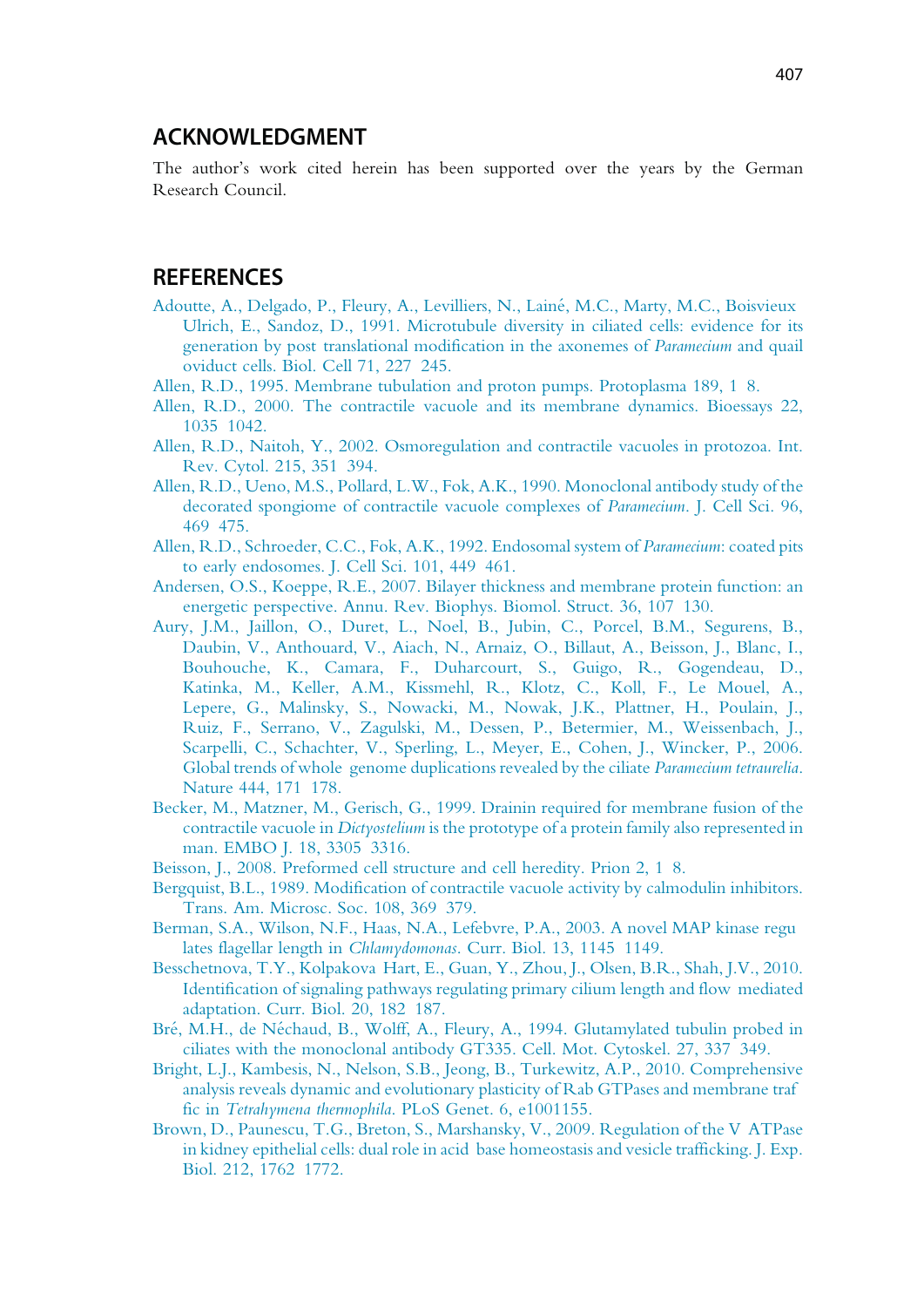- Bush, J., Nolta, K., Rodriguez Paris, J., Kaufmann, N., O'Halloran, T., Ruscetti, T., Temesvari, L., Steck, T., Cardelli, J., 1994. A Rab4 like GTPase in Dictyostelium dis*coideum* colocalizes with V  $H^+$  ATPases in reticular membranes of the contractile vac uole complex and in lysosomes. J. Cell Sci. 107, 2801 2812.
- Bush, J., Temesvari, L., Rodriguez Paris, J., Buczynski, G., Cardelli, J., 1996. A role for a Rab4 like GTPase in endocytosis and in regulation of contractile vacuole structure and function in Dictyostelium discoideum. Mol. Biol. Cell 7, 1623 1638.
- Bustelo, X.R., Sauzeau, V., Berenjeno, I.M., 2007. GTP binding proteins of the Rho/Rac family: regulation, effectors and functions in vivo. Bioessays 29, 356 370.
- Byrnes, L.J., Singh, A., Szeto, K., Benvin, N.M., O'Donnell, J.P., Zipfel, W.R., Sondermann, H., 2013. Structural basis for conformational switching and GTP loading of the large G protein atlastin. EMBO J. 32, 369 384.
- Callen, A.M., Adoutte, A., Andrew, J.M., Baroin Tourancheau, A., Bré, M.H., Ruiz, P.C., Clerot, J.C., Delgado, P., Fleury, A., Jeanmaire Wolf, R., Viklicky, V., Villalobo, E., Levilliers, N., 1994. Isolation and characterization of libraries of monoclonal antibodies directed against various forms of tubulin in Paramecium. Biol. Cell 81, 95 119.
- Chang, J., Baloh, R.H., Milbrandt, J., 2009. The NIMA family kinase Nek3 regulates microtubule acetylation in neurons. J. Cell Sci. 122, 2274 2282.
- Chen, Y.L., Huang, R., Xiao, Y.M., Lu, P., Chen, J., Wang, X.C., 2004. Extracellular calmodulin induced stomatal closure is mediated by heterotrimeric G protein and H<sub>2</sub>O<sub>2</sub>. Plant Physiol. 136, 4096 4103.
- Clarke, M., Kohler, J., Arana, Q., Liu, T., Heuser, J., Gerisch, G., 2002. Dynamics of the vacuolar  $H^+$  ATPase in the contractile vacuole complex and the endosomal pathway of Dictyostelium cells. J. Cell Sci. 115, 2893 2905.
- Cohen, P., Klee, C.B., 1988. Calmodulin. Elsevier, Amsterdam, NL.
- Coste, B., Mathur, J., Schmidt, M., Earley, T.J., Ranade, S., Petrus, M.J., Dubin, A.E., Patapoutian, A., 2010. Piezo1 and Piezo2 are essential components of distinct mechan ically activated cation channels. Science 330, 55 60.
- Crocker, G., Dawson, R.A., Barton, C.H., MacNeil, S., 1988. An extracellular role for calmodulin like activity in cell proliferation. Biochem. J. 253, 877 884.
- Cui, S., Guo, X., Chang, F., Cui, Y., Ma, L., Sun, Y., Sun, D., 2005. Apoplastic calmodulin receptor like binding proteins in suspension cultured cells of Arabidopsis thaliana. J. Biol. Chem. 280, 31420 31427.
- Damer, C.K., Bayeva, M., Hahn, E.S., Rivera, J., Socec, C.I., 2005. Copine A, a calcium dependent membrane binding protein, transiently localizes to the plasma membrane and intracellular vacuoles in Dictyostelium. BMC Cell Biol. 6, 46.
- Daumke, O., Praefcke, G.J., 2011. Structural insights into membrane fusion at the endoplas mic reticulum. Proc. Natl. Acad. Sci. U.S.A. 108, 2175 2176.
- De Chastellier, C., Quiviger, B., Ryter, A., 1978. Observations on the functioning of the contractile vacuole of Dictyostelium discoideum with the electron microscope. J. Ultrastruct. Res. 62, 220 227.
- Delmas, P., Hao, J., Rodat Despoix, L., 2011. Molecular mechanisms of mechanotransduction in mammalian sensory neurons. Nat. Rev. Neurosci. 12, 139 153.
- Docampo, R., de Souza, W., Miranda, K., Rohloff, P., Moreno, S.N., 2005. Acidocalcisomes conserved from bacteria to man. Nat. Rev. Microbiol. 3, 251 261.
- Donovan, K.W., Bretscher, A., 2012. Myosin V is activated by binding secretory cargo and released in coordination with Rab/exocyst function. Dev. Cell 23, 769 781.
- Du, F., Edwards, K., Shen, Z., Sun, B., De Lozanne, A., Briggs, S., Firtel, R.A., 2008. Reg ulation of contractile vacuole formation and activity in Dictyostelium. EMBO J. 27, 2064 2076.
- Elde, N.C., Morgan, G., Winey, M., Sperling, L., Turkewitz, A.P., 2005. Elucidation of clathrin mediated endocytosis in Tetrahymena reveals an evolutionarily convergent recruitment of dynamin. PLoS Genet. 1, e52.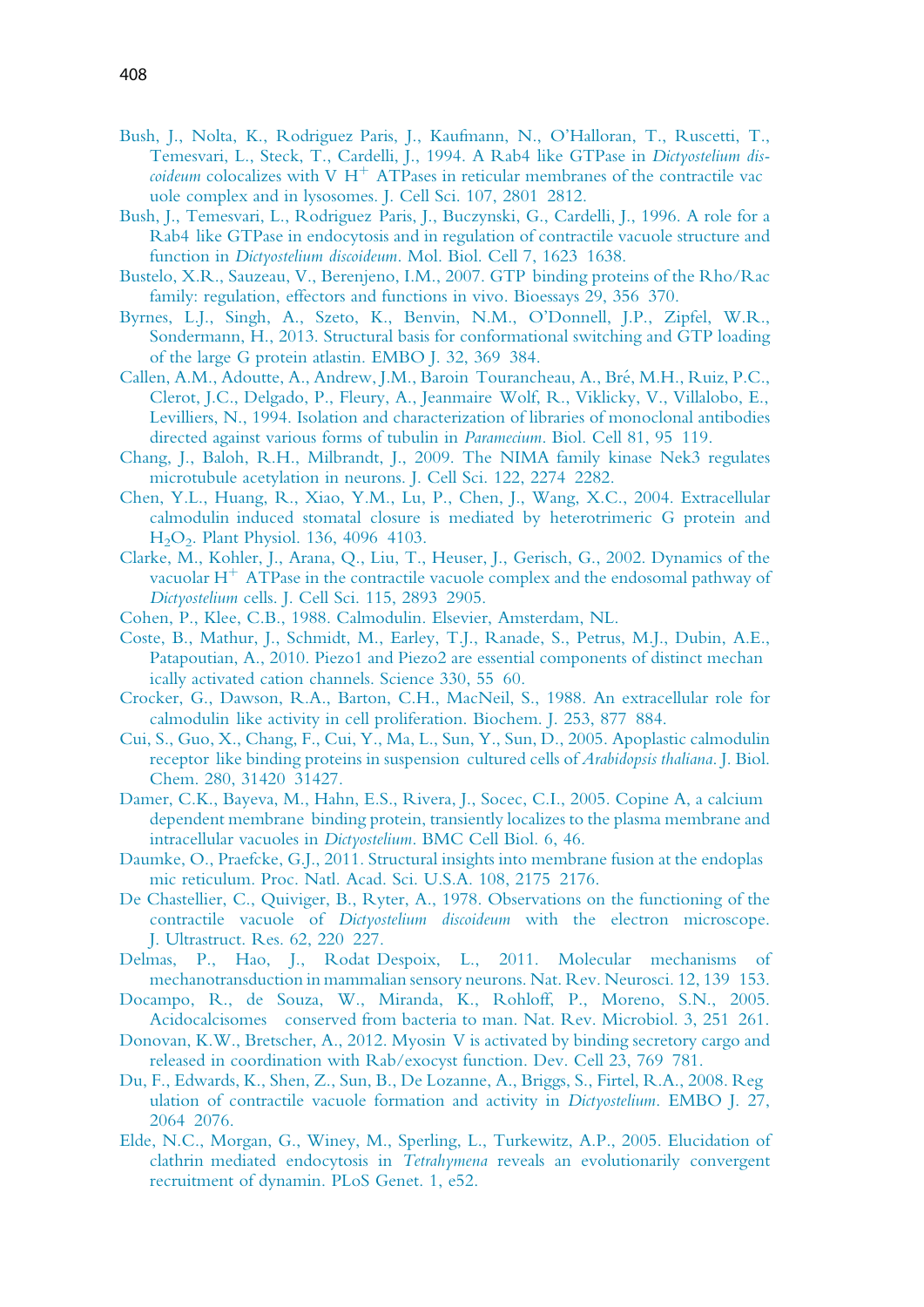- Elwess, N.L., Van Houten, J.L., 1997. Cloning and molecular analysis of the plasma mem brane  $Ca^{2+}$  ATPase gene in *Paramecium tetraurelia*. J. Eukaryot. Microbiol. 44, 250 257.
- Essid, M., Gopaldass, N., Yoshida, K., Merrifield, C., Soldati, T., 2012. Rab8a regulates the exocyst mediated kiss and run discharge of the Dictyostelium contractile vacuole. Mol. Biol. Cell 23, 1267 1282.
- Fok, A.K., Clarke, M., Ma, L., Allen, R.D., 1993. Vacuolar  $H^+$  ATPase of Dictyostelium discoideum. A monoclonal antibody study. J. Cell Sci. 106, 1103 1113.
- Fok, A.K., Aihara, M.S., Ishida, M., Nolta, K.V., Steck, T.L., Allen, R.D., 1995. The pegs on the decorated tubules of the contractile vacuole complex of Paramecium are proton pumps. J. Cell Sci. 108, 3163 3170.
- Fok, A.K., Aihara, M.S., Ishida, M., Allen, R.D., 2008. Calmodulin localization and its effects on endocytic and phagocytic membrane trafficking in Paramecium multimicronucleatum. J. Eukaryot. Microbiol. 55, 481 491.
- Fountain, S.J., Parkinson, K., Young, M.T., Cao, L., Thompson, C.R., North, R.A., 2007. An intracellular P2X receptor required for osmoregulation in Dictyostelium discoideum. Nature 448, 200 203.
- Fraga, D., Sehring, I.M., Kissmehl, R., Reiss, M., Gaines, R., Hinrichsen, R., Plattner, H., 2010. Protein phosphatase 2B (PP2B, calcineurin) in Paramecium: partial characterization reveals that two members of the unusually large catalytic subunit family have distinct roles in calcium dependent processes. Eukaryot. Cell 9, 1049 1063.
- Frankel, J., 2000. Cell biology of Tetrahymena thermophila. Methods Cell Biol. 62, 27 125.
- Friedman, J.R., Voeltz, G.K., 2011. The ER in 3D: a multifunctional dynamic membrane network. Trends Cell Biol. 21, 709 717.
- Fujiu, K., Nakayama, Y., Iida, H., Sokabe, M., Yoshimura, K., 2011. Mechanoreception in motile flagella of Chlamydomonas. Nat. Cell Biol. 13, 630 632.
- Gabriel, D., Hacker, U., Kohler, J., Muller Taubenberger, A., Schwartz, J.M., Westphal, M., Gerisch, G., 1999. The contractile vacuole network of Dictyostelium as a distinct organelle: its dynamics visualized by a GFP marker protein. J. Cell Sci. 112, 3995 4005.
- Gaertig, J., Cruz, M.A., Bowen, J., Gu, L., Pennock, D.G., Gorovsky, M.A., 1995. Acet ylation of lysine 40 in alpha tubulin is not essential in Tetrahymena thermophila. J. Cell Biol. 129, 1301 1310.
- Galione, A., Morgan, A.J., Arredouani, A., Davis, L.C., Rietdorf, K., Ruas, M., Parrington, J., 2010. NAADP as an intracellular messenger regulating lysosomal calcium release channels. Biochem. Soc. Trans. 38, 1424 1431.
- Galvez, T., Gilleron, J., Zerial, M., O'Sullivan, G.A., 2012. SnapShot: mammalian Rab pro teins in endocytic trafficking. Cell 151, 234 234e2.
- Gerald, N.J., Siano, M., De Lozanne, A., 2002. The Dictyostelium LvsA protein is localized on the contractile vacuole and is required for osmoregulation. Traffic 3, 50 60.
- Gerisch, G., Heuser, J., Clarke, M., 2002. Tubular vesicular transformation in the contractile vacuole system of Dictyostelium. Cell Biol. Int. 26, 845 852.
- Gierer, A., Meinhardt, H., 1972. A theory of biological pattern formation. Kybernetik 12, 30 39.
- Gould, S.B., Kraft, L.G., van Dooren, G.G., Goodman, C.D., Ford, K.L., Cassin, A.M., Bacic, A., McFadden, G.I., Waller, R.F., 2011. Ciliate pellicular proteome identifies novel protein families with characteristic repeat motifs that are common to alveolates. Mol. Biol. Evol. 28, 1319 1331.
- Graf, R., 2009. Microtubule organization in *Dictyostelium*. In: Encyclopedia of Life Sciences. John Wiley & Sons Ltd., Chichester, GB, pp. 1 10. http://dx.doi.org/10.1002/ 9780470015902.a0021852
- Grønlien, H.K., Stock, C., Aihara, M.S., Allen, R.D., Naitoh, Y., 2002. Relationship between the membrane potential of the contractile vacuole complex and its osmoregu latory activity in Paramecium multimicronucleatum. J. Exp. Biol. 205, 3261 3270.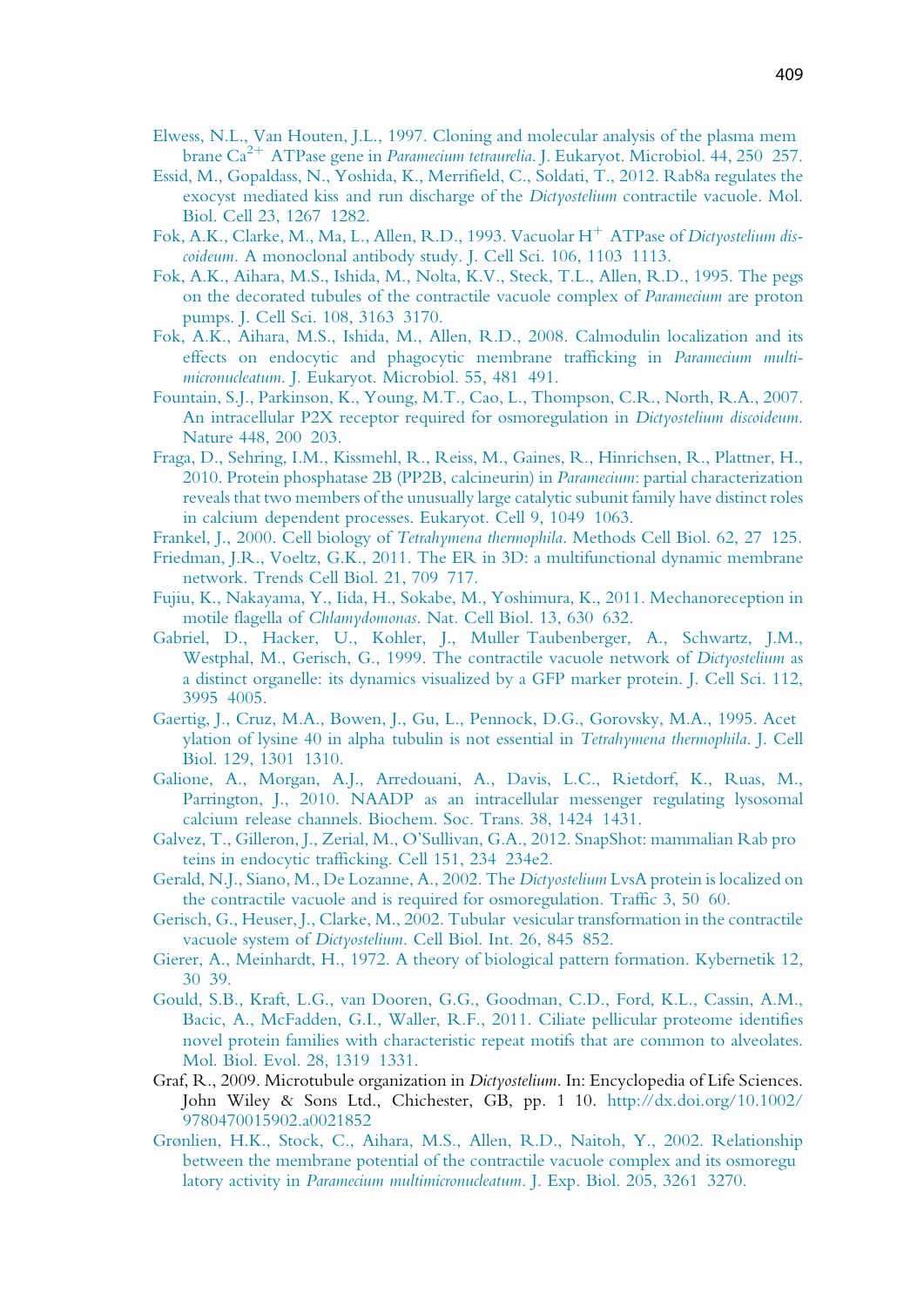- Guo, W., Sacher, M., Barrowman, J., Ferro Novick, S., Novick, P., 2000. Protein com plexes in transport vesicle targeting. Trends Cell Biol. 10, 251 255.
- Harris, E., Cardelli, J., 2002. RabD, a Dictyostelium Rab14 related GTPase, regulates phagocytosis and homotypic phagosome and lysosome fusion. J. Cell Sci. 115, 3703 3713.
- Harris, E., Yoshida, K., Cardelli, J., Bush, J., 2001. Rab11 like GTPase associates with and regulates the structure and function of the contractile vacuole system in Dictyostelium. J. Cell Sci. 114, 3035 3045.
- Harris, E., Wang, N., Wu, W.L., Weatherford, A., De Lozanne, A., Cardelli, J., 2002. Dictyostelium LvsB mutants model the lysosomal defects associated with Chediak Higashi syndrome. Mol. Biol. Cell 13, 656 669.
- Hauser, K., Pavlovic, N., Kissmehl, R., Plattner, H., 1998. Molecular characterization of a sarco(endo)plasmic reticulum  $Ca^{2+}$  ATPase gene from *Paramecium tetraurelia* and localization of its gene product to sub plasmalemmal calcium stores. Biochem. J. 334, 31 38.
- Hauser, K., Pavlovic, N., Klauke, N., Geissinger, D., Plattner, H., 2000. Green fluorescent protein tagged sarco(endo)plasmic reticulum  $Ca^{2+}$  ATPase overexpression in *Parame*cium cells: isoforms, subcellular localization, biogenesis of cortical calcium stores and functional aspects. Mol. Microbiol. 37, 773 787.
- Hausmann, K., Patterson, D.J., 1984. Contractile vacuole complexes in algae. In: Wiesner, W., Robinson, D., Starr, R.C. (Eds.), Compartments in Algal Cells and Their Interaction. Springer Verlag, Heidelberg, pp. 139 146.
- Heath, R.J., Insall, R.H., 2008. Dictyostelium MEGAPs: F BAR domain proteins that reg ulate motility and membrane tubulation in contractile vacuoles. J. Cell Sci. 121, 1054 1064.
- Heider, M.R., Munson, M., 2012. Exorcising the exocyst complex. Traffic 13, 898 907.
- Heuser, J., 2006. Evidence for recycling of contractile vacuole membrane during osmoreg ulation in Dictyostelium amoebae a tribute to Gunther Gerisch. Eur. J. Cell Biol. 85, 859 871.
- Heuser, J., Zhu, Q., Clarke, M., 1993. Proton pumps populate the contractile vacuoles of Dictyostelium amoebae. J. Cell Biol. 121, 1311 1327.
- Hinderhofer, M., Walker, C.A., Friemel, A., Stuermer, C.A., Moller, H.M., Reuter, A., 2009. Evolution of prokaryotic SPFH proteins. BMC Evol. Biol. 9, 10.
- Hinton, A., Bond, S., Forgac, M., 2009. V ATPase functions in normal and disease processes. Eur. J. Physiol. 457, 589 598.
- Houston, D.S., Carson, C.W., Esmon, C.T., 1997. Endothelial cells and extracellular cal modulin inhibit monocyte tumor necrosis factor release and augment neutrophil elastase release. J. Biol. Chem. 272, 11778 11785.
- Huang, M., Gu, G., Ferguson, E.L., Chalfie, M., 1995. A stomatin like protein necessary for mechanosensation in C. elegans. Nature 378, 292 295.
- Ishida, M., Fok, A.K., Aihara, M.S., Allen, R.D., 1996. Hyperosmotic stress leads to revers ible dissociation of the proton pump bearing tubules from the contractile vacuole com plex in Paramecium. J. Cell Sci. 109, 229 237.
- Ishikawa, H., Marshall, W.F., 2011. Ciliogenesis: building the cell's antenna. Nat. Rev. Mol. Cell Biol. 12, 222 234.
- Iwamoto, M., Allen, R.D., Naitoh, Y., 2003. Hypo osmotic or  $Ca^{2+}$  rich external condi tions trigger extra contractile vacuole complex generation in Paramecium multimicronucleatum. J. Exp. Biol. 206, 4467 4473.
- Jahn, R., Fasshauer, D., 2012. Molecular machines governing exocytosis of synaptic vesicles. Nature 490, 201 207.
- Jahn, R., Scheller, R.H., 2006. SNAREs engines for membrane fusion. Nat. Rev. Mol. Cell Biol. 7, 631 643.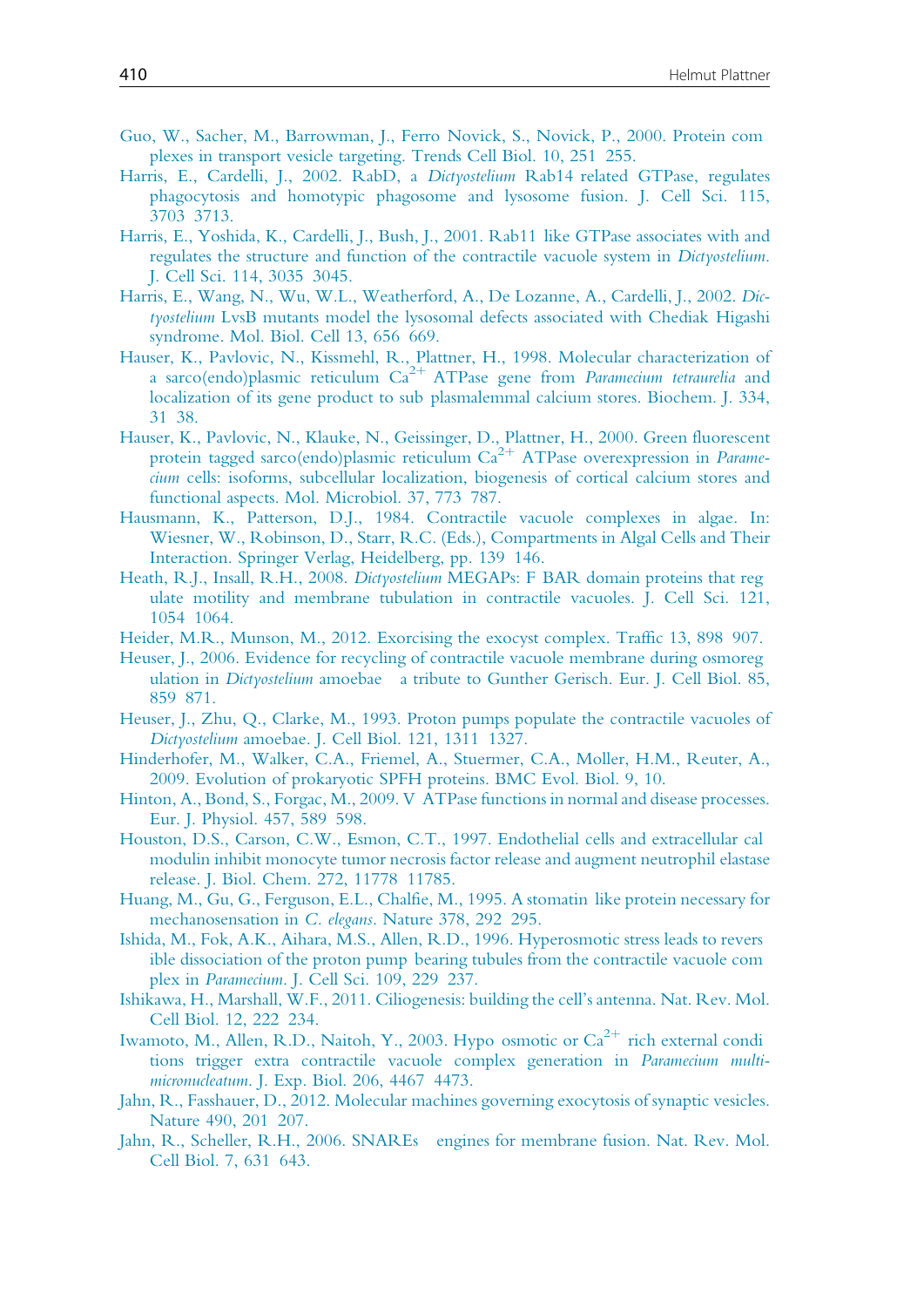- Jung, G., Titus, M.A., Hammer, J.A., 2009. The Dictyostelium type V myosin MyoJ is respon sible for the cortical association and motility of contractile vacuole membranes. J. Cell Biol. 186, 555 570.
- Junutula, J.R., De Mazie`re, A.M., Peden, A.A., Ervin, K.E., Advani, R.J., van Dijk, S.M., Klumperman, J., Scheller, R.H., 2004. Rab14 is involved in membrane trafficking between the Golgi complex and endosomes. Mol. Biol. Cell 15, 2218 2229.
- Kaczanowska, J., Iftode, F., Coffe, G., Prajer, M., Kosciuszko, H., Adoutte, A., 1996. The protein kinase inhibitor 6 dimethylaminopurine does not inhibit micronuclear mitosis, but impairs the rearrangement of cytoplasmic MTOCs and execution of cytokinesis in the ciliate Paramecium during transition to interphase. Eur. J. Protistol. 32, 2 17.
- Kersken, H., Vilmart Seuwen, J., Momayezi, M., Plattner, H., 1986. Filamentous actin in Paramecium cells: mapping by phalloidin affinity labeling in vivo and in vitro. J. Histochem. Cytochem. 34, 443 454.
- Keryer, G., Davis, F.M., Rao, P.N., Beisson, J., 1987. Protein phosphorylation and dynamics of cytoskeletal structures associated with basal bodies in Paramecium. Cell Motil. Cytoskel. 8, 44 54.
- Kissmehl, R., Froissard, M., Plattner, H., Momayezi, M., Cohen, J., 2002. NSF regulates membrane traffic along multiple pathways in Paramecium. J. Cell Sci. 115, 3935 3946.
- Kissmehl, R., Schilde, C., Wassmer, T., Danzer, C., Nuehse, K., Lutter, K., Plattner, H., 2007. Molecular identification of 26 syntaxin genes and their assignment to the different trafficking pathways in Paramecium. Traffic 8, 523 542.
- Klauke, N., Plattner, H., 2000. "Frustrated Exocytosis" a novel phenomenon: membrane fusion without contents release, followed by detachment and reattachment of dense core vesicles in Paramecium cells. J. Membr. Biol. 176, 237 248.
- Klotz, C., Garreau de Loubresse, N., Ruiz, F., Beisson, J., 1997. Genetic evidence for a role of centrin associated proteins in the organization and dynamics of the infraciliary lattice in Paramecium. Cell Motil. Cytoskel. 38, 172 186.
- Klotz, C., Ruiz, F., Garreau de Loubresse, N., Wright, M., Dupuis Williams, P., Beisson, J., 2003. Gamma tubulin and MTOCs in Paramecium. Protist 154, 193 209.
- Knetsch, M.L., Schafers, N., Horstmann, H., Manstein, D.J., 2001. The Dictyostelium Bcr/ Abr related protein DRG regulates both Rac and Rab dependent pathways. EMBO J. 20, 1620 1629.
- Komsic Buchmann, K., Stephan, L.M., Becker, B., 2012. The SEC6 protein is required for contractile vacuole function in Chlamydomonas reinhardtii. J. Cell Sci. 125, 2885 2895.
- Kung, C., Martinac, B., Sukharev, S., 2010. Mechanosensitive channels in microbes. Annu. Rev. Microbiol. 64, 313 329.
- Ladenburger, E.M., Plattner, H., 2011. Calcium release channels in Paramecium. Genomic expansion, differential positioning and partial transcriptional elimination. PLoS One 6, e27111.
- Ladenburger, E.M., Korn, I., Kasielke, N., Wassmer, T., Plattner, H., 2006. An Ins $(1,4,5)P_3$ receptor in Paramecium is associated with the osmoregulatory system. J. Cell Sci. 119, 3705 3717.
- Lafourcade, C., Sobo, K., Kieffer Jaquinod, S., Garin, J., van der Goot, F.G., 2008. Regu lation of the V ATPase along the endocytic pathway occurs through reversible subunit association and membrane localization. PLoS One 3, e2758.
- Lapatsina, L., Brand, J., Poole, K., Daumke, O., Lewin, G.R., 2012. Stomatin domain pro teins. Eur. J. Cell Biol. 91, 240 245.
- Lee, H.C., 2004. Multiplicity of  $Ca^{2+}$  messengers and  $Ca^{2+}$  stores: a perspective from cyclic ADP ribose and NAADP. Curr. Mol. Med. 4, 227 237.
- Lefkir, Y., de Chassey, B., Dubois, A., Bogdanovic, A., Brady, R.J., Destaing, O., Bruckert, F., O'Halloran, T.J., Cosson, P., Letourneur, F., 2003. The AP 1 clathrin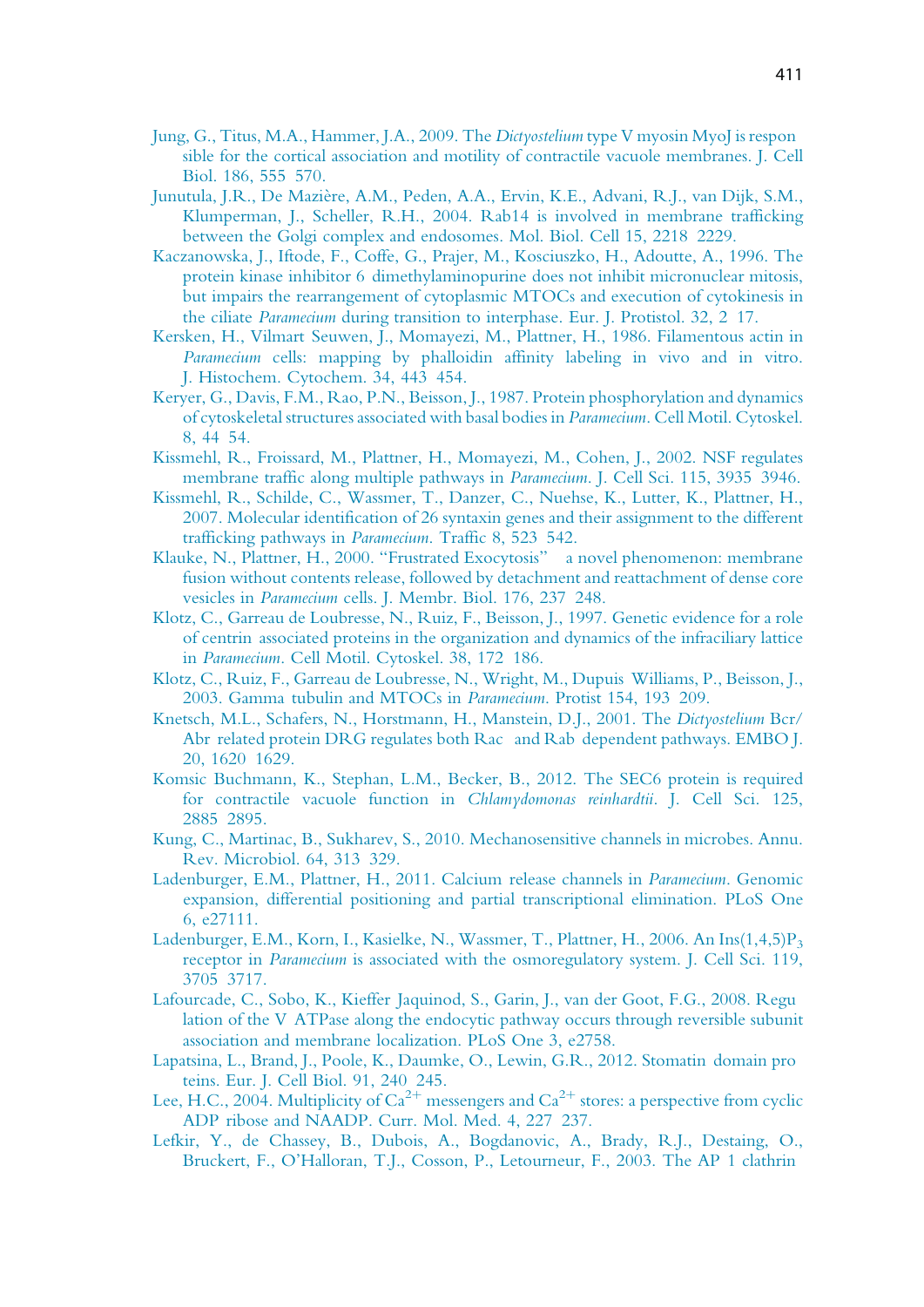adaptor is required for lysosomal enzymes sorting and biogenesis of the contractile vac uole complex in Dictyostelium cells. Mol. Biol. Cell 14, 1835 1851.

- Levy, Y.Y., Lai, E.Y., Remillard, S.P., Heintzelman, M.B., Fulton, C., 1996. Centrin is a conserved protein that forms diverse associations with centrioles and MTOCs in Naegleria and other organisms. Cell Motil. Cytoskel. 33, 298 323.
- Luykx, P., Hoppenrath, M., Robinson, D.G., 1997. Structure and behavior of contractile vacuoles in Chlamydomonas reinhardtii. Protoplasma 198, 73 84.
- Macro, L., Jaiswal, J.K., Simon, S.M., 2012. Dynamics of clathrin mediated endocytosis and its requirement for organelle biogenesis in Dictyostelium. J. Cell Sci. 125, 5721 5732.
- Malchow, D., Lusche, D.F., Schlatterer, C., De Lozanne, A., Muller Taubenberger, A., 2006. The contractile vacuole in  $Ca^{2+}$  regulation in Dictyostelium: its essential function for cAMP induced  $Ca^{2+}$  influx. BMC Dev. Biol. 6, 31. http://dx.doi.org/10.1186/ 1471 213X 6 31.
- Mannsfeldt, A.G., Carroll, P., Stucky, C.L., Lewin, G.R., 1999. Stomatin, a MEC 2 like protein, is expressed by mammalian sensory neurons. Mol. Cell. Neurosci. 13, 391 404.
- Mayr, M.I., Hummer, S., Bormann, J., Gruner, T., Adio, S., Woehlke, G., Mayer, T.U., 2007. The human kinesin Kif18A is a motile microtubule depolymerase essential for chromosome congression. Curr. Biol. 17, 488 498.
- McKanna, J.A., 1973. Fine structure of the contractile vacuole pore in Paramecium. J. Protozool. 20, 631 638.
- McKanna, J.A., 1976. Fine structure of fluid segregation organelles of Paramecium contractile vacuoles. J. Ultrastruct. Res. 54, 1 10.
- Meijer, M., Burkhardt, P., de Wit, H., Toonen, R.F., Fasshauer, D., Verhage, M., 2012. Munc18 1 mutations that strongly impair SNARE complex binding support normal synaptic transmission. EMBO J. 31, 2156 2168.
- Meinhardt, H., 2006. The Gierer Meinhardt model. Scholarpedia 1 (12), 1418. http://dx. doi.org/10.4249/scholarpedia.1418.
- Mercanti, V., Blanc, C., Lefkir, Y., Cosson, P., Letourneur, F., 2006. Acidic clusters target transmembrane proteins to the contractile vacuole in Dictyostelium cells. J. Cell Sci. 119, 837 845.
- Mim, C., Unger, V.M., 2012. Membrane curvature and its generation by BAR proteins. Trends Biochem. Sci. 37, 526 533.
- Mohandas, N., Evans, E., 1994. Mechanical properties of the red cell membrane in relation to molecular structure and genetic defects. Annu. Rev. Biophys. Biomol. Struct. 23, 787 818.
- Momayezi, M., Kersken, H., Gras, U., Vilmart Seuwen, J., Plattner, H., 1986. Calmodulin in Paramecium tetraurelia: localization from the in vivo to the ultrastructural level. J. Histochem. Cytochem. 34, 1621 1638.
- Moniakis, J., Coukell, M.B., Forer, A., 1995. Molecular cloning of an intracellular P type ATPase from Dictyostelium that is up regulated in calcium adapted cells. J. Biol. Chem. 270, 28276 28281.
- Montalvetti, A., Rohloff, P., Docampo, R., 2004. A functional aquaporin co localizes with the vacuolar proton pyrophosphatase to acidocalcisomes and the contractile vacuole complex of Trypanosoma cruzi. J. Biol. Chem. 279, 38673 38682.
- Moreno, S.N., Docampo, R., 2009. The role of acidocalcisomes in parasitic protists. J. Eukaryot. Microbiol. 56, 208 213.
- Nanney, D.L., 1966. Cortical integration in *Tetrahymena*: an exercise in cytogeometry. J. Exp. Zool. 161, 307 317.
- Neher, E., 2012. Introduction: regulated exocytosis. Cell Calcium 52, 196 198.
- Nevo, Y., Nelson, N., 2006. The NRAMP family of metal ion transporters. Biochim. Biophys. Acta 1763, 609 620.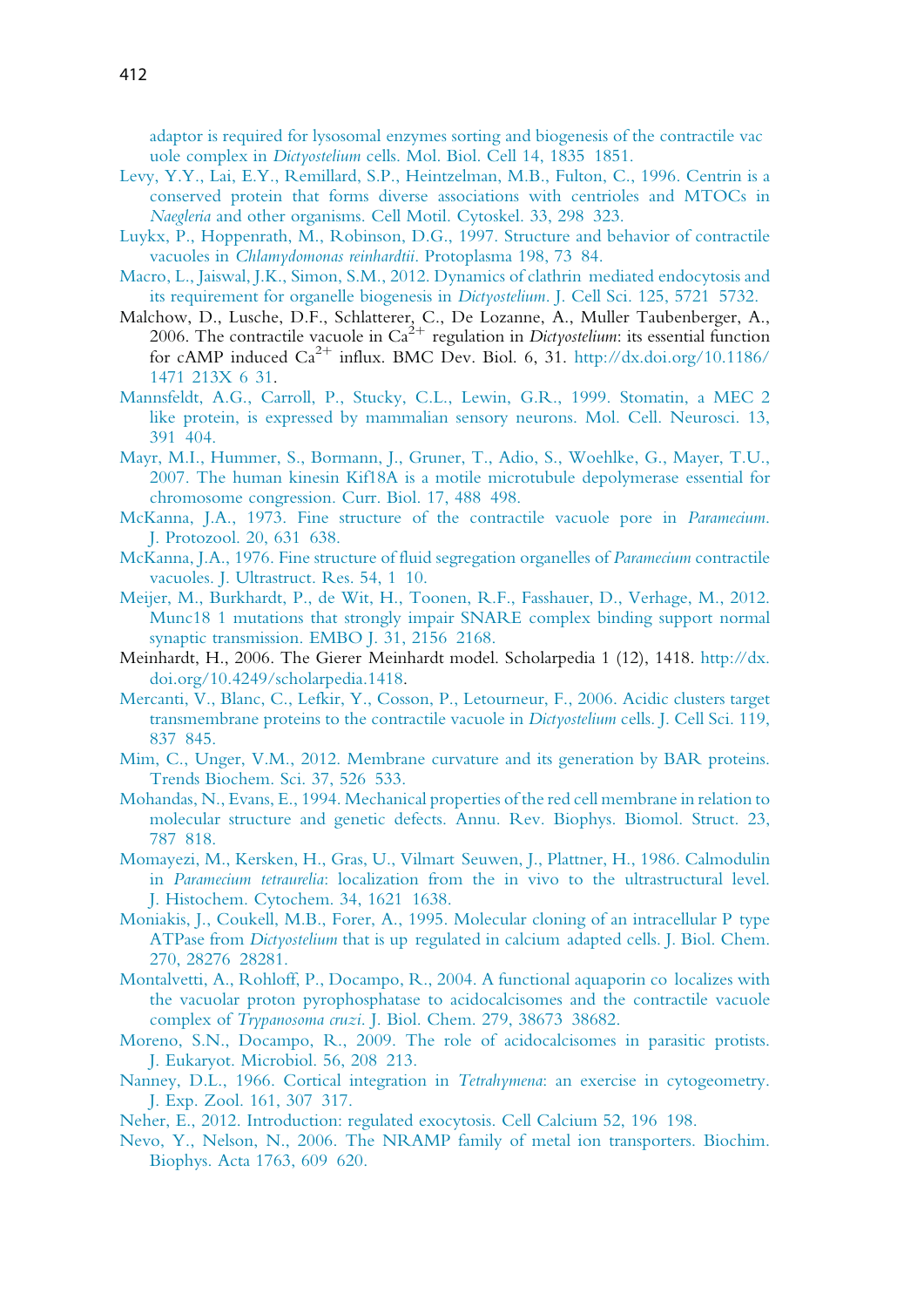- Nishihara, E., Yokota, E., Tazaki, A., Orii, H., Katsuhara, M., Kataoka, K., Igarashi, H., Moriyama, Y., Shimmen, T., Sonobe, S., 2008. Presence of aquaporin and V ATPase on the contractile vacuole of Amoeba proteus. Biol. Cell 100, 179 188.
- Niwa, S., Nakajima, K., Miki, H., Minato, Y., Wang, D., Hirokawa, N., 2012. KIF19A Is a microtubule depolymerizing kinesin for ciliary length control. Dev. Cell 23, 1167 1175.
- Nolta, K.V., Padh, H., Steck, T.L., 1993. An immunocytochemical analysis of the vacuolar proton pump in Dictyostelium discoideum. J. Cell Sci. 105, 849 859.
- Numata, O., Gonda, K., 2001. Determination of division plane and organization of contrac tile ring in Tetrahymena. Cell Struct. Funct. 26, 593 601.
- O'Day, D.H., Huber, R.J., Suarez, A., 2012. Extracellular calmodulin regulates growth and cAMP mediated chemotaxis in Dictyostelium discoideum. Biochem. Biophys. Res. Commun. 425, 750 754.
- O'Halloran, T.J., Anderson, R.G., 1992. Clathrin heavy chain is required for pinocytosis, the presence of large vacuoles, and development in Dictyostelium. J. Cell Biol. 118, 1371 1377.
- O'Regan, L., Blot, J., Fry, A.M., 2007. Mitotic regulation by NIMA related kinases. Cell Div. 2, 25. http://dx.doi.org/10.1186/1747 1028 2 25.
- Orlowski, J., Grinstein, S., 2007. Emerging roles of alkali cation/proton exchangers in organellar homeostasis. Curr. Opin. Cell Biol. 19, 483 492.
- Ozu, M., Dorr, R.A., Gutierrez, F., Teresa Politi, M., Toriano, R., 2013. Human AQP1 Is a constitutively open channel that closes by a membrane tension mediated mechanism. Biophys. J. 104, 85 95.
- Pang, Z.P., Sudhof, T.C., 2010. Cell biology of  $Ca^{2+}$  triggered exocytosis. Curr. Opin. Cell Biol. 22, 496 505.
- Pape, R., Kissmehl, R., Glas Albrecht, R., Plattner, H., 1991. Effects of anti microtubule agents on Paramecium cell culture growth. Eur. J. Protistol. 27, 283 289.
- Patel, S., Docampo, R., 2010. Acidic calcium stores open for business: expanding the poten tial for intracellular  $Ca^{2+}$  signaling. Trends Cell Biol. 20, 277 286.
- Patel, S., Ramakrishnan, L., Rahman, T., Hamdoun, A., Marchant, J.S., Taylor, C.W., Brailoiu, E., 2011. The endo lysosomal system as an NAADP sensitive acidic  $Ca^{2+}$ store: role for the two pore channels. Cell Calcium 50, 157 167.
- Patterson, D.J., 1980. Contractile vacuoles and associated structures their organization and function. Biol. Rev. (Cambridge Phil. Soc.) 55, 1 46.
- Peracino, B., Buracco, S., Bozzaro, S., 2013. The Nramp (Slc11) proteins regulate develop ment, resistance to pathogenic bacteria and iron homeostasis in Dictyostelium discoideum. J. Cell Sci. 126, 301 311. http://dx.doi.org/10.1242/jcs.116210.
- Pittman, J.K., 2011. Vacuolar  $Ca^{2+}$  uptake. Cell Calcium 50, 139 146.
- Plattner, H., 2010a. Membrane trafficking in protozoa SNARE proteins,  $H^+$  ATPase, actin, and other key players in ciliates. Int. Rev. Cell Mol. Biol. 280, 79 184.
- Plattner, H., 2010b. How to design a highly organized cell: an unexpectedly high number of widely diversified SNARE proteins positioned at strategic sites in the ciliate, *Paramecium* tetraurelia. Protist 161, 497 516.
- Plattner, H., Sehring, I.M., Mohamed, I.K., Miranda, K., De Souza, W., Billington, R., Genazzani, A., Ladenburger, E.M., 2012. Calcium signaling in closely related protozoan groups (Alveolata): non parasitic ciliates (Paramecium, Tetrahymena) vs. parasitic Apicomplexa (Plasmodium, Toxoplasma). Cell Calcium 51, 351 382.
- Reider, A., Wendland, B., 2011. Endocytic adaptors social networking at the plasma mem brane. J. Cell Sci. 124, 1613 1622.
- Reuter, A.T., Stuermer, C.A.O., Plattner, H., 2013. The microdomain forming stomatin family in the ciliated protozoan Paramecium tetraurelia: identification, localization and functional implications. Eukaryot. Cell 12, 529 544. http://dx.doi.org/10.1128/ EC.00324 12.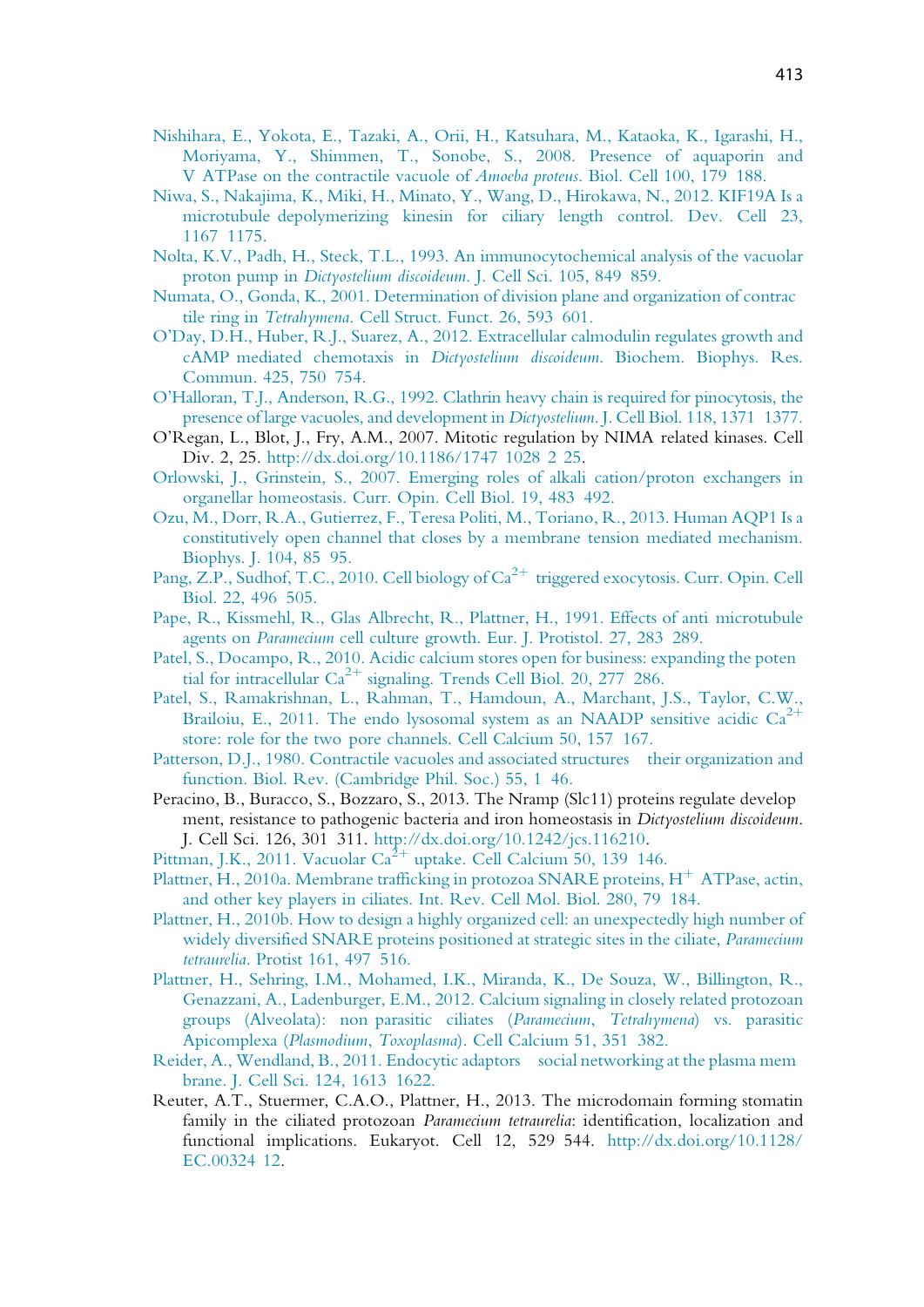- Rivero, F., Illenberger, D., Somesh, B.P., Dislich, H., Adam, N., Meyer, A.K., 2002. Defects in cytokinesis, actin reorganization and the contractile vacuole in cells deficient in RhoGDI. EMBO J. 21, 4539 4549.
- Rooney, E.K., Gross, J.D., 1992. ATP driven  $Ca^{2+}/H^+$  antiport in acid vesicles from Dictyostelium. Proc. Natl. Acad. Sci. U.S.A. 89, 8025 8029.
- Ruiz, F.A., Marchesini, N., Seufferheld, M., Govindjee, Docampo, R., 2001. The polyphosphate bodies of Chlamydomonas reinhardtii possess a proton pumping pyrophosphatase and are similar to acidocalcisomes. J. Biol. Chem. 276, 46196 46203.
- Rungaldier, S., Oberwagner, W., Salzer, U., Csaszar, E., Prohaska, R., 2013. Stomatin inter acts with GLUT1/SLC2A1, band 3/SLC4A1, and aquaporin 1 in human erythrocyte membrane domains. Biochim. Biophys. Acta 1828, 956 966.
- Ryan, M., Graham, L.A., Stevens, T.H., 2008. Voa1p functions in V ATPase assembly in the yeast endoplasmic reticulum. Mol. Biol. Cell 19, 5131 5142.
- Samereier, M., Baumann, O., Meyer, I., Graf, R., 2011. Analysis of Dictyostelium TACC reveals differential interactions with CP224 and unusual dynamics of Dictyostelium micro tubules. Cell. Mol. Life Sci. 68, 275 287.
- Schilde, C., Wassmer, T., Mansfeld, J., Plattner, H., Kissmehl, R., 2006. A multigene family encoding R SNAREs in the ciliate Paramecium tetraurelia. Traffic 7, 440 455.
- Schilde, C., Lutter, K., Kissmehl, R., Plattner, H., 2008. Molecular identification of a SNAP 25 like SNARE protein in Paramecium. Eukaryot. Cell 7, 1387 1402.
- Schilde, C., Schonemann, B., Sehring, I.M., Plattner, H., 2010. Distinct subcellular localization of a group of synaptobrevin like SNAREs in Paramecium tetraurelia and effects of silencing SNARE specific chaperone NSF. Eukaryot. Cell 9, 288 305.
- Schneider, L., 1960. Elektronenmikroskopische Untersuchungen uber das Nephridialsystem von Paramecium. J. Protozool. 7, 75 90.
- Schonemann, B., Bledowski, A., Sehring, I.M., Plattner, H., 2013. A set of SNARE proteins in the contractile vacuole complex of Paramecium regulates cellular calcium tolerance and also contributes to organelle biogenesis. Cell Calcium 53, 204 216.
- Sehring, I.M., Reiner, C., Mansfeld, J., Plattner, H., Kissmehl, R., 2007a. A broad spectrum of actin paralogs in Paramecium tetraurelia cells display differential localization and func tion. J. Cell Sci. 120, 177 190.
- Sehring, I.M., Mansfeld, J., Reiner, C., Wagner, E., Plattner, H., Kissmehl, R., 2007b. The actin multigene family of Paramecium tetraurelia. BMC Genom. 8, 82.
- Sehring, I.M., Reiner, C., Plattner, H., 2010. The actin subfamily PtAct4, out of many sub families, is differentially localized for specific local functions in Paramecium tetraurelia cells. Eur. J. Cell Biol. 89, 509 524.
- Shang, Y., Li, B., Gorovsky, M.A., 2002. Tetrahymena thermophila contains a conventional  $\gamma$  tubulin that is differentially required for the maintenance of different microtubule organizing centers. J. Cell Biol. 158, 1195 1206.
- Sharma, N., Kosan, Z.A., Stallworth, J.E., Berbari, N.F., Yoder, B.K., 2011. Soluble levels of cytosolic tubulin regulate ciliary length control. Mol. Biol. Cell 22, 806 816.
- Shen, H., Pirruccello, M., De Camilli, P., 2012. SnapShot: membrane curvature sensors and generators. Cell 150, 1300 1300e2.
- Shigaki, T., Rees, I., Nakhleh, L., Hirschi, K.D., 2006. Identification of three distinct phylogenetic groups of CAX cation/proton antiporters. J. Mol. Evol. 63, 815 825.
- Sivaramakrishnan, V., Fountain, S.J., 2013. Intracellular P2X receptors as novel calcium release channels and modulators of osmoregulation in Dictyostelium: a comparison of two common laboratory strains. Channels 7, 43 46.
- Sperling, L., Keryer, G., Ruiz, F., Beisson, J., 1991. Cortical morphogenesis in Paramecium: a transcellular wave of protein phosphorylation involved in ciliary rootlet disassembly. Dev. Biol. 148, 205 218.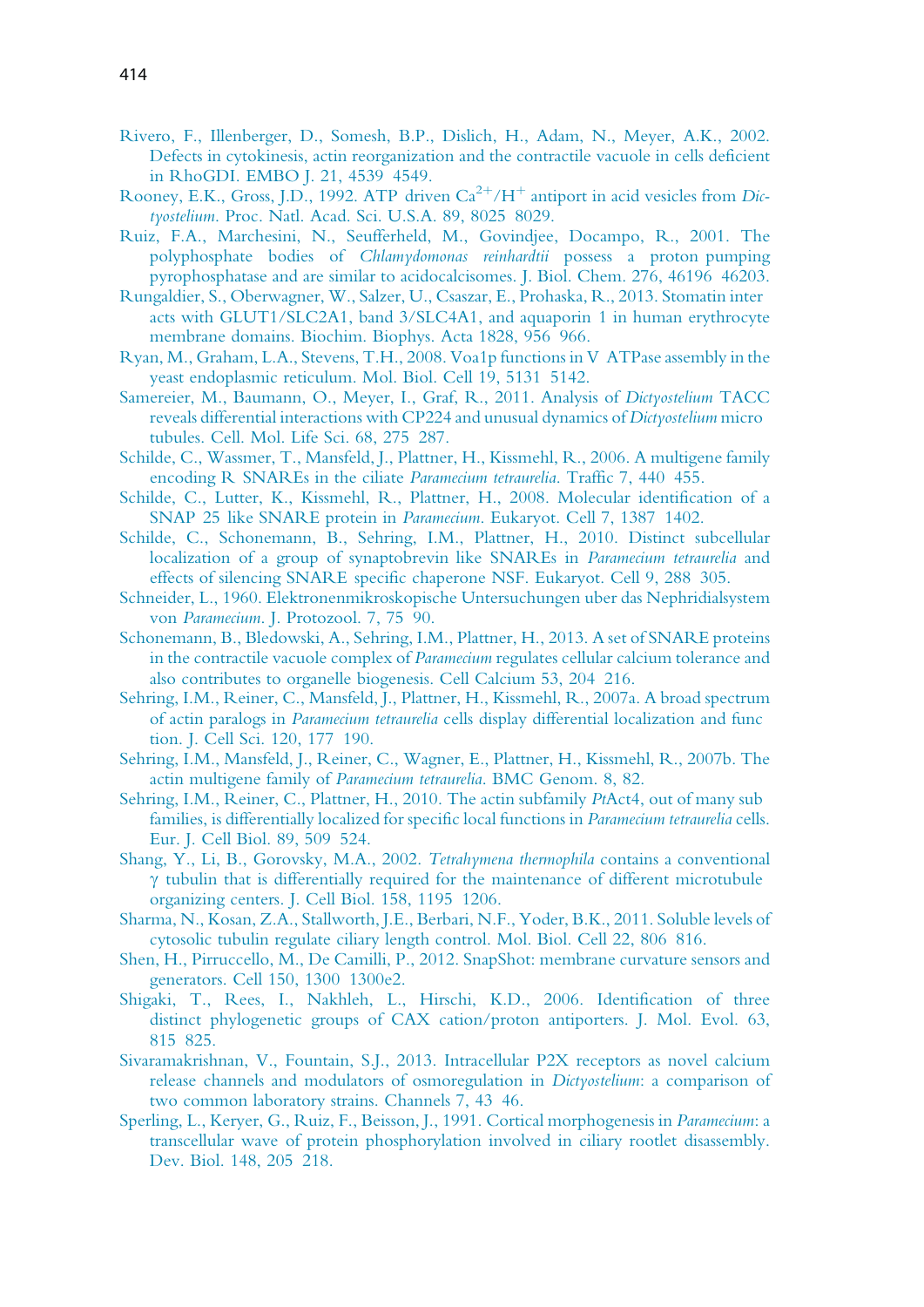- Sriskanthadevan, S., Lee, T., Lin, Z., Yang, D., Siu, C.H., 2009. Cell adhesion molecule DdCAD 1 is imported into contractile vacuoles by membrane invagination in a  $Ca<sup>2+</sup>$  and conformation dependent manner. J. Biol. Chem. 284, 36377 36386.
- Stavrou, I., O'Halloran, T.J., 2006. The monomeric clathrin assembly protein, AP180, reg ulates contractile vacuole size in Dictyostelium discoideum. Mol. Biol. Cell 17, 5381 5389.
- Stemm Wolf, A.J., Morgan, G., Giddings, T.H., White, E.A., Marchione, R., McDonald, H.B., Winey, M., 2005. Basal body duplication and maintenance require one member of the Tetrahymena thermophila centrin gene family. Mol. Biol. Cell 16, 3606 3619.
- Stenmark, H., 2009. Rab GTPases as coordinators of vesicle traffic. Nat. Rev. Mol. Cell Biol. 10, 513 525.
- Stock, C., Grønlien, H.K., Allen, R.D., 2002. The ionic composition of the contractile vac uole fluid of Paramecium mirrors ion transport across the plasma membrane. Eur. J. Cell Biol. 81, 505 515.
- Sugino, K., Tominaga, T., Allen, R.D., Naitoh, Y., 2005. Electrical properties and fusion dynamics of in vitro membrane vesicles derived from separate parts of the contractile vac uole complex of Paramecium multimicronucleatum. J. Exp. Biol. 208, 3957 3969.
- Suzuki, Y., Ohnishi, K., Hirabayashi, T., Watanabe, Y., 1982. Tetrahymena calmodulin. Characterization of an anti Tetrahymena calmodulin and the immunofluorescent locali zation in Tetrahymena. Exp. Cell Res. 137, 1 14.
- Takahashi, S., Kubo, K., Waguri, S., Yabashi, A., Shin, H.W., Katoh, Y., Nakayama, K., 2012. Rab11 regulates exocytosis of recycling vesicles at the plasma membrane. J. Cell Sci. 125, 4049 4057.
- Tam, L.W., Wilson, N.F., Lefebvre, P.A., 2007. A CDK related kinase regulates the length and assembly of flagella in Chlamydomonas. J. Cell Biol. 176, 819 829.
- Tani, T., Allen, R.D., Naitoh, Y., 2000. Periodic tension development in the membrane of the in vitro contractile vacuole of Paramecium multimicronucleatum: modification by bisec tion, fusion and suction. J. Exp. Biol. 203, 239 251.
- Tani, T., Tominaga, T., Allen, R.D., Naitoh, Y., 2002. Development of periodic tension in the contractile vacuole complex membrane of Paramecium governs its membrane dynam ics. Cell Biol. Int. 26, 853 860.
- Thissen, M.C., Krieglstein, J., Wolfrum, U., Klumpp, S., 2009. Dephosphorylation of centrins by protein phosphatase  $2C \alpha$  and  $\beta$ . Res. Lett. Biochem. 2009, 685342. http://dx.doi.org/10.1155/2009/685342.
- Tominaga, T., Allen, R., 1998. Electrophysiology of the in situ contractile vacuole complex of Paramecium reveals its membrane dynamics and electrogenic site during osmoregula tory activity. J. Exp. Biol. 201, 451 460.
- Ulrich, P.N., Jimenez, V., Park, M., Martins, V.P., Atwood, J., Moles, K., Collins, D., Rohloff, P., Tarleton, R., Moreno, S.N., Orlando, R., Docampo, R., 2011. Identifi cation of contractile vacuole proteins in Trypanosoma cruzi. PLoS One 6, e18013.
- Wang, J., Virta, V.C., Riddelle Spencer, K., O'Halloran, T.J., 2003. Compromise of clathrin function and membrane association by clathrin light chain deletion. Traffic 4, 891 901.
- Wang, X., Zhang, X., Dong, X.P., Samie, M., Li, X., Cheng, X., Goschka, A., Shen, D., Zhou, Y., Harlow, J., Zhu, M.X., Clapham, D.E., Ren, D., Xu, H., 2012. TPC Proteins are phosphoinositide activated sodium selective ion channels in endosomes and lyso somes. Cell 151, 372 383.
- Wassmer, T., Froissard, M., Plattner, H., Kissmehl, R., Cohen, J., 2005. The vacuolar proton ATPase plays a major role in several membrane bounded organelles in Paramecium. J. Cell Sci. 118, 2813 2825.
- Wassmer, T., Kissmehl, R., Cohen, J., Plattner, H., 2006. Seventeen a subunit isoforms of Paramecium V ATPase provide high specialization in localization and function. Mol. Biol. Cell 17, 917 930.